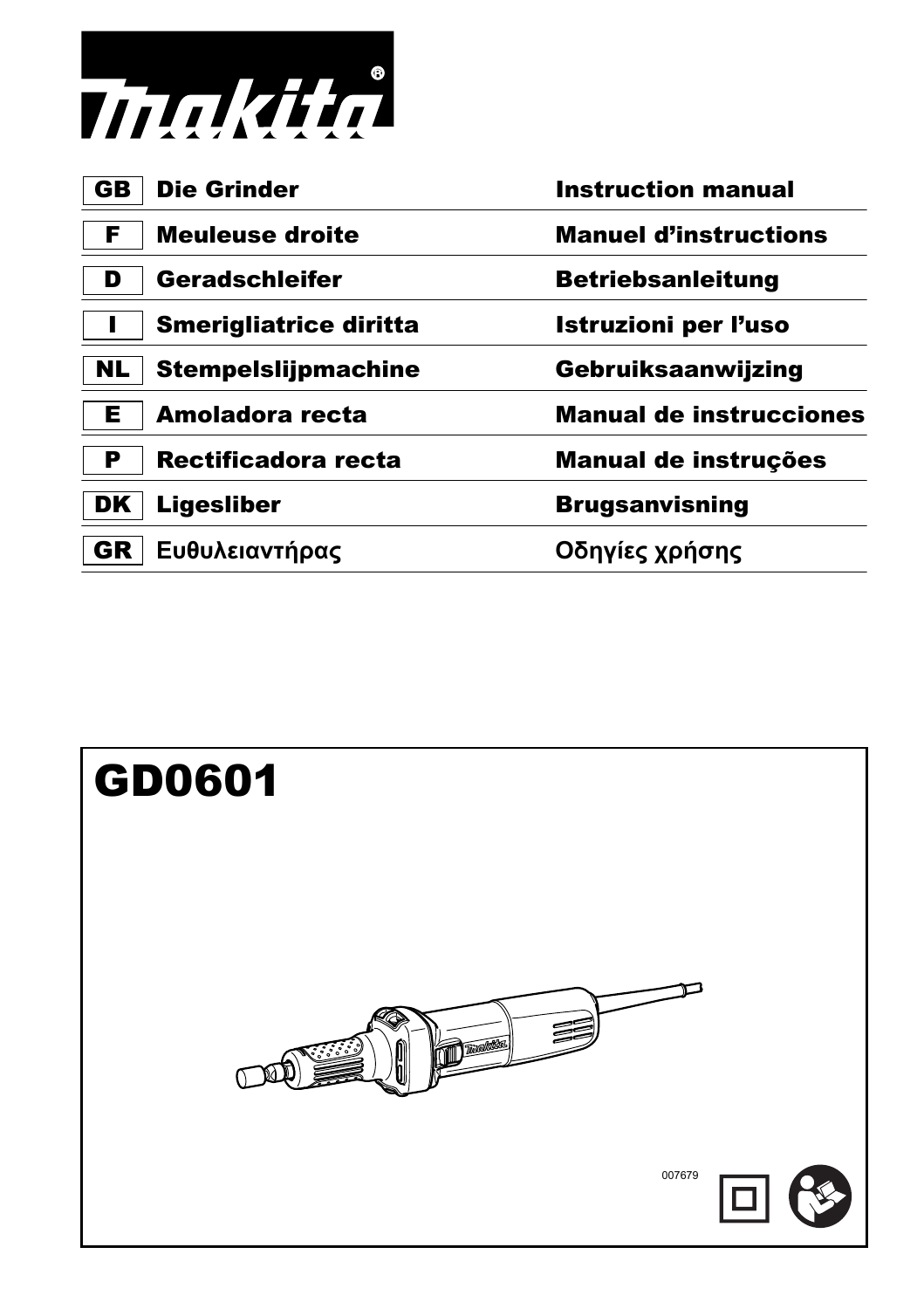







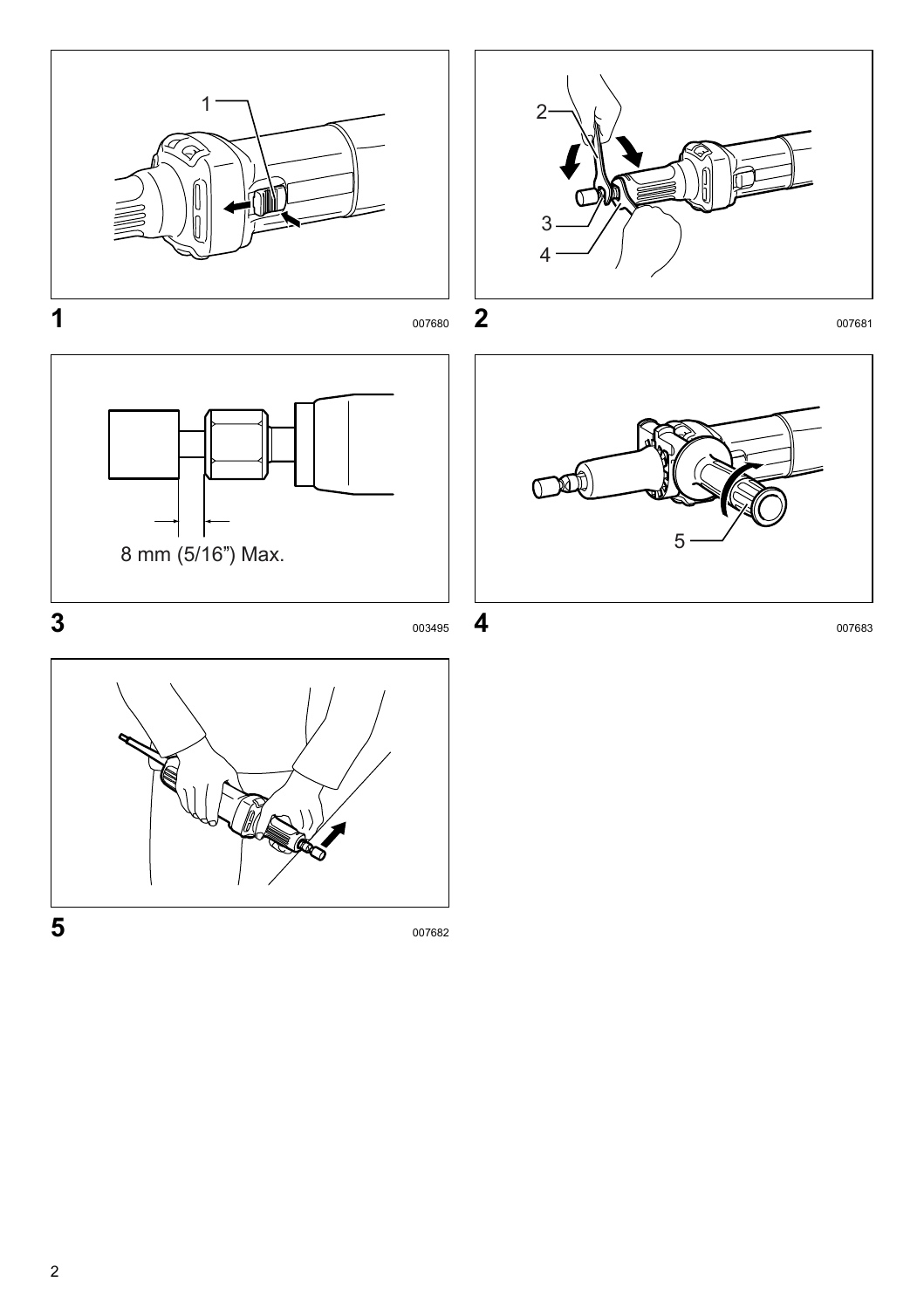### **ENGLISH (Original Instructions)**

#### **Explanation of general view**

1. Slide switch

2. Wrench 13

- 3. Collet nut 4. Wrench 13
	-
- 
- **SPECIFICATIONS**

| Model                                    | GD0601                     |
|------------------------------------------|----------------------------|
| Max. collet capacity                     | 6 mm or 6.35 mm (1/4")     |
| Max. wheel point diameter                | 38 mm                      |
| No load speed $(n_0)/$ Rated speed $(n)$ | $25,000$ min <sup>-1</sup> |
| Overall length                           | 359 mm                     |
| Net weight                               | $1.7$ kg                   |
| Safety class                             | 回川                         |

• Due to our continuing program of research and development, the specifications herein are subject to change without notice.

- Specifications may differ from country to country.
- Weight according to EPTA-Procedure 01/2003

#### **Intended use** ENE050-1

The tool is intended for grinding ferrous materials or deburring castings.

#### **Power supply** ENF002-2

The tool should be connected only to a power supply of the same voltage as indicated on the nameplate, and can only be operated on single-phase AC supply. They are double-insulated and can, therefore, also be used from sockets without earth wire.

## **General Power Tool Safety Warnings** GEA010-1

 **WARNING Read all safety warnings and all instructions.** Failure to follow the warnings and instructions may result in electric shock, fire and/or serious injury.

### **Save all warnings and instructions for future reference.**

### **DIE GRINDER SAFETY WARNINGS** GEB034-7

**Safety Warnings Common for Grinding Operation:**

- 1. **This power tool is intended to function as a grinder. Read all safety warnings, instructions, illustrations and specifications provided with this power tool.** Failure to follow all instructions listed below may result in electric shock, fire and/or serious injury.
- 2. **Operations such as sanding, wire brushing, polishing or cutting-off are not recommended to be performed with this power tool.** Operations for which the power tool was not designed may create a hazard and cause personal injury.
- 3. **Do not use accessories which are not specifically designed and recommended by the tool manufacturer.** Just because the accessory can be

attached to your power tool, it does not assure safe operation.

5. Side handle

- 4. **The rated speed of the accessory must be at least equal to the maximum speed marked on the power tool.** Accessories running faster than their rated speed can break and fly apart.
- 5. **The outside diameter and the thickness of your accessory must be within the capacity rating of your power tool.** Incorrectly sized accessories cannot be adequately guarded or controlled.
- 6. **Do not use a damaged accessory. Before each use inspect the accessory such as abrasive wheels for chips and cracks. If power tool or accessory is dropped, inspect for damage or install an undamaged accessory. After inspecting and installing an accessory, position yourself and bystanders away from the plane of the rotating accessory and run the power tool at maximum noload speed for one minute.** Damaged accessories will normally break apart during this test time.
- 7. **Wear personal protective equipment. Depending on application, use face shield, safety goggles or safety glasses. As appropriate, wear dust mask, hearing protectors, gloves and workshop apron capable of stopping small abrasive or workpiece fragments.** The eye protection must be capable of stopping flying debris generated by various operations. The dust mask or respirator must be capable of filtrating particles generated by your operation. Prolonged exposure to high intensity noise may cause hearing loss.
- 8. **Keep bystanders a safe distance away from work area. Anyone entering the work area must wear personal protective equipment.** Fragments of workpiece or of a broken accessory may fly away and cause injury beyond immediate area of operation.
- 9. **Hold the power tool by insulated gripping surfaces only, when performing an operation where the cutting accessory may contact hidden wiring or its own cord.** Cutting accessory contacting a "live" wire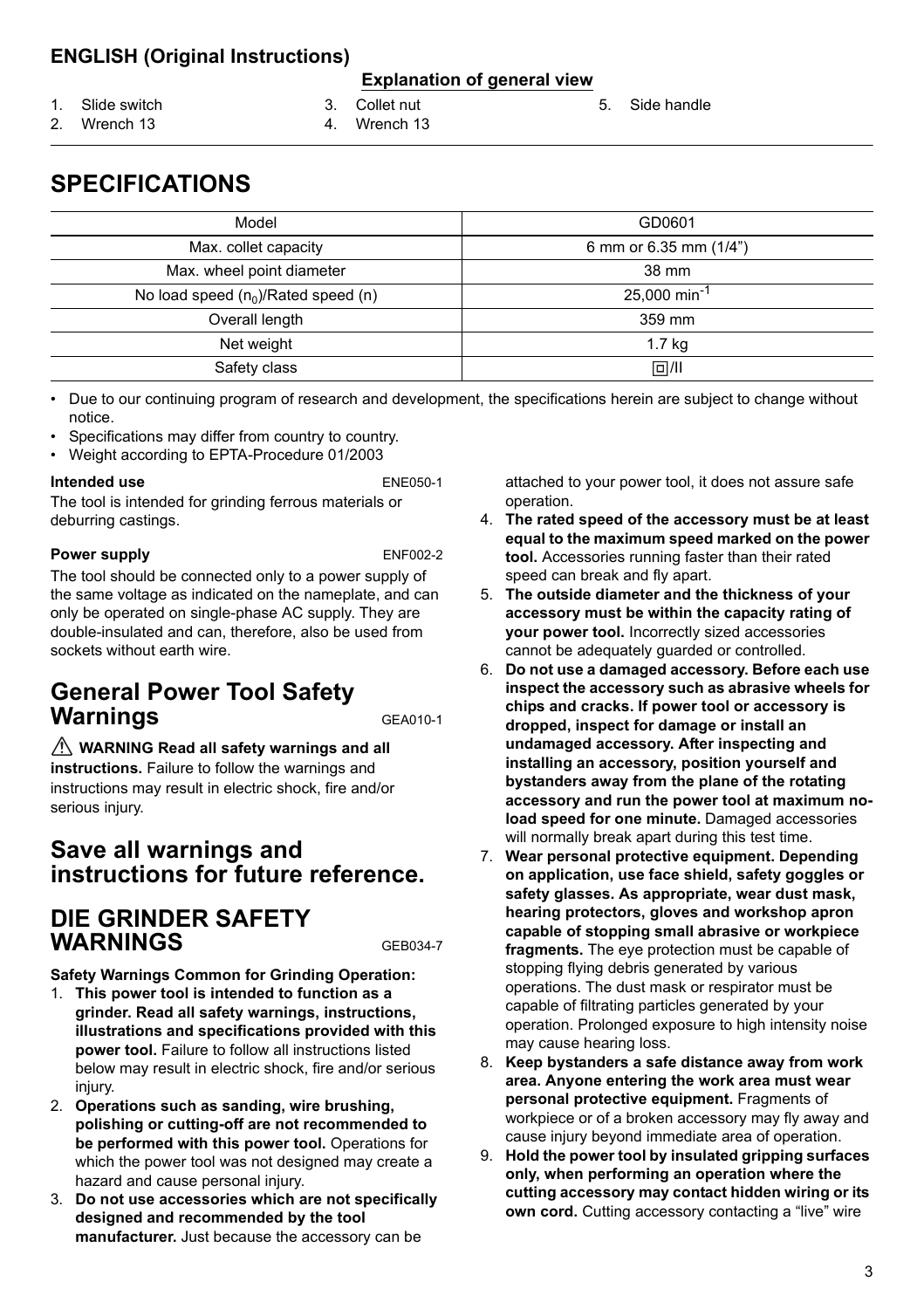may make exposed metal parts of the power tool "live" and could give the operator an electric shock.

- 10. **Position the cord clear of the spinning accessory.** If you lose control, the cord may be cut or snagged and your hand or arm may be pulled into the spinning accessory.
- 11. **Never lay the power tool down until the accessory has come to a complete stop.** The spinning accessory may grab the surface and pull the power tool out of your control.
- 12. **Do not run the power tool while carrying it at your side.** Accidental contact with the spinning accessory could snag your clothing, pulling the accessory into your body.
- 13. **Regularly clean the power tool's air vents.** The motor's fan will draw the dust inside the housing and excessive accumulation of powdered metal may cause electrical hazards.
- 14. **Do not operate the power tool near flammable materials.** Sparks could ignite these materials.
- 15. **Do not use accessories that require liquid coolants.** Using water or other liquid coolants may result in electrocution or shock.
- 16. **Kickback and Related Warnings**

Kickback is a sudden reaction to a pinched or snagged rotating wheel, backing pad, brush or any other accessory. Pinching or snagging causes rapid stalling of the rotating accessory which in turn causes the uncontrolled power tool to be forced in the direction opposite of the accessory's rotation at the point of the binding.

For example, if an abrasive wheel is snagged or pinched by the workpiece, the edge of the wheel that is entering into the pinch point can dig into the surface of the material causing the wheel to climb out or kick out. The wheel may either jump toward or away from the operator, depending on direction of the wheel's movement at the point of pinching. Abrasive wheels may also break under these conditions.

Kickback is the result of power tool misuse and/or incorrect operating procedures or conditions and can be avoided by taking proper precautions as given below.

a) **Maintain a firm grip on the power tool and position your body and arm to allow you to resist kickback forces. Always use auxiliary handle, if provided, for maximum control over kickback or torque reaction during start-up.** The operator can control torque reactions or kickback forces, if proper precautions are taken.

b) **Never place your hand near the rotating accessory.** Accessory may kickback over your hand. c) **Do not position your body in the area where power tool will move if kickback occurs.** Kickback will propel the tool in direction opposite to the wheel's movement at the point of snagging.

d) **Use special care when working corners, sharp edges etc. Avoid bouncing and snagging the accessory.** Corners, sharp edges or bouncing have a tendency to snag the rotating accessory and cause loss of control or kickback.

e) **Do not attach a saw chain woodcarving blade or toothed saw blade.** Such blades create frequent kickback and loss of control.

17. **Safety Warnings Specific for Grinding:** a) **Use only wheel types that are recommended for your power tool.**

b) **Wheels must be used only for recommended applications. For example: do not grind with the side of cut-off wheel.** Abrasive cut-off wheels are intended for peripheral grinding, side forces applied to these wheels may cause them to shatter.

c) **Do not use worn down wheels from larger power tools.** Wheel intended for larger power tool is not suitable for the higher speed of a smaller tool and may burst.

#### **Additional Safety Warnings:**

- 18. **Make sure the wheel is not contacting the workpiece before the switch is turned on.**
- 19. **Before using the tool on an actual workpiece, let it run for a while. Watch for vibration or wobbling that could indicate poor installation or a poorly balanced wheel.**
- 20. **Use the specified surface of the wheel to perform the grinding.**
- 21. **Watch out for flying sparks. Hold the tool so that sparks fly away from you and other persons or flammable materials.**
- 22. **Do not leave the tool running. Operate the tool only when hand-held.**
- 23. **Do not touch the workpiece immediately after operation; it may be extremely hot and could burn your skin.**
- 24. **Always be sure that the tool is switched off and unplugged or that the battery cartridge is removed before carrying out any work on the tool.**
- 25. **Observe the instructions of the manufacturer for correct mounting and use of wheels. Handle and store wheels with care.**
- 26. **Check that the workpiece is properly supported.**
- 27. **If working place is extremely hot and humid, or badly polluted by conductive dust, use a shortcircuit breaker (30 mA) to assure operator safety.**
- 28. **Do not use the tool on any materials containing asbestos.**
- 29. **This tool has not been waterproofed, so do not use water on the workpiece surface.**
- 30. **Ensure that ventilation openings are kept clear when working in dusty conditions. If it should become necessary to clear dust, first disconnect the tool from the mains supply (use non metallic objects) and avoid damaging internal parts.**
- 31. **Always be sure you have a firm footing. Be sure no one is below when using the tool in high locations.**

# **SAVE THESE INSTRUCTIONS.**

#### **WARNING:**

**DO NOT let comfort or familiarity with product (gained from repeated use) replace strict adherence to safety rules for the subject product. MISUSE or failure to follow the safety rules stated in this instruction manual may cause serious personal injury.**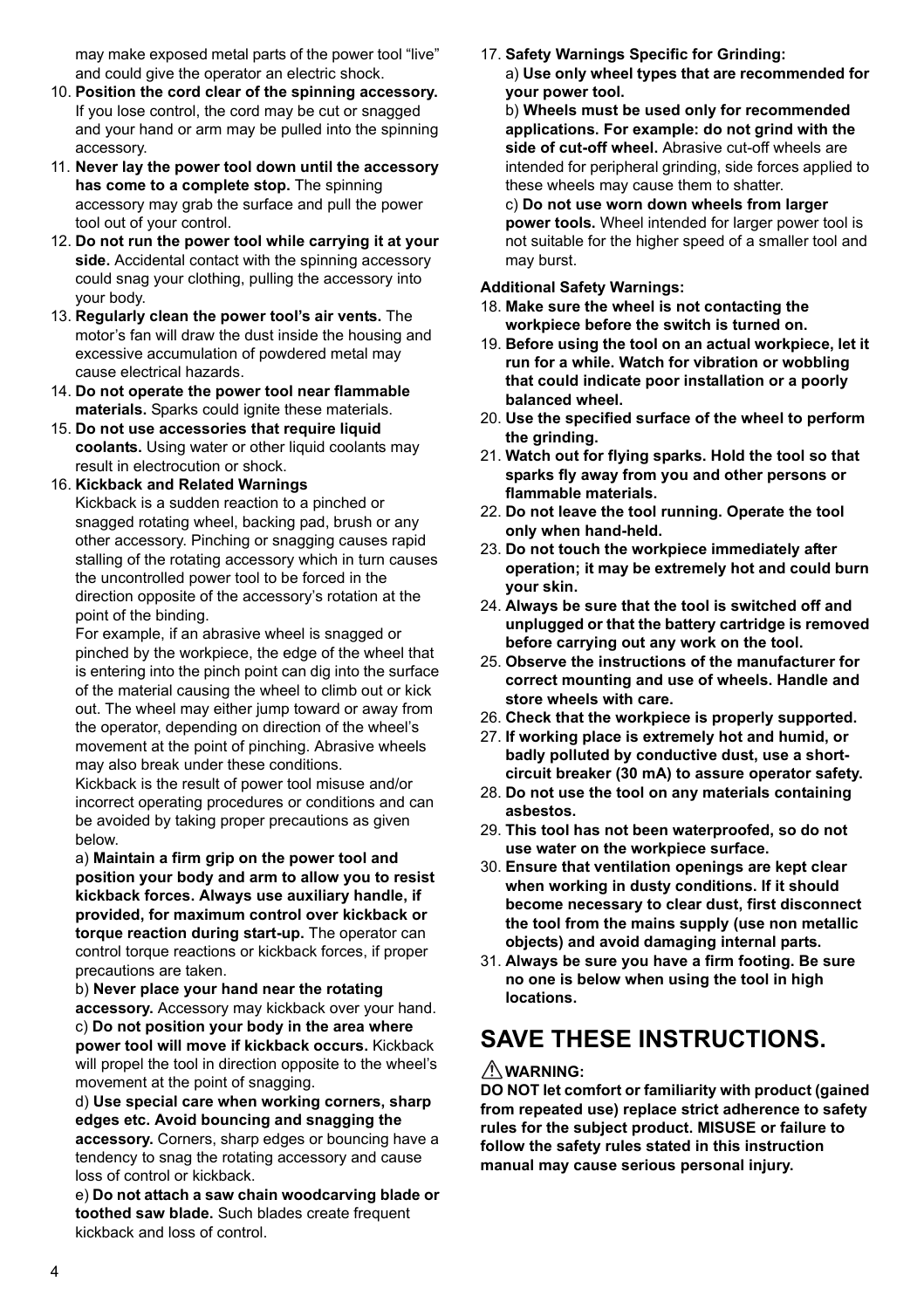# **FUNCTIONAL DESCRIPTION**

#### **CAUTION:**

• Always be sure that the tool is switched off and unplugged before adjusting or checking function on the tool.

### **Switch action (Fig. 1)**

#### **CAUTION:**

• Before plugging in the tool, always check to see that the slide switch actuates properly and returns to the "OFF" position when the rear of the slide switch is depressed.

To start the tool, slide the slide switch toward the "I (ON)" position. For continuous operation, press the front of the slide switch to lock it.

To stop the tool, press the rear of the slide switch, then slide it toward the "O (OFF)" position.

# **ASSEMBLY**

#### **CAUTION:**

• Always be sure that the tool is switched off and unplugged before carrying out any work on the tool.

### **Installing or removing wheel point (Fig. 2 & 3)**

Loosen the collet nut and insert the wheel point into the collet nut. Use one wrench to hold the spindle and the other one to tighten the collet nut securely.

The wheel point should not be mounted more than 8 mm from the collet nut. Exceeding this distance could cause vibration or a broken shaft.

To remove the wheel point, follow the installation procedure in reverse.

#### **CAUTION:**

• Use the correct size collet cone for the wheel point which you intend to use.

### **Side handle (optional accessory) (Fig. 4)**

When using the side handle, remove the rubber protector, insert the side handle on the tool barrel as far as it will go and rotate it to the desired angle. Then tighten the handle firmly by turning clockwise.

#### **CAUTION:**

- When using the tool without handle, always install the rubber protector on the tool.
- When installing the rubber protector, always push it onto the tool until the protrusion inside the rubber fits to the grooves in the tool.

# **OPERATION (Fig. 5)**

Turn the tool on without the wheel point making any contact with the workpiece and wait until the wheel point attains full speed. Then apply the wheel point to the workpiece gently. To obtain a good finish, move the tool in the leftward direction slowly.

#### **CAUTION:**

• Apply light pressure on the tool. Excessive pressure on the tool will only cause a poor finish and overloading of the motor.

# **MAINTENANCE**

#### **CAUTION:**

- Always be sure that the tool is switched off and unplugged before attempting to perform inspection or maintenance.
- Never use gasoline, benzine, thinner, alcohol or the like. Discoloration, deformation or cracks may result.

To maintain product SAFETY and RELIABILITY, repairs, carbon brush inspection and replacement, any other maintenance or adjustment should be performed by Makita Authorized Service Centers, always using Makita replacement parts.

# **OPTIONAL ACCESSORIES**

#### $\triangle$  CAUTION:

These accessories or attachments are recommended for use with your Makita tool specified in this manual. The use of any other accessories or attachments might present a risk of injury to persons. Only use accessory or attachment for its stated purpose.

If you need any assistance for more details regarding

- these accessories, ask your local Makita Service Center. • Wheel points
- 
- Collet cone set (3 mm, 6 mm, 1/4", 1/8")
- Wrench 13
- Side handle set

#### **NOTE:**

• Some items in the list may be included in the tool package as standard accessories. They may differ from country to country.

**Noise** ENG905-1

The typical A-weighted noise level determined according to EN60745:

Sound pressure level 
$$
(L_{pA})
$$
: 75 dB (A) Uncertainty (K): 3 dB (A)

The noise level under working may exceed 80 dB (A). **Wear ear protection.**

#### **Vibration** ENG900-1

The vibration total value (tri-axial vector sum) determined according to EN60745:

Work mode: surface grinding Vibration emission  $(a<sub>h,SG</sub>)$ : 2.5 m/s<sup>2</sup> or less Uncertainty (K): 1.5 m/s2

ENG902-1

- The declared vibration emission value has been measured in accordance with the standard test method and may be used for comparing one tool with another.
- The declared vibration emission value may also be used in a preliminary assessment of exposure.
- The declared vibration emission value is used for main applications of the power tool. However if the power tool is used for other applications, the vibration emission value may be different.

#### **WARNING:**

- The vibration emission during actual use of the power tool can differ from the declared emission value depending on the ways in which the tool is used.
- Be sure to identify safety measures to protect the operator that are based on an estimation of exposure in the actual conditions of use (taking account of all parts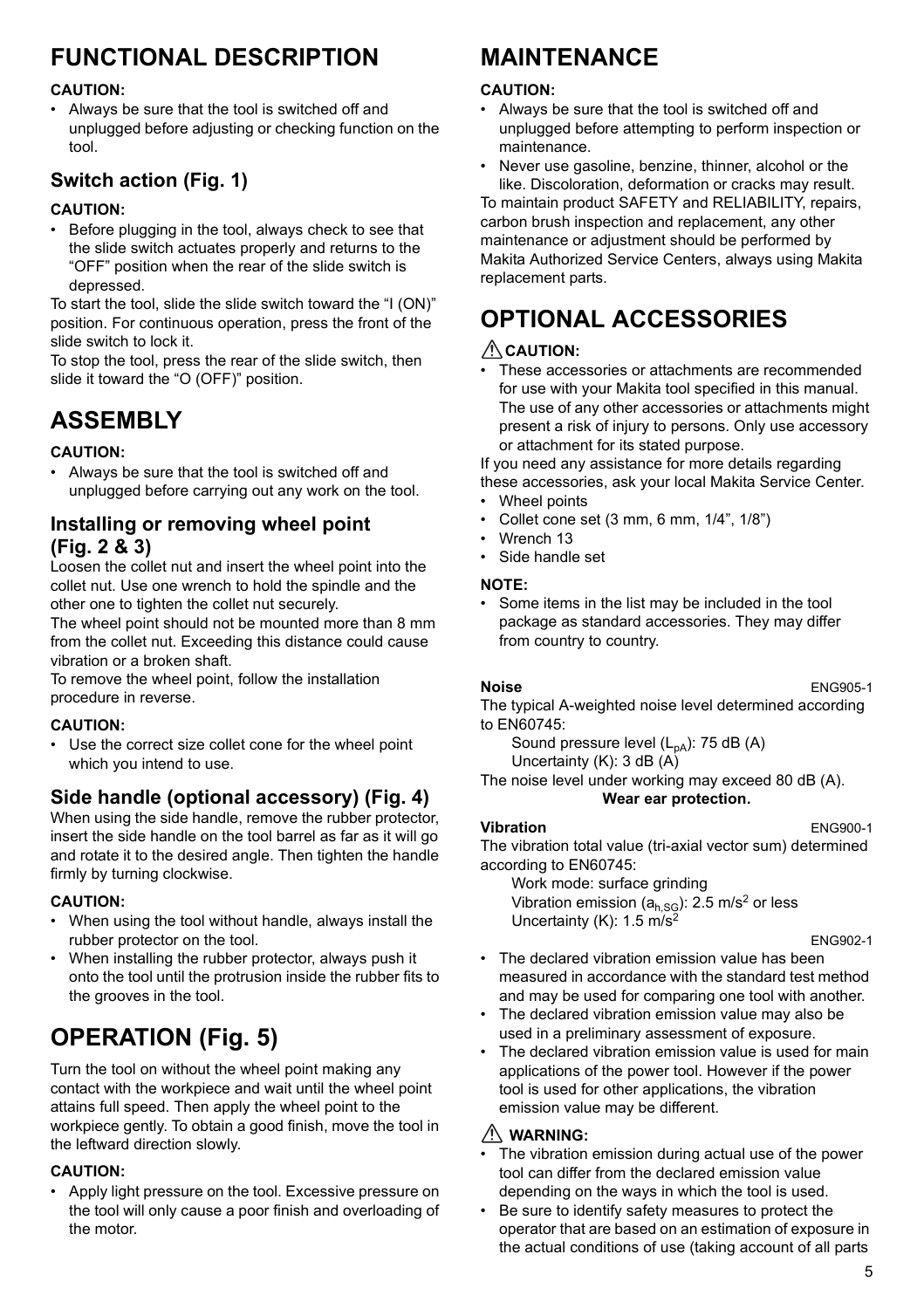of the operating cycle such as the times when the tool is switched off and when it is running idle in addition to the trigger time).

**For European countries only ENH101-16 EC Declaration of Conformity We Makita Corporation as the responsible manufacturer declare that the following Makita machine(s):** Designation of Machine: Die Grinder Model No./ Type: GD0601 are of series production and **Conforms to the following European Directives:** 2006/42/EC And are manufactured in accordance with the following standards or standardised documents: EN60745 The technical documentation is kept by: Makita International Europe Ltd. Technical Department, Michigan Drive, Tongwell, Milton Keynes, Bucks MK15 8JD, England

30. 1. 2009

Tomoyasu Kato **Director** Makita Corporation 3-11-8, Sumiyoshi-cho, Anjo, Aichi, 446-8502, JAPAN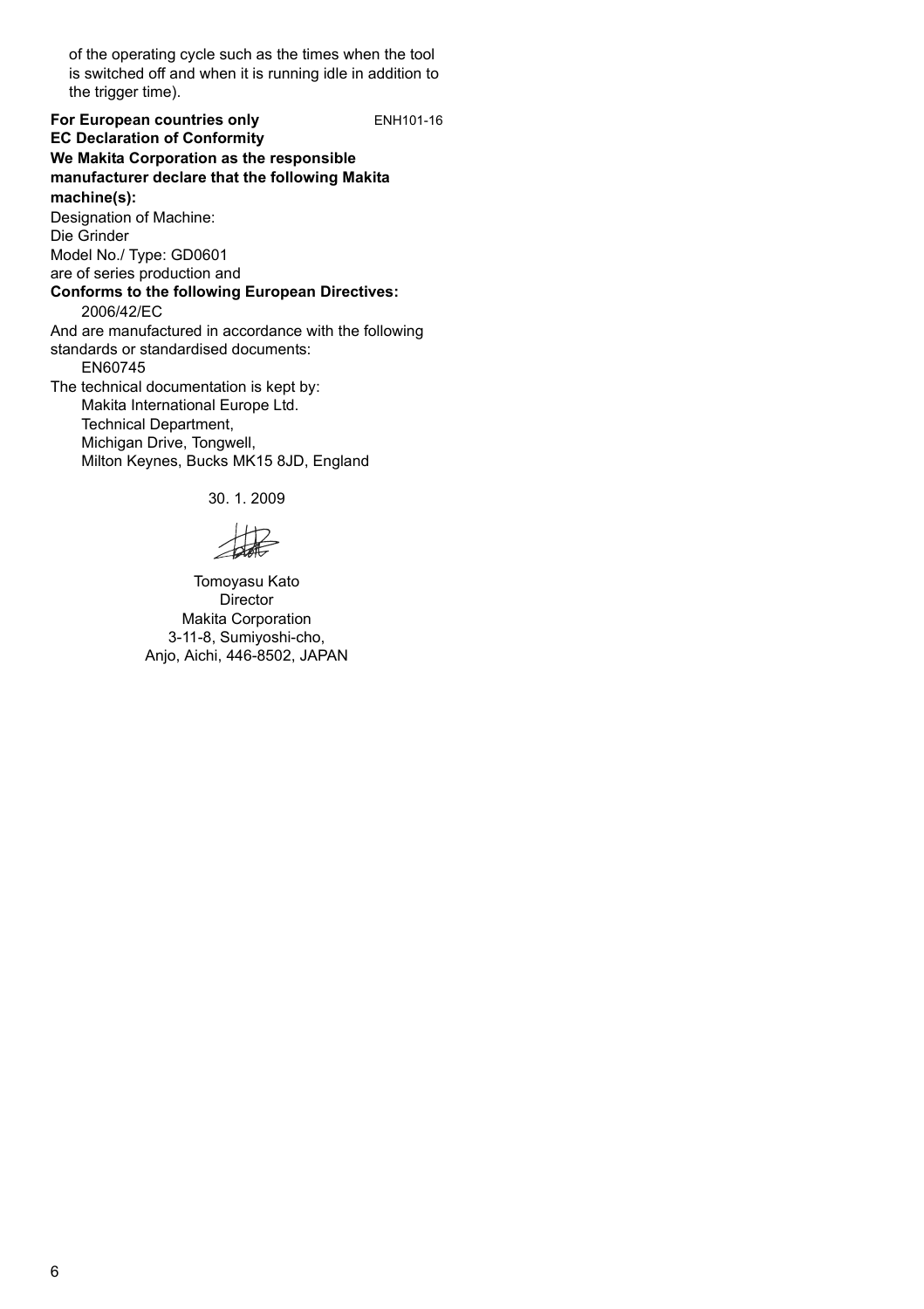### **FRANÇAIS (Instructions d'origine)**

#### **Descriptif**

- 1. Interrupteur à glissière
- 3. Écrou de mandrin
- 4. Clé 13

5. Manche latéral

- 2. Clé 13
- **SPÉCIFICATIONS**

| Modèle                                       | GD0601                    |
|----------------------------------------------|---------------------------|
| Capacité de mandrin max.                     | 6 mm ou 6,35 mm (1/4")    |
| Diamètre max. de la meule sur tige           | 38 mm                     |
| Vitesse à vide $(n_0)/V$ itesse nominale (n) | $25000$ min <sup>-1</sup> |
| Lonqueur totale                              | 359 mm                    |
| Poids net                                    | 1.7 <sub>kg</sub>         |
| Niveau de sécurité                           | $\Box$ /II                |

• Étant donné l'évolution constante de notre programme de recherche et de développement, les spécifications contenues dans ce manuel sont sujettes à des modifications sans préavis.

- Les spécifications peuvent varier suivant les pays.
- Poids conforme à la procédure EPTA 01/2003

#### **Utilisations** ENE050-1

L'outil est conçu pour le meulage des matériaux ferreux ou l'ébavurage des pièces moulées.

#### **Alimentation** ENF002-2

L'outil ne doit être raccordé qu'à une alimentation de la même tension que celle qui figure sur la plaque signalétique, et il ne peut fonctionner que sur un courant secteur monophasé. Réalisé avec une double isolation, il peut de ce fait être alimenté sans mise à la terre.

### **Consignes de sécurité générales des outils électriques** GEA010-1

 **AVERTISSEMENT Veuillez lire toutes les consignes de sécurité et les instructions.** Il y a un risque de choc électrique, d'incendie et/ou de blessure grave si les consignes et les instructions ne sont pas toutes respectées.

### **Conservez toutes les consignes et instructions pour référence ultérieure.**

### **AVERTISSEMENTS DE SÉCURITÉ RELATIFS À LA MEULEUSE DROITE** GEB034-7

**Consignes de sécurité courantes pour l'opération de meulage :**

- 1. **Cet outil électrique est conçu pour fonctionner comme une meuleuse. Lisez tous les avertissements concernant la sécurité, les instructions, les illustrations et les caractéristiques fournis avec cet outil électrique.** Il y a risque d'électrocution, d'incendie et/ou de blessures graves si les instructions énumérées cidessous ne sont pas respectées.
- 2. **Les opérations comme le ponçage, le brossage à brosse métallique, le polissage ou le tronçonnage**

**sont déconseillées avec cet outil électrique.** Les opérations pour lesquelles l'outil électrique n'a pas été conçu peuvent générer un danger et occasionner des blessures.

- 3. **N'utilisez pas d'accessoires qui ne sont pas spécifiquement conçus et recommandés par le fabricant de l'outil.** Le simple fait que l'accessoire puisse être fixé à votre outil électrique ne signifie pas que le fonctionnement sera sécurisé.
- 4. **La vitesse nominale de l'accessoire doit être au moins égale à la vitesse maximale indiquée sur l'outil électrique.** Les accessoires fonctionnant plus rapidement que leur vitesse nominale risquent de se casser et de voler en éclats.
- 5. **Le diamètre externe et l'épaisseur de votre accessoire doivent correspondre à la puissance nominale de votre outil électrique.** Des accessoires aux dimensions inappropriées ne peuvent pas être protégés ou contrôlés correctement.
- 6. **N'utilisez pas d'accessoire endommagé. Avant chaque utilisation, vérifiez que les accessoires tels que les meules ne sont pas burinés ou fissurés. En cas de chute de l'outil électrique ou d'un accessoire, assurez-vous qu'il n'est pas endommagé et remplacez-le au besoin par un accessoire en bon état. Après avoir inspecté et installé un accessoire, positionnez-vous ainsi que les spectateurs à distance du plan de rotation de l'accessoire et faites fonctionner l'outil électrique à la vitesse maximale à vide pendant une minute.** Normalement, tout accessoire endommagé se brisera au cours de ce temps d'essai.
- 7. **Portez un équipement de protection corporelle. En fonction du type de travail à effectuer, utilisez un écran facial, des lunettes étanches ou des lunettes de protection. Au besoin, portez un masque antipoussières, des protège-tympans, des gants et un tablier d'atelier capable d'arrêter les petits fragments abrasifs ou des morceaux de la pièce à travailler.** La protection pour les yeux doit pouvoir stopper les projections de débris générées par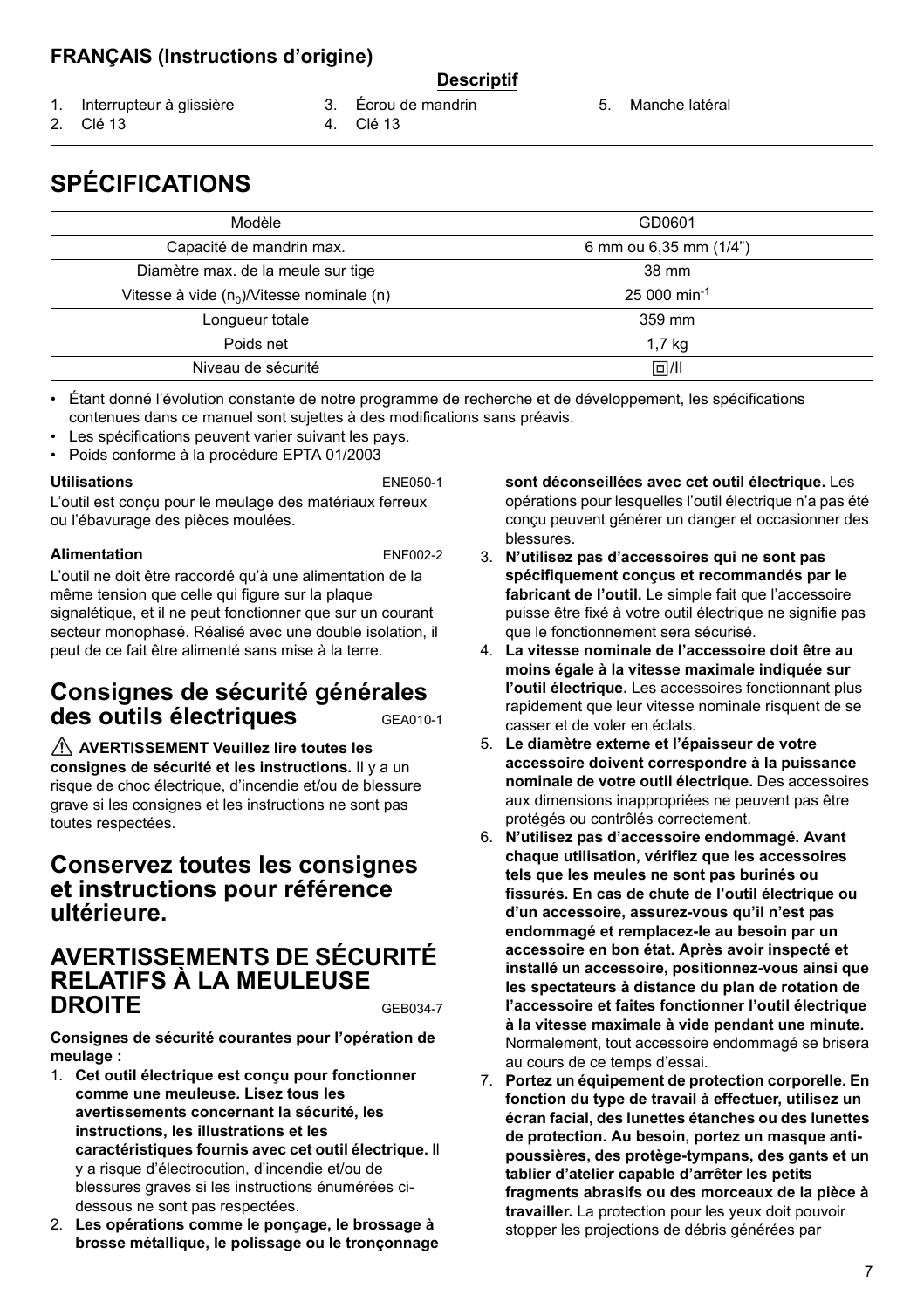diverses opérations. Le masque anti-poussières ou le masque filtrant doit pouvoir filtrer les particules générées lors des travaux. L'exposition prolongée à un bruit d'intensité élevée peut entraîner la surdité.

- 8. **Gardez les spectateurs à une distance de sécurité de la zone de travail. Quiconque pénètre dans la zone de travail doit porter un équipement de protection corporelle.** Des fragments de pièces à travailler ou d'un accessoire cassé peuvent être projetés hors de la zone de travail immédiate et entraîner des blessures.
- 9. **Ne tenez l'outil électrique que par ses surfaces de poigne isolées lorsque vous effectuez une opération au cours de laquelle l'accessoire de coupe peut entrer en contact avec des fils dissimulés ou avec le cordon de l'outil.** Il est possible que le contact de l'accessoire tranchant avec un fil sous tension mette les parties métalliques exposées de l'outil sous tension, risquant ainsi de provoquer un choc électrique chez l'utilisateur.
- 10. **Éloignez le cordon de l'accessoire rotatif.** En cas de perte de contrôle, le cordon risque d'être coupé ou accroché et votre main ou votre bras happé(e) par l'accessoire rotatif.
- 11. **Ne posez jamais l'outil électrique à terre tant que l'accessoire ne s'est pas complètement arrêté.** L'accessoire rotatif peut accrocher la surface et vous risquez de perdre le contrôle de l'outil électrique.
- 12. **Ne faites pas tourner l'outil électrique si vous le transportez à côté de vous.** Un contact accidentel avec l'accessoire rotatif pourrait accrocher vos vêtements et attirer l'accessoire vers votre corps.
- 13. **Nettoyez régulièrement les aérations de l'outil électrique.** Le ventilateur du moteur tirera la poussière à l'intérieur du logement et une accumulation excessive de poudre métallique peut entraîner des chocs électriques.
- 14. **Ne faites pas fonctionner l'outil électrique à proximité de matériaux inflammables.** Les étincelles risquent d'enflammer ces matériaux.
- 15. **N'utilisez pas d'accessoires qui nécessitent des liquides de refroidissement.** L'utilisation d'eau ou de liquides de refroidissement peut entraîner une électrocution ou un choc électrique.
- 16. **Rebond et avertissements afférents**

Le rebond est une réaction soudaine suite à un pincement ou accrochage d'une meule en rotation, d'un patin de renfort, d'une brosse ou d'un autre accessoire. Un pincement ou un accrochage peut entraîner le calage rapide de l'accessoire rotatif, ce qui peut alors forcer l'outil électrique hors de contrôle à tourner dans la direction opposée au sens de rotation de l'accessoire, jusqu'à ce qu'ils se bloquent. Par exemple, si une meule est accrochée ou pincée par la pièce à travailler, le rebord de la meule qui entrait dans le point de pincement peut creuser dans la surface du matériau, ce qui peut faire sortir la meule. La meule risque de sauter en direction de l'opérateur ou dans la direction opposée, en fonction du sens de rotation de la meule au niveau du point de pincement. Les meules peuvent également se casser dans certaines conditions.

Le rebond est dû à une mauvaise utilisation de l'outil et/ou à des procédures ou conditions de travail

inappropriées. Il peut être évité en prenant les précautions appropriées, telles que celles indiquées ci-dessous.

a) **Maintenez une prise ferme sur l'outil électrique et positionnez votre corps et vos bras de façon à pouvoir résister aux forces du rebond. Utilisez toujours une poignée auxiliaire, le cas échéant, pour contrôler au maximum les rebonds ou la réaction du couple au démarrage.** L'opérateur peut contrôler les réactions du couple ou les forces du rebond s'il prend les précautions nécessaires. b) **Ne placez jamais la main à proximité de l'accessoire rotatif.** L'accessoire risque de rebondir sur votre main.

c) **Ne positionnez pas votre corps dans la zone où l'outil électrique se déplacera en cas de rebond.** Le rebond propulsera l'outil dans la direction opposée au mouvement de la meule, au point d'accrochage. d) **Soyez particulièrement prudent lorsque vous travaillez dans des recoins, sur des rebords tranchants, etc. Évitez de faire rebondir ou d'accrocher l'accessoire.** Les recoins, les rebords tranchants ou les rebonds ont tendance à accrocher l'accessoire rotatif et à provoquer une perte de contrôle ou un rebond.

e) **Ne fixez pas une lame de sculpteur à chaîne coupante ou une lame de scie dentée.** De telles lames peuvent créer de fréquents rebonds et pertes de contrôle.

17. **Consignes de sécurité spécifiques au meulage :** a) **Utilisez uniquement les types de meules recommandés pour votre outil électrique.** b) **Les meules doivent être utilisées uniquement pour les applications recommandées. Par exemple : ne meulez pas avec la face latérale de la meule à tronçonner.** Les meules à tronçonner sont conçues pour un meulage périphérique, les forces latérales appliquées à ces meules peuvent les briser. c) **N'utilisez pas de meules usées issues d'outils électriques plus grands.** La meule conçue pour les outils électriques plus grands ne convient pas à la vitesse plus élevée d'un outil plus petit et elle risque d'exploser.

#### **Autres avertissements de sécurité :**

- 18. **Assurez-vous que la meule n'entre pas en contact avec la pièce à travailler avant de mettre l'outil sous tension.**
- 19. **Avant d'utiliser l'outil sur la pièce elle-même, laissez-le tourner un instant. Soyez attentif à toute vibration ou sautillement pouvant indiquer que la meule n'est pas bien installée ou qu'elle est mal équilibrée.**
- 20. **Utilisez la face spécifiée de la meule pour meuler.**
- 21. **Prenez garde aux étincelles qui jaillissent. Tenez l'outil de sorte que les étincelles ne jaillissent pas vers vous, vers une autre personne présente ou vers un matériau inflammable.**
- 22. **N'abandonnez pas l'outil alors qu'il tourne. Ne faites fonctionner l'outil qu'une fois que vous l'avez bien en main.**
- 23. **Ne touchez jamais la pièce juste après l'opération ; elle peut être extrêmement chaude et vous risquez de vous brûler.**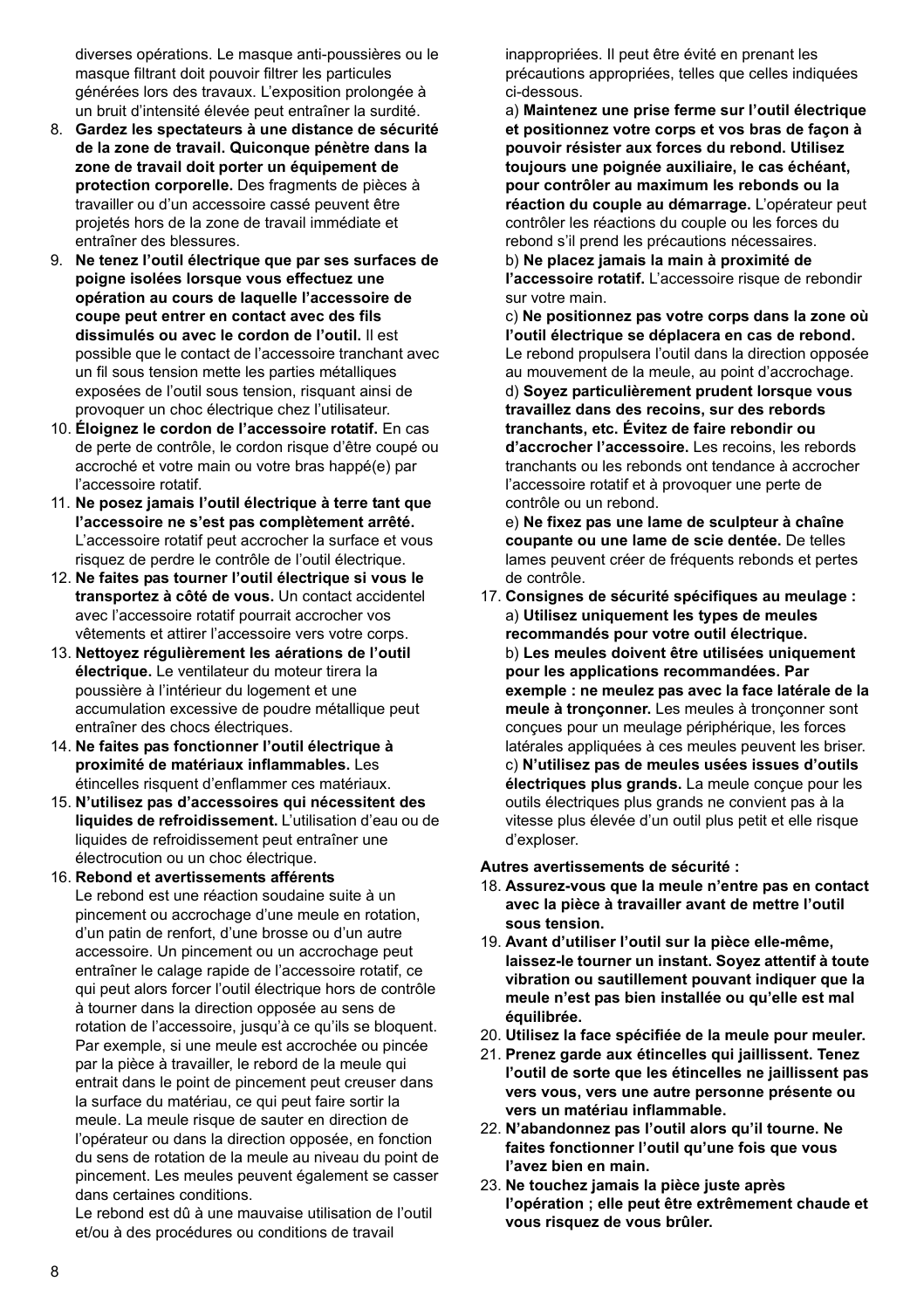- 24. **Assurez-vous toujours que l'outil est hors tension et débranché ou que la batterie est retirée avant d'effectuer toute intervention sur l'outil.**
- 25. **Pour installer et utiliser correctement la meule, veuillez suivre les instructions du fabricant. Manipulez les meules avec soin et rangez-les en lieu sûr.**
- 26. **Assurez-vous que la pièce à travailler est correctement soutenue.**
- 27. **Si le site de travail est extrêmement chaud et humide ou s'il y a beaucoup de poussières conductrices dans l'air, utilisez un coupe-circuit (30 mA) pour assurer votre sécurité.**
- 28. **N'utilisez l'outil sur aucun matériau contenant de l'amiante.**
- 29. **Cet outil n'étant pas étanche, n'utilisez pas d'eau sur la surface de la pièce à travailler.**
- 30. **Assurez-vous que les orifices de ventilation sont toujours bien dégagés lorsque vous travaillez dans des conditions poussiéreuses. Lorsqu'il devient nécessaire de retirer la poussière accumulée, commencez par débrancher l'outil de la prise secteur (utilisez un objet non métallique) et veillez à ne pas endommager les pièces internes.**
- 31. **Veillez à toujours avoir une bonne position d'équilibre. Assurez-vous que personne ne se trouve dessous lorsque vous utilisez l'outil en position élevée.**

## **CONSERVEZ CES INSTRUCTIONS.**

#### **AVERTISSEMENT :**

**NE vous laissez PAS tromper (au fil d'une utilisation répétée) par un sentiment d'aisance et de familiarité avec le produit, en négligeant le respect rigoureux des consignes de sécurité qui accompagnent l'outil. Une UTILISATION INCORRECTE de l'outil ou le nonrespect des consignes de sécurité indiquées dans ce manuel d'instructions peuvent causer des blessures graves.**

### **DESCRIPTION DU FONCTIONNEMENT**

#### **ATTENTION :**

• Assurez-vous toujours que l'outil est éteint et débranché avant de l'ajuster ou de vérifier son fonctionnement.

### **Interrupteur (Fig. 1)**

#### **ATTENTION :**

• Avant de brancher l'outil, vérifiez toujours que la gâchette à glissière fonctionne bien et revient en position d'arrêt lorsque vous enfoncez sa partie arrière.

Pour mettre l'outil en marche, glissez l'interrupteur à glissière sur la position « I » (ON). Pour une utilisation continue, appuyez sur la partie avant de l'interrupteur à glissière pour le verrouiller.

Pour arrêter l'outil, appuyez sur la partie arrière de l'interrupteur à glissière, puis glissez ce dernier vers la position « O » (ARRÊT).

# **ASSEMBLAGE**

#### **ATTENTION :**

• Avant d'effectuer toute intervention sur l'outil, assurezvous toujours qu'il est éteint et débranché.

### **Installation et retrait de la meule sur tige (Fig. 2 et 3)**

Desserrez l'écrou de mandrin et insérez-y la meule sur tige. Utilisez une clé pour tenir l'axe et l'autre pour serrer fermement l'écrou de mandrin.

La tige sur meule ne doit pas être montée à plus de 8 mm de l'écrou de mandrin. L'outil risque de vibrer ou l'axe de se casser si cette distance est dépassée.

Pour retirer la meule sur tige, suivez la procédure d'installation dans l'ordre inverse.

#### **ATTENTION :**

• Utilisez un cône de mandrin dont la taille correspond à la tige sur meule que vous utiliserez.

### **Manche latéral (accessoire en option) (Fig. 4)**

Pour utiliser le manche latéral, retirez le protecteur en caoutchouc, insérez le manche latéral à fond dans le barillet de l'outil et tournez-le jusqu'à l'angle désiré. Serrez ensuite le manche fermement en le tournant dans le sens des aiguilles d'une montre.

#### **ATTENTION :**

- Lorsque vous utilisez l'outil sans le manche, installez toujours le protecteur en caoutchouc sur l'outil.
- Pour installer le protecteur en caoutchouc, enfoncez-le toujours dans l'outil jusqu'à ce que la partie saillante qui se trouve à l'intérieur du protecteur pénètre dans les rainures de l'outil.

# **UTILISATION (Fig. 5)**

Faites démarrer l'outil sans mettre la meule sur tige en contact avec la pièce et attendez que la meule sur tige atteigne sa pleine vitesse. Appliquez ensuite doucement la tige sur meule contre la pièce. Pour obtenir une bonne finition, déplacez lentement l'outil vers la gauche.

#### **ATTENTION :**

• Appliquez une légère pression sur l'outil. Une pression excessive sur l'outil résultera en une finition médiocre et imposera une surcharge au moteur.

# **MAINTENANCE**

#### **ATTENTION :**

- Assurez-vous toujours que l'outil est éteint et débranché avant d'effectuer tout travail d'inspection ou de maintenance.
- N'utilisez jamais d'essence, de benzine, de diluant, d'alcool ou de produit similaire. Ces produits risquent de provoquer des décolorations, des déformations ou des fissures.

Pour maintenir la SÉCURITÉ et la FIABILITÉ du produit, les réparations, l'inspection et le remplacement des charbons, et tout autre travail d'entretien ou de réglage doivent être effectués dans un centre de service aprèsvente Makita agréé, exclusivement avec des pièces de rechange Makita.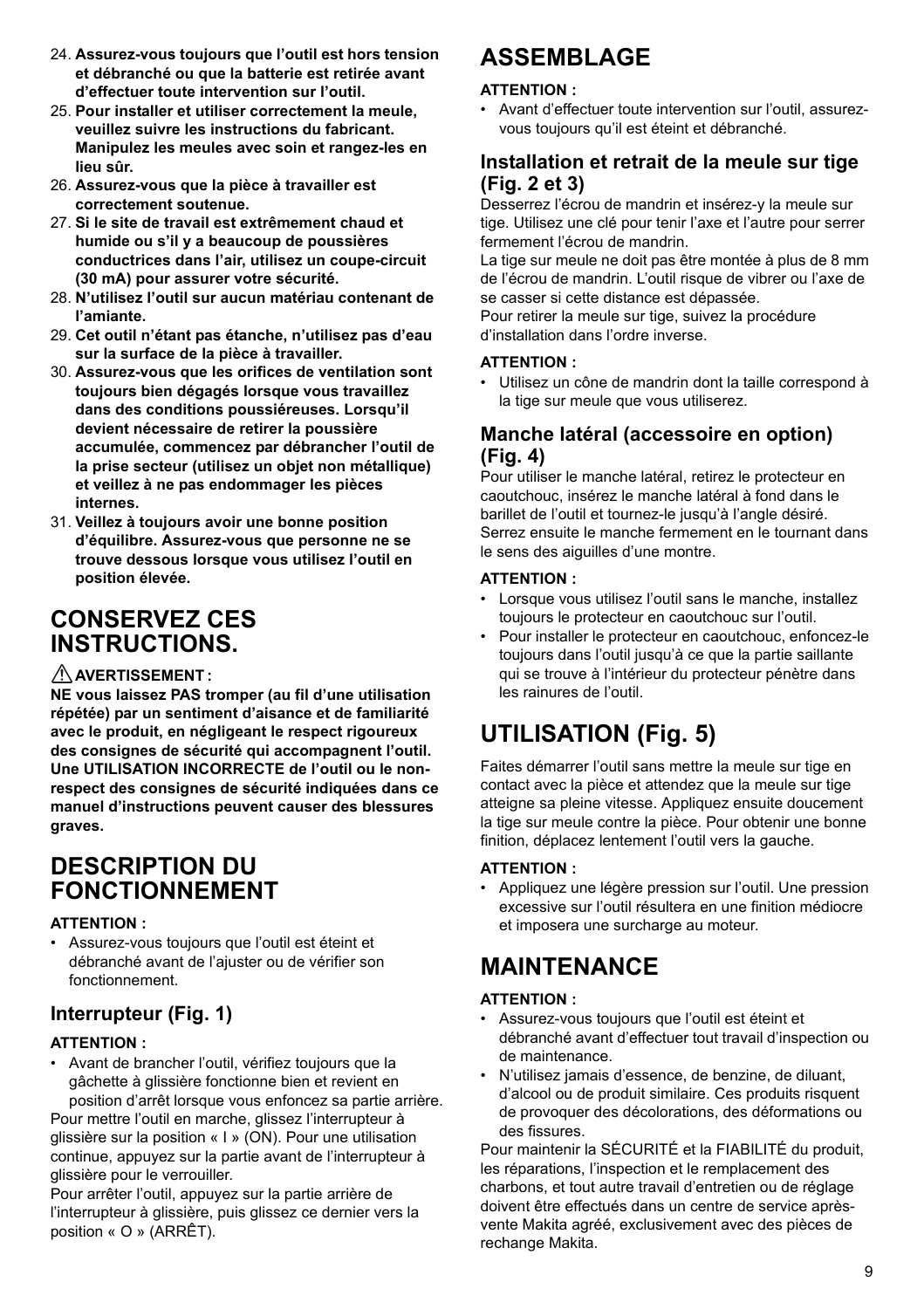## **ACCESSOIRES FOURNIS EN OPTION**

#### **ATTENTION :**

• Ces accessoires ou pièces complémentaires sont recommandés pour être utilisés avec l'outil Makita spécifié dans ce mode d'emploi. L'utilisation de tout autre accessoire ou pièce complémentaire peut comporter un risque de blessure. N'utilisez les accessoires ou pièces qu'aux fins auxquelles ils ont été conçus.

Pour obtenir plus de détails sur ces accessoires, contactez votre Centre de service local Makita.

- Meules sur tige
- Ensemble d'écrous de mandrin (3 mm, 6 mm, 1/4", 1/8")
- Clé 13
- Ensemble de manche latéral

#### **REMARQUE :**

• Certains éléments de la liste peuvent être inclus en tant qu'accessoires standard dans le coffret de l'outil envoyé. Ils peuvent varier suivant les pays.

**Bruit** ENG905-1 Les niveaux de bruit pondéré A typiques ont été mesurés selon la norme EN60745 :

Niveau de pression sonore  $(L_{pA})$  : 75 dB (A) Incertitude (K) : 3 dB (A)

Le niveau de bruit peut dépasser 80 dB (A) lors de l'utilisation.

#### **Portez des protections auditives.**

**Vibrations** ENG900-1

La valeur totale de vibration (somme du vecteur triaxial) a été déterminée selon la norme EN60745 :

Mode de fonctionnement : meulage de surface Émission de vibrations ( $a<sub>h,SG</sub>$ ) : 2,5 m/s<sup>2</sup> ou moins Incertitude  $(K)$  : 1,5 m/s<sup>2</sup>

ENG902-1

- La valeur de l'émission des vibrations déclarée a été mesurée conformément à la méthode de test standard et peut être utilisée afin de comparer des outils entre eux.
- La valeur de l'émission des vibrations déclarée peut également être utilisée lors d'une évaluation préliminaire de l'exposition.
- La valeur de l'émission des vibrations déclarée est utilisée pour les principales applications de l'outil électrique. Cependant, si l'outil est utilisé pour d'autres applications, la valeur de l'émission des vibrations peut être différente.

#### **AVERTISSEMENT :**

- Selon la manière dont l'outil est utilisé, il est possible que l'émission des vibrations pendant l'utilisation réelle de l'outil électrique diffère de la valeur de l'émission déclarée.
- Veillez à identifier les mesures de sécurité destinées à protéger l'opérateur et établies à partir de l'estimation de l'exposition dans les conditions réelles d'utilisation (en prenant en compte toutes les étapes du cycle de fonctionnement, telles que les périodes de mise hors tension de l'outil, les périodes de fonctionnement au ralenti et les périodes de mise en route).

#### Pour les pays d'Europe uniquement ENH101-16

#### **Déclaration de conformité CE Nous, Makita Corporation, en tant que fabricant responsable, déclarons que les appareils Makita suivants :**

Nom de l'appareil : Meuleuse droite N° du modèle / type : GD0601 sont fabriquées en série et **sont conformes aux directives européennes suivantes :**

2006/42/CE

et sont produites conformément aux normes ou documents de normalisation suivants :

EN60745

La documentation technique est disponible auprès de : Makita International Europe Ltd.

Technical Department,

Michigan Drive, Tongwell, Milton Keynes, Bucks MK15 8JD, Angleterre

30. 1. 2009

Tomoyasu Kato Directeur Makita Corporation 3-11-8, Sumiyoshi-cho, Anjo, Aichi, 446-8502, JAPAN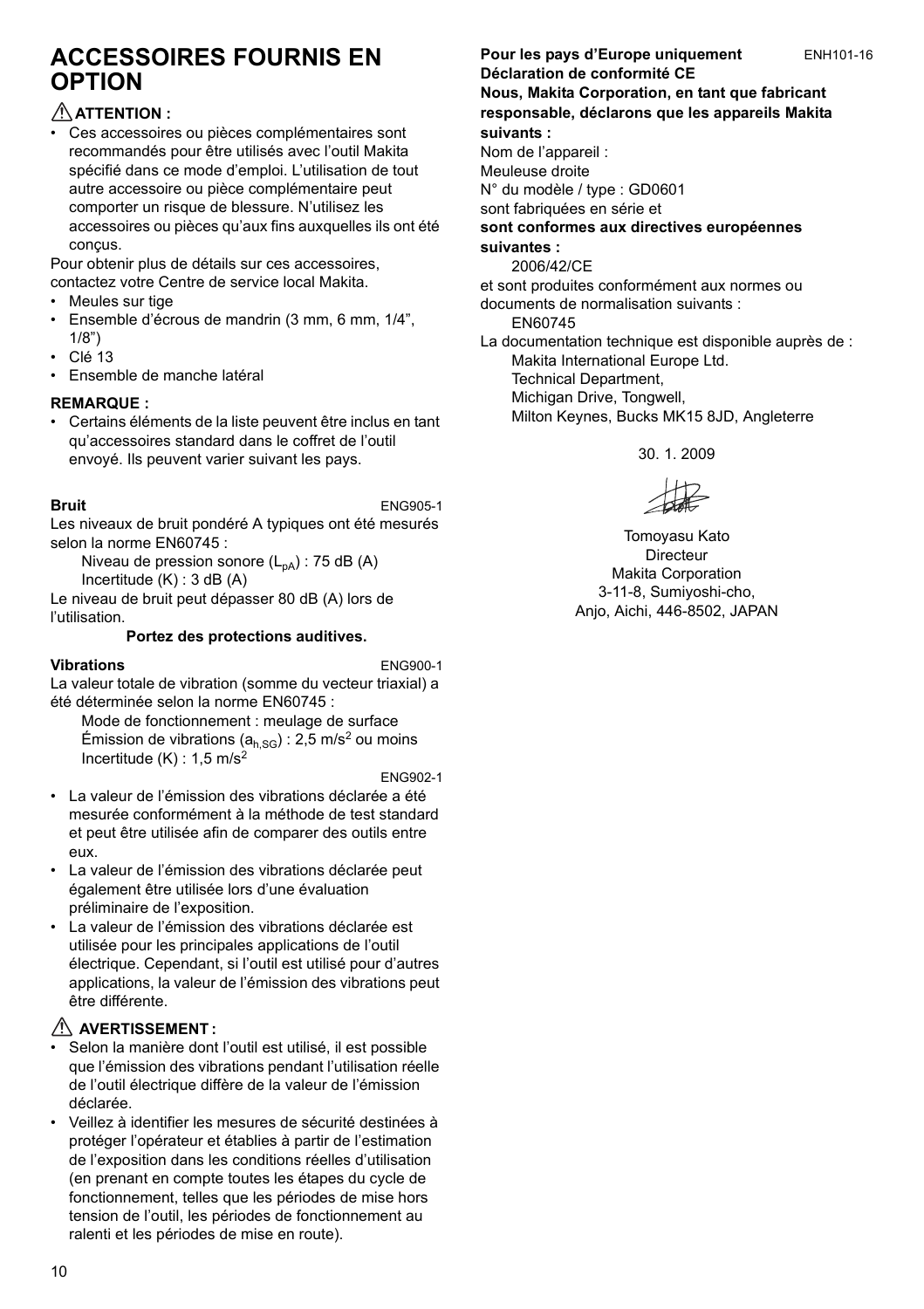### **DEUTSCH (Originalanweisungen)**

#### **Erklärung der Gesamtdarstellung**

- 1. Schiebeschalter
- 3. Spannzangenmutter
- 5. Seitengriff
- 2. Gabelschlüssel 13
- 4. Gabelschlüssel 13
- **TECHNISCHE ANGABEN**

| Modell                                     | GD0601                   |
|--------------------------------------------|--------------------------|
| Max. Spannzangenkapazität                  | 6 mm oder 6,35 mm (1/4") |
| Max. Schleifstiftdurchmesser               | 38 mm                    |
| Leerlaufdrehzahl $(n_0)/N$ enndrehzahl (n) | 25,000 min-1             |
| Gesamtlänge                                | 359 mm                   |
| Nettogewicht                               | $1,7$ kg                 |
| Sicherheitsklasse                          | $\Box$ /II               |

• Aufgrund unserer beständigen Forschungen und Weiterentwicklungen sind Änderungen an den hier angegebenen Technischen Daten ohne Vorankündigung vorbehalten.

- Die Technischen Daten können in den einzelnen Ländern voneinander abweichen.
- Gewicht entsprechend EPTA-Verfahren 01/2003

#### **Verwendungszweck** ENE050-1

Dieses Werkzeug wurde dafür entwickelt, Eisenmaterial zu schleifen und Gussstücke zu entgraten.

#### **Stromversorgung** ENF002-2

Das Werkzeug darf nur an eine Stromversorgung mit Einphasen-Wechselstrom mit der auf dem Typenschild angegebenen Spannung angeschlossen werden. Das Werkzeug verfügt über ein doppelt isoliertes Gehäuse und kann daher auch an einer Stromversorgung ohne Schutzkontakt betrieben werden.

### **Allgemeine Sicherheitshinweise für Elektrowerkzeuge** GEA010-1

 **WARNUNG Lesen Sie alle Sicherheitshinweise und Anweisungen sorgfältig durch.** Wenn die Hinweise und Anweisungen nicht beachtet werden, besteht die Gefahr eines Stromschlags, Brands und/oder das Risiko von ernsthaften Verletzungen.

### **Bewahren Sie alle Hinweise und Anweisungen zur späteren Referenz gut auf.**

### **SICHERHEITSHINWEISE ZUM**  GERADSCHLEIFER GEB034-7

**Allgemeine Sicherheitshinweise zum Schleifbetrieb:**

- 1. **Dieses Elektrowerkzeug ist für den Einsatz als Schleifer vorgesehen. Lesen Sie alle Sicherheitshinweise, Anweisungen, Abbildungen und Spezifikationen durch, die mit diesem Elektrowerkzeug geliefert wurden.** Werden nicht alle der unten aufgeführten Anweisungen befolgt, besteht die Gefahr eines Stromschlags, Brands und/ oder die Gefahr schwerer Verletzungen.
- 2. **Vorgänge wie Schmirgeln, Drahtbürsten, Polieren oder Abschneiden sollten mit diesem Elektrowerkzeug nicht ausgeführt werden.** Bei

Arbeiten, für die das Elektrowerkzeug nicht vorgesehen ist, kann es zu gefährlichen Situationen und zu Verletzungen kommen.

- 3. **Verwenden Sie nur Zubehör, das vom Hersteller des Geräts entwickelt oder vom Hersteller ausdrücklich empfohlen wurde.** Nur weil Sie ein bestimmtes Zubehör am Werkzeug befestigen können, bedeutet dies nicht, dass die Verwendung gefahrlos möglich ist.
- 4. **Die Nenndrehzahl des Zubehörs muss mindestens der auf dem Elektrowerkzeug angegebenen Höchstdrehzahl entsprechen.** Zubehör, das mit einer höheren Drehzahl als der zulässigen Drehzahl betrieben wird, kann zerbersten, wobei Teile mit hoher Geschwindigkeit durch die Luft fliegen.
- 5. **Außendurchmesser und Dicke von Zubehör müssen innerhalb der Nennwerte des Elektrowerkzeugs liegen.** Zubehör in unzulässiger Größe kann nicht angemessen abgedeckt oder betrieben werden.
- 6. **Verwenden Sie kein beschädigtes Zubehör. Überprüfen Sie vor jeder Verwendung das Zubehör wie beispielsweise Schleifscheiben auf Risse und sonstige Beschädigungen. Wenn das Elektrowerkzeug oder ein Zubehör zu Boden gefallen sein sollte, überprüfen Sie Werkzeug bzw. Zubehör auf Beschädigungen und tauschen Sie ggf. beschädigte Teile gegen unbeschädigte Teile aus. Halten Sie und Umstehende nach der Überprüfung und Montage des Zubehörs Abstand vom rotierenden Zubehörteil, und lassen Sie das Elektrowerkzeug eine Minute mit maximaler Leerlaufdrehzahl laufen.** Möglicherweise beschädigtes Zubehör würde üblicherweise innerhalb dieser Testzeit zerbersten.
- 7. **Tragen Sie eine persönliche Schutzausrüstung. Tragen Sie je nach Arbeitsaufgabe einen Gesichtsschild oder eine Schutzbrille. Tragen Sie soweit erforderlich Staubmaske, Gehörschutz, Schutzhandschuhe oder Arbeitsschürze, die kleine Schleif- und Materialpartikel von Ihnen**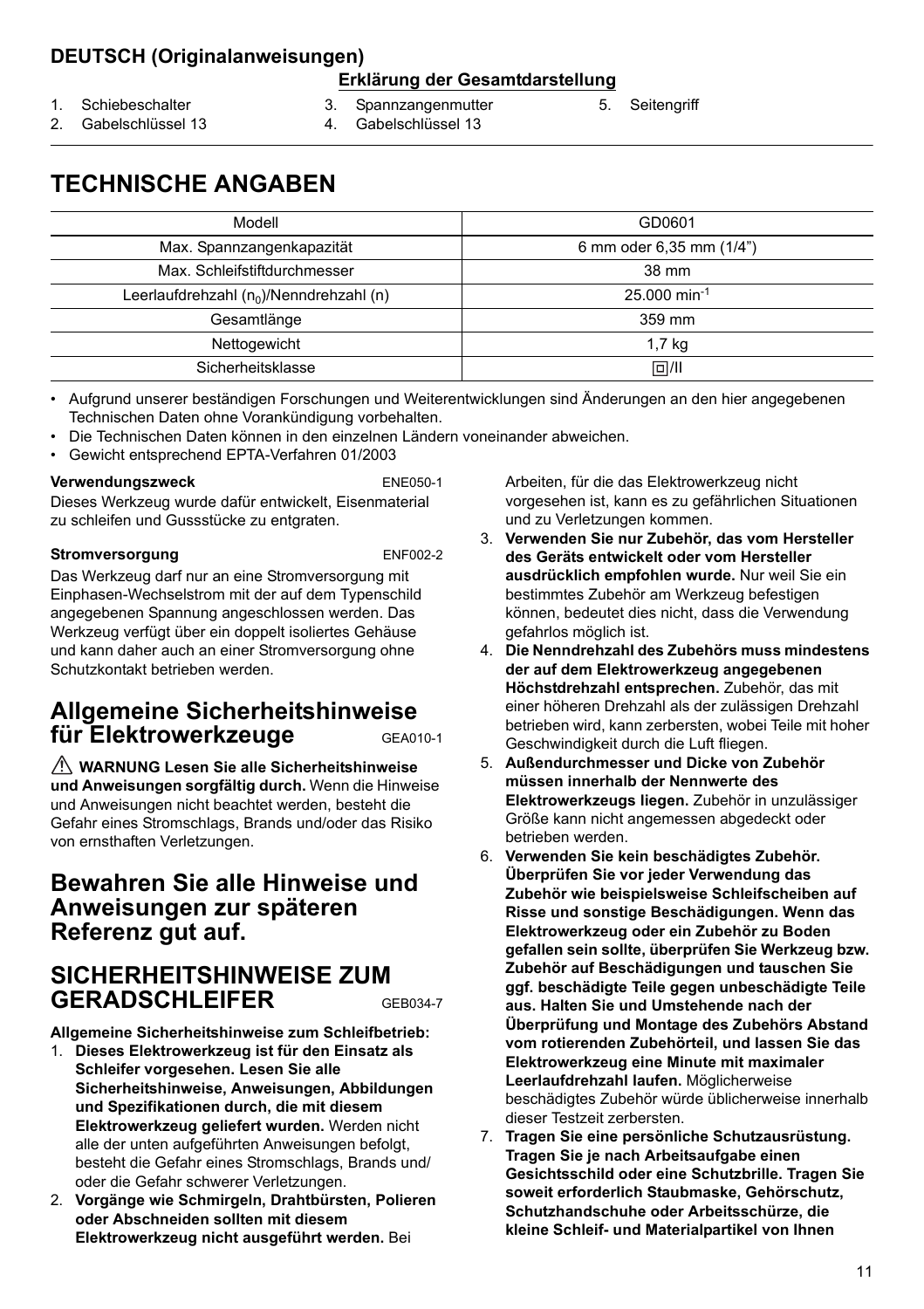**fernhält.** Der Augenschutz muss umherfliegende Fremdkörper abhalten können, die bei verschiedenen Arbeiten auftreten können. Die Staub- oder Atemschutzmaske muss Partikel herausfiltern können, die bei verschiedenen Arbeiten entstehen. Lange und intensive Lärmeinwirkung kann zu Gehörverlust führen.

- 8. **Achten Sie darauf, dass Zuschauer den Sicherheitsabstand zum Arbeitsbereich einhalten. Jeder, der den Arbeitsbereich betritt, muss eine persönliche Schutzausrüstung tragen.** Splitter des Werkstücks oder eines geborstenen Zubehörteils können umherfliegen und auch außerhalb des eigentlichen Arbeitsbereichs noch zu Verletzungen führen.
- 9. **Halten Sie das Elektrowerkzeug an den isolierten Griffflächen, wenn Sie unter Bedingungen arbeiten, bei denen das Schneidwerkzeug nicht sichtbare Stromkabel oder das eigene Kabel berühren kann.** Bei Kontakt des Werkzeugs mit einem stromführenden Kabel wird der Strom an die Metallteile des Elektrowerkzeugs und dadurch an den Bediener weitergeleitet, und der Bediener erleidet einen Stromschlag.
- 10. **Halten Sie das Netzkabel von rotierendem Zubehör fern.** Falls Sie die Kontrolle über das Elektrowerkzeug verlieren, kann das Netzkabel durchtrennt oder erfasst werden, oder Ihre Hand oder Ihr Arm kann in das rotierende Zubehör geraten.
- 11. **Legen Sie das Elektrowerkzeug erst dann ab, nachdem rotierendes Zubehör völlig zum Stillstand gekommen ist.** Das rotierende Zubehör könnte Kontakt zur Auflagefläche erhalten, sodass Sie die Kontrolle über das Elektrowerkzeug verlieren.
- 12. **Lassen Sie das Elektrowerkzeug nicht in Betrieb, während Sie es tragen.** Ihre Kleidung kann durch zufälligen Kontakt mit dem sich drehenden Zubehör erfasst werden, und das Zubehör kann sich in Ihren Körper bohren.
- 13. **Reinigen Sie die Lüftungsschlitze des Elektrowerkzeugs regelmäßig.** Der Motorventilator zieht Staub in das Gehäuse hinein, wobei eine übermäßige Ansammlung von Metallspänen Gefahren durch elektrischen Strom verursachen kann.
- 14. **Betreiben Sie das Elektrowerkzeug nicht in der Nähe brennbarer Materialien.** Diese Materialien können durch Funken entflammt werden.
- 15. **Verwenden Sie keine Zubehörteile, die flüssige Kühlmittel benötigen.** Bei Verwendung von Wasser oder anderen flüssigen Kühlmitteln können Sie einen Stromschlag erleiden.
- 16. **Rückschlag und zugehörige Warnhinweise** Ein Rückschlag ist eine plötzliche Reaktion einer verklemmten oder verfangenen rotierenden Schleifscheibe, Stützscheibe, der Bürste oder anderen Zubehörs. Durch Verklemmen oder Verfangen tritt ein plötzlicher Stillstand des rotierenden Zubehörs ein, sodass das Elektrowerkzeug am Punkt des Festfahrens in die der Rotationsrichtung des Zubehörs entgegengesetzte Richtung gezwungen wird.

Verklemmt sich beispielsweise eine Schleifscheibe im Werkstück, kann die Kante, die in den Punkt des Verklemmens eindringt, in die Oberfläche des

Materials eindringen, sodass die Scheibe ausschlägt. Die Scheibe springt entweder in Richtung des Bedieners oder vom Bediener weg, dies hängt von der Richtung der Scheibenbewegung am Punkt der Blockade ab. Unter diesen Umständen können Schleifscheiben auch zerbersten.

Rückschläge werden durch eine falsche Handhabung des Elektrowerkzeugs und/oder unsachgemäße Bedienschritte oder -umstände verursacht und können durch die unten aufgeführten Maßnahmen vermieden werden.

a) **Halten Sie das Elektrowerkzeug stets mit beiden Händen gut fest, und halten Sie Ihren Körper und Ihre Arme so, dass Sie Rückschläge abfangen können. Verwenden Sie, falls vorhanden, immer den Zusatzgriff, um eine größtmögliche Kontrolle über Rückschlagkräfte oder Reaktionsmomente beim Anlaufen zu haben.** Bei geeigneten Vorsichtsmaßnahmen können Rückschlag- und Reaktionskräfte sicher von der Bedienperson beherrscht werden.

b) **Halten Sie Ihre Hand niemals in der Nähe des rotierenden Zubehörs.** Das Zubehör könnte über Ihre Hand zurückschlagen.

c) **Meiden Sie mit Ihrem Körper den Bereich, in den sich das Elektrowerkzeug bei einem Rückschlag bewegen würde.** Das Elektrowerkzeug wird am Punkt der Blockade in die der Rotationsrichtung der Scheibe entgegengesetzte Richtung zurückgeschlagen.

d) **Arbeiten Sie im Bereich von Ecken, scharfen Kanten usw. besonders vorsichtig. Verhindern Sie, dass das Zubehör vom Werkstück zurückprallt und verklemmt.** Das rotierende Zubehör neigt bei Ecken, scharfen Kanten oder beim Abprallen dazu, sich zu verklemmen. Dies verursacht einen Verlust der Kontrolle oder Rückschlag.

e) **Verwenden Sie keine Kettensägen-Holzschneidblätter oder sonstige gezähntes Sägeblätter.** Derartige Blätter verursachen häufig ein Rückschlagen und führen zum Verlust der Kontrolle.

17. **Spezielle Sicherheitshinweise zum Schleifbetrieb:** a) **Verwenden Sie ausschließlich Scheibentypen, die für Ihr Elektrowerkzeug empfohlen werden.** b) **Schleifscheiben dürfen ausschließlich für die vorgesehenen Arbeiten verwendet werden. Beispiel: Schleifen Sie nie mit der Seitenfläche einer Trennscheibe.** Trennscheiben sind zum Materialabtrag mit der Kante der Scheibe bestimmt. Bei seitlicher Krafteinwirkung auf diese Scheiben können sie zerbrechen.

c) **Verwenden Sie keine abgenutzten Schleifscheiben von größeren Elektrowerkzeugen.** Schleifscheiben für größere Elektrowerkzeuge sind nicht für die höheren Drehzahlen von kleineren Elektrowerkzeugen ausgelegt und können bersten.

**Zusätzliche Sicherheitshinweise:**

- 18. **Stellen Sie vor dem Einschalten des Werkzeugs sicher, dass die Scheibe das Werkstück nicht berührt.**
- 19. **Bevor Sie das Werkzeug auf das zu bearbeitende Werkstück ansetzen, lassen Sie es einige Zeit ohne Last laufen. Achten Sie auf Vibrationen und Schlagen; beide Anzeichen können auf eine**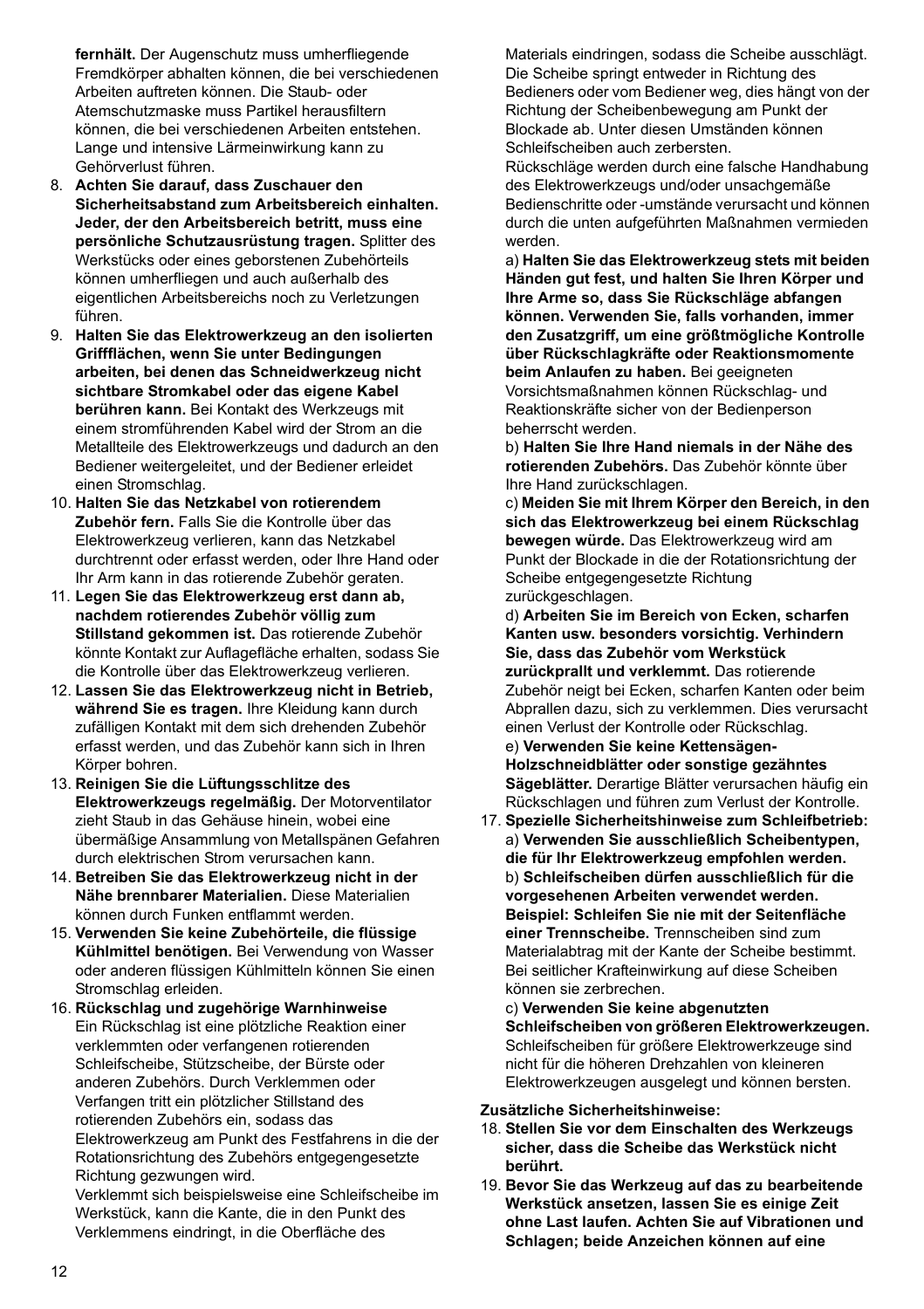**schlecht ausgewuchtete oder nicht fachgerecht eingebaute Schleifscheibe hindeuten.**

- 20. **Verwenden Sie für Schleifarbeiten ausschließlich die dafür vorgesehene Fläche der Schleifscheibe.**
- 21. **Achten Sie auf Funkenflug. Halten Sie das Werkzeug so, dass Sie, umstehende Personen oder leicht entzündliche Materialien nicht von Funken getroffen werden.**
- 22. **Lassen Sie das Werkzeug nicht unbeaufsichtigt eingeschaltet. Das Werkzeug darf nur dann in Betrieb sein, wenn es festgehalten wird.**
- 23. **Vermeiden Sie eine Berührung des Werkstücks unmittelbar nach der Bearbeitung, da es dann noch sehr heiß sein und somit Hautverbrennungen verursachen kann.**
- 24. **Schalten Sie vor dem Ausführen von Arbeiten am Werkzeug das Werkzeug stets aus und ziehen Sie den Netzstecker bzw. entfernen Sie den Akkublock.**
- 25. **Befolgen Sie die Anweisungen des Herstellers zur korrekten Montage und Verwendung von Trennscheiben. Behandeln und lagern Sie Schleifscheiben mit Sorgfalt.**
- 26. **Vergewissern Sie sich, dass das Werkstück sicher eingespannt ist.**
- 27. **Falls der Arbeitsplatz sehr heiß, feucht oder durch leitfähigen Staub stark verschmutzt ist, verwenden Sie zum Schutz des Bedieners einen Kurzschlussschalter (30 mA).**
- 28. **Verwenden Sie dieses Werkzeug nicht zum Bearbeiten von asbesthaltigen Materialien.**
- 29. **Dieses Werkzeug ist nicht wassergeschützt. Verwenden Sie daher kein Wasser auf der Werkstückoberfläche.**
- 30. **Achten Sie beim Arbeiten unter staubigen Bedingungen darauf, dass die Ventilationsöffnungen frei bleiben. Sollte die Beseitigung von Staub notwendig sein, trennen Sie das Werkzeug zuerst vom Stromnetz (nichtmetallische Gegenstände verwenden), und achten Sie darauf, dass Bauteile im Inneren des Werkzeugs nicht beschädigt werden.**
- 31. **Achten Sie jederzeit auf einen festen Stand. Achten Sie bei Verwendung des Werkzeugs an erhöhten Standorten darauf, dass sich keine Personen unter dem Standort aufhalten.**

## **BEWAHREN SIE DIESE ANLEITUNG SORGFÄLTIG AUF.**

#### **WARNUNG:**

**Lassen Sie sich NIE durch Bequemlichkeit oder (aus fortwährendem Gebrauch gewonnener) Vertrautheit mit dem Werkzeug dazu verleiten, die Sicherheitsregeln für das Werkzeug zu missachten. Bei MISSBRÄUCHLICHER Verwendung des Werkzeugs oder Missachtung der in diesem Handbuch enthaltenen Sicherheitshinweise kann es zu schweren Verletzungen kommen.**

# **FUNKTIONSBESCHREIBUNG**

#### **ACHTUNG:**

• Schalten Sie das Werkzeug stets aus und ziehen Sie den Stecker, bevor Sie Einstellungen oder eine Funktionsprüfung des Werkzeugs vornehmen.

### **Bedienung des Schalters (Abb. 1)**

#### **ACHTUNG:**

• Stellen Sie vor dem Anschließen des Werkzeugs an das Stromnetz sicher, dass sich der Schiebeschalter korrekt bedienen lässt und in Stellung "OFF" (AUS) zurückkehrt, sobald das hintere Ende des Schiebeschalters nach unten gedrückt wird.

Um das Werkzeug einzuschalten, schieben Sie den Schiebeschalter in Stellung "I (ON)". Zum Dauerbetrieb muss das vordere Ende des Schiebeschalters gedrückt werden, um den Schalter zu arretieren.

Zum Ausschalten des Werkzeugs drücken Sie das hintere Ende des Schiebeschalters, und schieben Sie diesen dann in Stellung "O (OFF)".

# **MONTAGE**

#### **ACHTUNG:**

• Schalten Sie das Werkzeug stets aus und ziehen Sie den Stecker, bevor Sie irgendwelche Arbeiten am Werkzeug durchführen.

### **Schleifstift einspannen und entfernen (Abb. 2 und 3)**

Die Spannzangenmutter lösen, und den Schleifstift in die Spannzangenmutter einführen. Die Spindel mit einem Schraubenschlüssel arretieren, und die Spannzangenmutter mit dem anderen Schraubenschlüssel festziehen.

Der Schleifstift darf nicht mehr als 8 mm über die Spannzangenmutter überstehen. Eine Überschreitung dieses Maßes kann zu Vibrationen oder Schaftbruch führen.

Das Entfernen des Schleifstifts erfolgt in umgekehrter Reihenfolge wie das Einspannen.

#### **ACHTUNG:**

• Verwenden Sie einen passenden Spannzangenkonus für den zu benutzenden Schleifstift.

### **Seitengriff (optionales Zubehör) (Abb. 4)**

Wenn Sie den Seitengriff verwenden, entfernen Sie den Gummischutz, führen Sie den Seitengriff so weit wie möglich in die Werkzeugtrommel ein und drehen Sie ihn dann in den gewünschten Winkel. Ziehen Sie anschließend den Griff im Uhrzeigersinn fest.

#### **ACHTUNG:**

- Ohne Griff darf das Werkzeug nur mit dem Gummischutz verwendet werden.
- Wenn Sie den Gummischutz anbringen, drücken Sie ihn immer auf das Werkzeug, bis der Vorsprung im Gummi auf die Kerben am Werkzeug greift.

# **BETRIEB (Abb. 5)**

Werkzeug einschalten, ohne dass der Schleifstift das Werkstück berührt, und warten, bis er die volle Drehzahl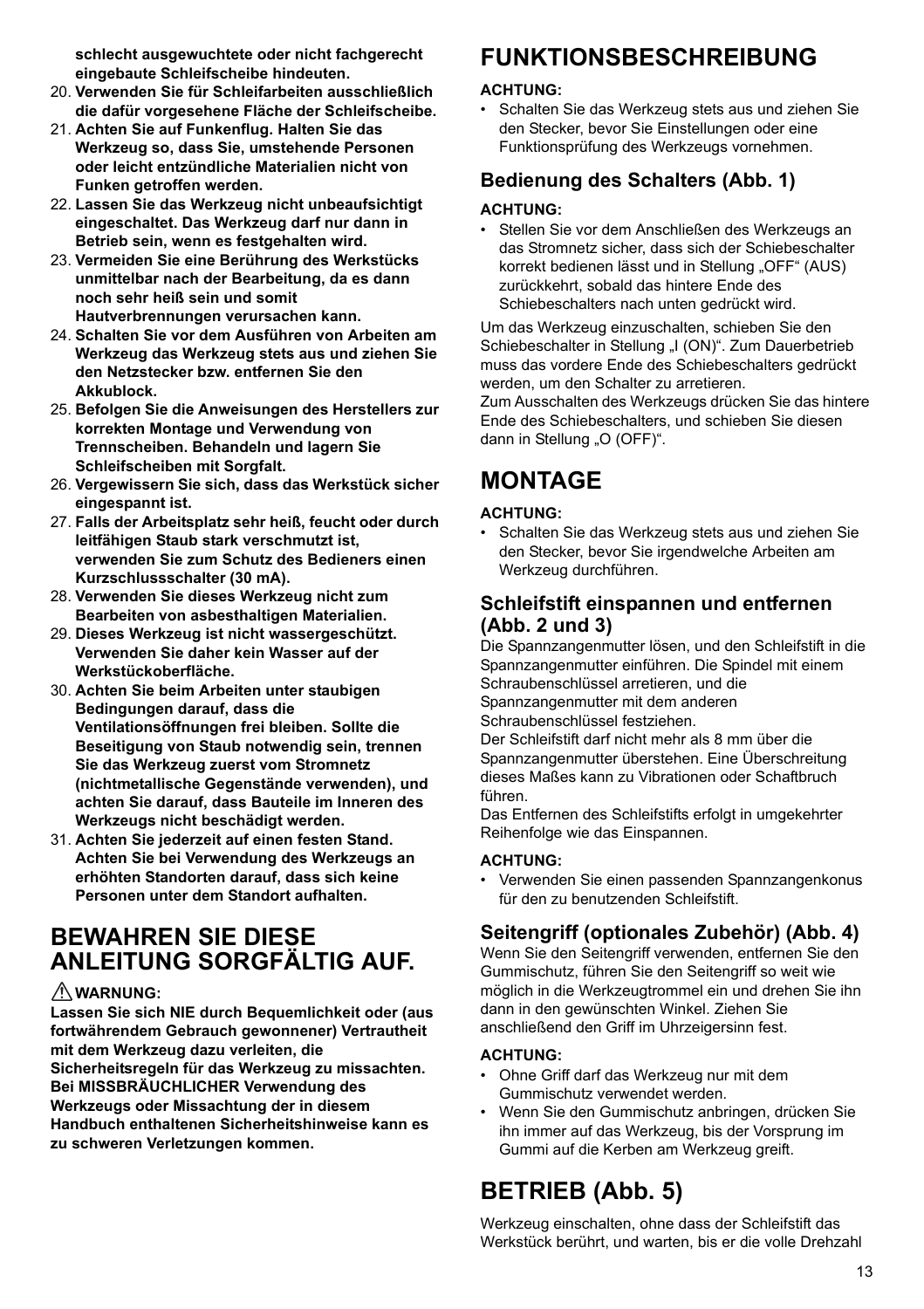erreicht. Dann den Schleifstift sanft an das Werkstück ansetzen. Um einen sauberen Schliff zu erhalten, das Werkzeug langsam nach links bewegen.

#### **ACHTUNG:**

• Üben Sie nur leichten Druck auf das Werkzeug aus. Übermäßiger Druck auf das Werkzeug verursacht ein schlechtes Schliffbild und eine Überlastung des **Motors** 

# **WARTUNG**

#### **ACHTUNG:**

- Schalten Sie das Werkzeug stets aus und ziehen Sie den Stecker, bevor Sie Prüfungen oder Wartungsarbeiten am Werkzeug durchführen.
- Verwenden Sie zum Reinigen niemals Kraftstoffe, Benzin, Verdünner, Alkohol oder ähnliches. Dies kann zu Verfärbungen, Verformungen oder Rissen führen.

Um die SICHERHEIT und ZUVERLÄSSIGKEIT des Produkts zu gewährleisten, dürfen Reparaturen, Prüfung und Ersatz von Kohlebürsten sowie alle anderen Wartungsarbeiten und Einstellungen nur durch von Makita autorisierte Service Center und ausschließlich mit original Makita-Ersatzteilen durchgeführt werden.

# **SONDERZUBEHÖR**

#### **ACHTUNG:**

• Für das in diesem Handbuch beschriebene Makita-Gerät werden die folgenden Zubehör- und Zusatzteile empfohlen. Bei Verwendung anderer Zubehör- und Zusatzteile kann es zu Verletzungen kommen. Verwenden Sie Zubehör- und Zusatzteile nur für den vorgesehenen Zweck.

Informationen zu diesem Zubehör erhalten Sie von Ihrem Makita-Servicecenter.

- Schleifstifte
- Spannzangenkonussatz (3 mm, 6 mm, 1/4", 1/8")
- Schlüssel 13
- Seitengriffsatz

#### **HINWEIS:**

• Einige der in der Liste aufgeführten Elemente sind dem Werkzeugpaket als Standardzubehör beigefügt. Diese können in den einzelnen Ländern voneinander abweichen.

#### **Schallpegel** ENG905-1

Typischer A-bewerteter Schallpegel nach EN60745: Schalldruckpegel  $(L_{pA})$ : 75 dB  $(A)$ Abweichung (K): 3 dB (A) Unter Arbeitsbedingungen kann der Schalldruck 80 dB (A) überschreiten.

#### **Tragen Sie Gehörschutz.**

#### **Schwingung** ENG900-1

Schwingungsgesamtwerte (Vektorsumme dreier Achsen) nach EN60745:

Arbeitsmodus: Planschleifen Schwingungsbelastung  $(a_{h, SG})$ : 2,5 m/s<sup>2</sup> oder weniger Abweichung (K): 1,5 m/s2

- Der hier angegebene Wert für die erzeugten Schwingungen wurde gemäß dem genormten Testverfahren ermittelt und kann als Vergleich zu anderen Werkzeugen herangezogen werden.
- Der angegebene Wert für die erzeugten Schwingungen ist außerdem für eine vorbeugende Bewertung der Belastung zu verwenden.
- Der angegebene Wert für die erzeugten Schwingungen gilt, wenn das Elektrowerkzeug für den vorgesehenen Zweck verwendet wird. Wenn das Werkzeug für andere Zwecke verwendet wird, kann der Wert für die Schwingungsbelastung jedoch von dem hier aufgeführten Wert abweichen.

### **WARNUNG:**

- Die Schwingungsbelastung kann bei tatsächlichem Gebrauch des Elektrowerkzeugs in Abhängigkeit von der Handhabung des Elektrowerkzeugs von dem hier aufgeführten Wert abweichen.
- Stellen Sie sicher, dass Schutzmaßnahmen für den Bediener getroffen werden, die auf den unter den tatsächlichen Arbeitsbedingungen zu erwartenden Belastungen beruhen (beziehen Sie alle Bestandteile des Arbeitsablaufs ein, also zusätzlich zu den Arbeitszeiten auch Zeiten, in denen das Werkzeug ausgeschaltet ist oder ohne Last läuft).

| Nur für europäische Länder                           | ENH101-16 |
|------------------------------------------------------|-----------|
| EG-Konformitätserklärung                             |           |
| Wir, Makita Corporation als verantwortlicher         |           |
| Hersteller, erklären, dass das/die folgende/n Gerät/ |           |
| Geräte der Marke Makita:                             |           |
| Bezeichnung des Geräts/der Geräte:                   |           |
| Geradschleifer                                       |           |
| Nummer / Typ des Modells: GD0601                     |           |
| in Serienfertigung hergestellt wird/werden und       |           |
| den folgenden Richtlinien der Europäischen Union     |           |
| genügt/genügen:                                      |           |
| 2006/42/EG                                           |           |
| Außerdem werden die Geräte gemäß den folgenden       |           |
| Standards oder Normen gefertigt:                     |           |
| EN60745                                              |           |
| Die technische Dokumentation erfolgt durch:          |           |
| Makita International Europe Ltd.                     |           |
| Toobnical Donarimont                                 |           |

Technical Department, Michigan Drive, Tongwell,

Milton Keynes, Bucks MK15 8JD, England

30. 1. 2009

Tomoyasu Kato Direktor Makita Corporation 3-11-8, Sumiyoshi-cho, Anjo, Aichi, 446-8502, JAPAN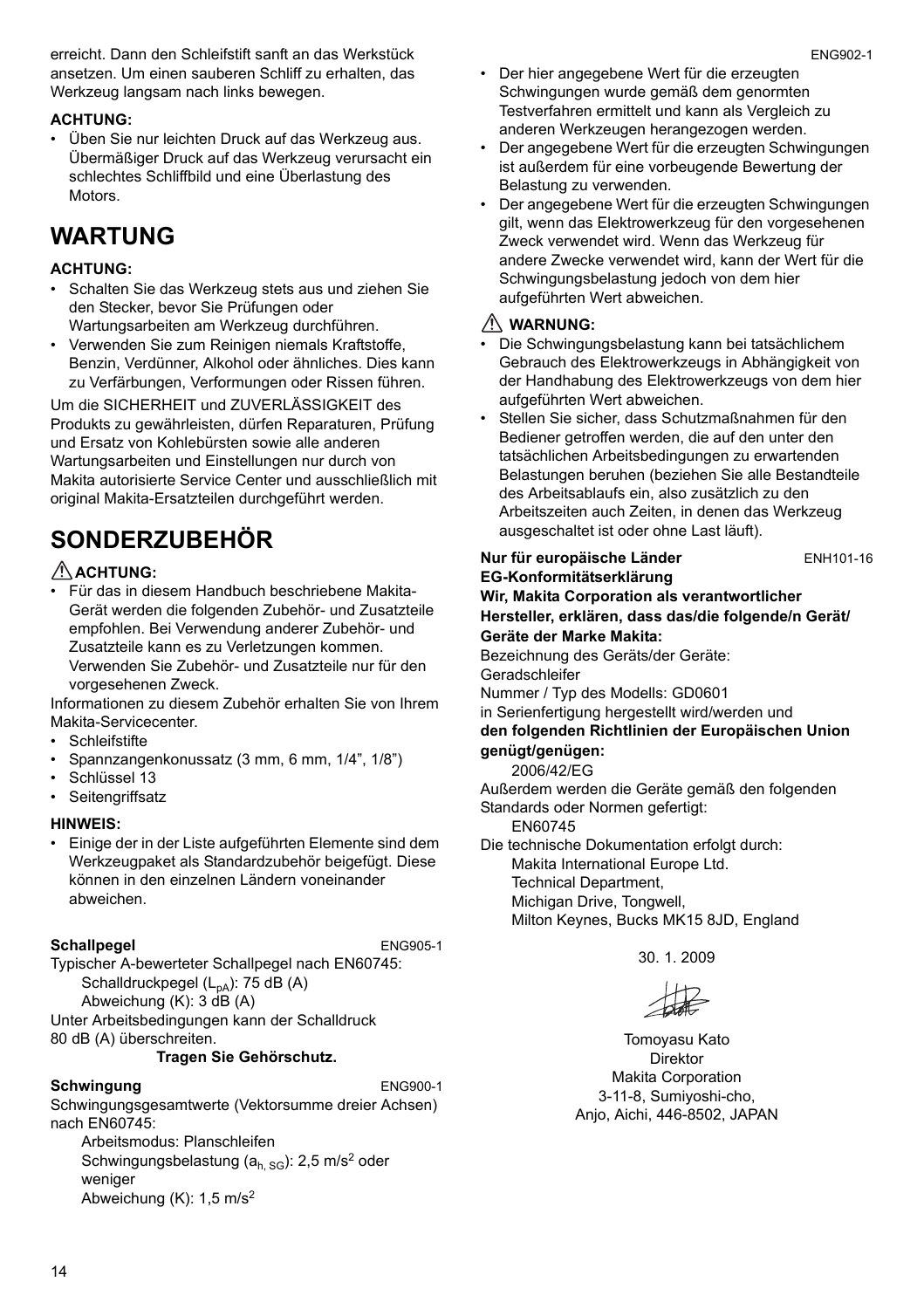### **ITALIANO (Istruzioni originali)**

#### **Spiegazione della vista generale**

- 1. Interruttore scorrevole
- 3. Dado della bussola
- 5. Impugnatura laterale

2. Chiave da 13

- 
- 4. Chiave da 13

# **CARATTERISTICHE TECNICHE**

| Modello                                         | GD0601                     |
|-------------------------------------------------|----------------------------|
| Capacità max bussola                            | 6 mm o $6,35$ mm $(1/4")$  |
| Diametro max punta disco                        | 38 mm                      |
| Velocità a vuoto $(n_0)/$ Velocità nominale (n) | $25.000$ min <sup>-1</sup> |
| Lunghezza totale                                | 359 mm                     |
| Peso netto                                      | 1.7 <sub>kg</sub>          |
| Classe di sicurezza                             | 回/旧                        |

• Le caratteristiche tecniche riportate di seguito sono soggette a modifiche senza preavviso in virtù del nostro programma continuo di ricerca e sviluppo.

- Le caratteristiche tecniche possono differire da paese a paese.
- Peso determinato in conformità con la EPTA-Procedure 01/2003

#### Uso previsto **ENE050-1**

Questo utensile è stato progettato per smerigliare materiali ferrosi o per eseguire la sbavatura di pezzi fusi.

#### **Alimentazione** ENF002-2

lesioni gravi.

L'utensile deve essere collegato a una presa di corrente con la stessa tensione di quella indicata sulla targhetta e può funzionare soltanto con corrente alternata monofase. L'utensile è dotato di doppio isolamento, pertanto può essere usato anche con prese di corrente sprovviste della messa a terra.

### **Avvertenze generali di sicurezza per l'uso dell'utensile** GEA010-1

 **AVVERTENZA Leggere attentamente tutte le avvertenze di sicurezza e le istruzioni.** La mancata osservanza delle istruzioni e delle avvertenze riportate di seguito potrebbe provocare scosse elettriche, incendi e/o

### **Conservare le avvertenze e le istruzioni per riferimenti futuri.**

### **AVVERTENZE DI SICUREZZA PER LA SMERIGLIATRICE DIRITTA**

GEB034-7

**Avvertenze di sicurezza comuni per le operazioni di smerigliatura:**

- 1. **Questo elettroutensile è costruito per essere utilizzato come smerigliatrice. Leggere tutti gli avvisi di sicurezza, le istruzioni, le illustrazioni e le caratteristiche tecniche fornite con questo utensile.** La mancata osservanza delle istruzioni riportate di seguito può provocare scosse elettriche, incendi e/o lesioni gravi.
- 2. **Non è consigliato eseguire con questo utensile operazioni quali carteggiatura, lucidatura, pulitura e taglio.** Le operazioni per cui l'utensile non è stato

progettato possono creare un rischio e lesioni personali.

- 3. **Non utilizzare accessori non appositamente progettati e consigliati dal produttore dell'utensile.** Il semplice fissaggio dell'accessorio al proprio utensile non garantisce un funzionamento sicuro.
- 4. **La velocità nominale dell'accessorio deve essere almeno equivalente alla velocità massima contrassegnata sull'utensile.** Gli accessori che funzionano più velocemente della velocità nominale possono rompersi in più pezzi.
- 5. **Il diametro esterno e lo spessore dell'accessorio devono corrispondere ai limiti di capienza dell'utensile.** Gli accessori con dimensioni errate non possono essere custoditi o controllati adeguatamente.
- 6. **Non utilizzare un accessorio danneggiato. Prima di ogni uso, esaminare gli accessori come i dischi abrasivi, per individuare eventuali trucioli o rotture. Se l'utensile o l'accessorio cadono, controllare l'eventuale presenza di danni o installare un accessorio intatto. Dopo aver esaminato e installato un accessorio, scostarsi e allontanare eventuali persone presenti dal piano di rotazione dell'accessorio, quindi azionare l'utensile alla massima velocità a vuoto per un minuto.** Normalmente, gli accessori danneggiati si romperanno durante questo periodo di prova.
- 7. **Indossare l'equipaggiamento di protezione individuale. A seconda dell'applicazione, utilizzare uno schermo facciale, occhiali protettivi o di sicurezza. Se necessario, indossare una maschera antipolvere, guanti e un grembiule da officina in grado di fermare frammenti piccoli o abrasivi del pezzo in lavorazione.** La protezione degli occhi deve essere capace di arrestare i residui volanti generati dalle varie operazioni. La maschera antipolvere o il respiratore devono essere in grado di filtrare le particelle generate dalla propria attività. L'esposizione prolungata al rumore ad alta intensità può causare la perdita dell'udito.
- 8. **Mantenere gli astanti a distanza di sicurezza dall'area di lavoro. Tutte le persone che entrano**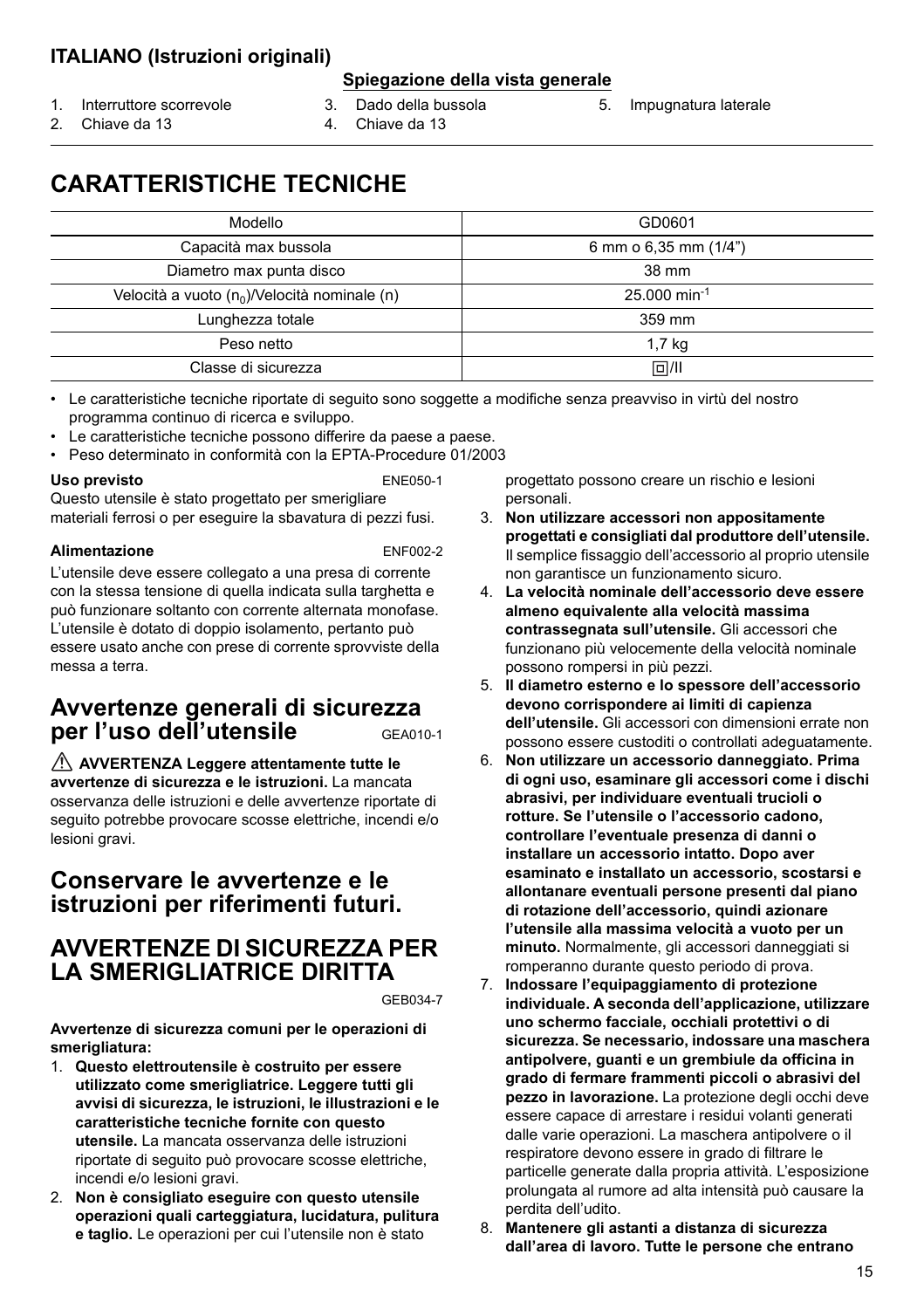**nella zona di lavoro devono indossare l'equipaggiamento di protezione individuale.** I frammenti di un pezzo o di un accessorio rotto possono volare via e provocare lesioni oltre l'area operativa immediata.

- 9. **Se vengono eseguite operazioni in cui l'accessorio di taglio può toccare fili nascosti o il cavo di alimentazione dell'utensile, impugnare l'utensile utilizzando solo i punti di presa isolati.**  Se l'accessorio da taglio entra a contatto con un filo percorso da corrente, le parti metalliche esposte dell'utensile si troveranno anch'esse sotto tensione e potrebbero provocare scosse elettriche all'operatore.
- 10. **Posizionare il cavo lontano dell'accessorio rotante.** Se si perde il controllo, il cavo può tagliarsi o impigliarsi e la mano o il braccio potrebbero essere spinti nell'accessorio rotante.
- 11. **Non appoggiare mai l'utensile a terra se l'accessorio non è completamente fermo.** L'accessorio rotante può agganciare la superficie causando la perdita di controllo dell'utensile.
- 12. **Non azionare l'utensile quando viene trasportato a lato del proprio corpo.** In caso di contatto accidentale, l'accessorio rotante può impigliarsi nei vestiti provocando lesioni fisiche.
- 13. **Pulire regolarmente le aperture di ventilazione dell'utensile.** La ventola del motore attrarrà la polvere all'interno dell'alloggiamento e l'accumulo eccessivo di polvere metallica può causare pericoli elettrici.
- 14. **Non utilizzare l'utensile vicino a materiali infiammabili.** Le scintille possono provocare l'accensione di questi materiali.
- 15. **Non utilizzare accessori che richiedano refrigeranti liquidi.** L'utilizzo di acqua o altri refrigeranti liquidi può provocare elettrocuzione o scosse elettriche.

16. **Contraccolpi e relative avvertenze** I contraccolpi sono la reazione improvvisa che si manifesta a fronte della frizione o dell'incaglio di un disco in rotazione, di un platorello, di una spazzola o di qualunque altro accessorio. L'inceppamento causa un improvviso stallo dell'accessorio rotante che spinge a sua volta l'utensile in direzione opposta al verso di rotazione dell'accessorio, causandone il grippaggio.

Ad esempio, se un disco abrasivo si incaglia nel pezzo in lavorazione, il bordo del disco a contatto del punto di incaglio può penetrare nel pezzo, causando il distacco dell'accessorio. Il disco potrebbe schizzare contro o lontano dall'operatore, a seconda della direzione di movimento del disco nel punto di inceppamento. In queste circostanze i dischi abrasivi possono anche rompersi.

I contraccolpi sono determinati dall'uso improprio dell'utensile e/o da procedure o condizioni di utilizzo errate e possono essere evitati adottando le specifiche precauzioni illustrate di seguito.

a) **Stringere con forza l'utensile posizionando il proprio corpo e il braccio in modo da resistere alla forza del contraccolpo. Utilizzare sempre la maniglia ausiliaria, se in dotazione, per il massimo controllo in caso di reazione contro la coppia di torsione o i contraccolpi in fase di avviamento.** Se vengono adottate le precauzioni adeguate, l'operatore può controllare le reazioni della coppia di torsione o le forze del contraccolpo.

b) **Non avvicinare le mani all'accessorio rotante.** Potrebbe verificarsi un contraccolpo dell'accessorio sulle estremità del corpo.

c) **Se si verificano contraccolpi, non posizionare il corpo nel raggio di spostamento dell'utensile.** I contraccolpi spingeranno l'utensile nella direzione opposta al movimento del disco nel punto di inceppamento.

d) **Prestare particolare attenzione durante le operazioni su spigoli, bordi appuntiti e così via. Evitare di fare rimbalzare o inceppare** 

**l'accessorio.** Gli spigoli, i bordi appuntiti o i rimbalzi tendono a far inceppare l'accessorio rotante provocando contraccolpi o perdita di controllo.

e) **Non collegare una lama per scolpire il legno munita di catena o una lama da taglio dentata.** Queste lame tendono a creare frequenti contraccolpi e perdita di controllo.

17. **Avvertenze di sicurezza specifiche per la smerigliatura:**

a) **Usare esclusivamente le tipologie di disco raccomandate per l'utensile utilizzato.** b) **I dischi devono essere utilizzati soltanto per le applicazioni suggerite. Ad esempio: non smerigliare con il lato del disco diamantato.** I dischi abrasivi diamantati sono previsti per la smerigliatura periferica, le forze laterali applicate a questi dischi possono causarne le frantumazione. c) **Non utilizzare dischi usurati di utensili con dimensioni maggiori.** I dischi previsti per utensili più grandi non sono adatti per le velocità più elevate di un utensile più piccolo e possono scoppiare.

#### **Avvertenze di sicurezza supplementari:**

- 18. **Verificare che il disco non tocchi il pezzo in lavorazione prima di accendere l'interruttore.**
- 19. **Prima di utilizzare l'utensile su un pezzo in lavorazione, lasciarlo funzionare a vuoto per qualche minuto. Prestare attenzione a vibrazioni e oscillazioni che potrebbero indicare difetti di installazione o il bilanciamento errato del disco.**
- 20. **Per la smerigliatura, usare la superficie specificata del disco.**
- 21. **Fare attenzione alle scintille. Tenere l'utensile in modo che le scintille non siano dirette verso l'operatore, altre persone o materiali infiammabili.**
- 22. **Non lasciare l'utensile acceso. Azionare l'utensile solo quando viene tenuto in mano.**
- 23. **Non toccare il pezzo subito dopo il lavoro, poiché può raggiungere temperature elevate e provocare ustioni.**
- 24. **Prima di eseguire qualsiasi operazione sull'utensile, verificare sempre di averlo spento e scollegato e di aver rimosso la batteria.**
- 25. **Osservare le istruzioni del produttore per il corretto montaggio e utilizzo dei dischi. Maneggiare e conservare i dischi con cura.**
- 26. **Accertarsi che il pezzo sia fissato stabilmente nei supporti.**
- 27. **Se l'ambiente di lavoro è estremamente caldo o umido oppure contaminato da polvere conduttiva, usare un salvavita (30 mA) per garantire la sicurezza dell'operatore.**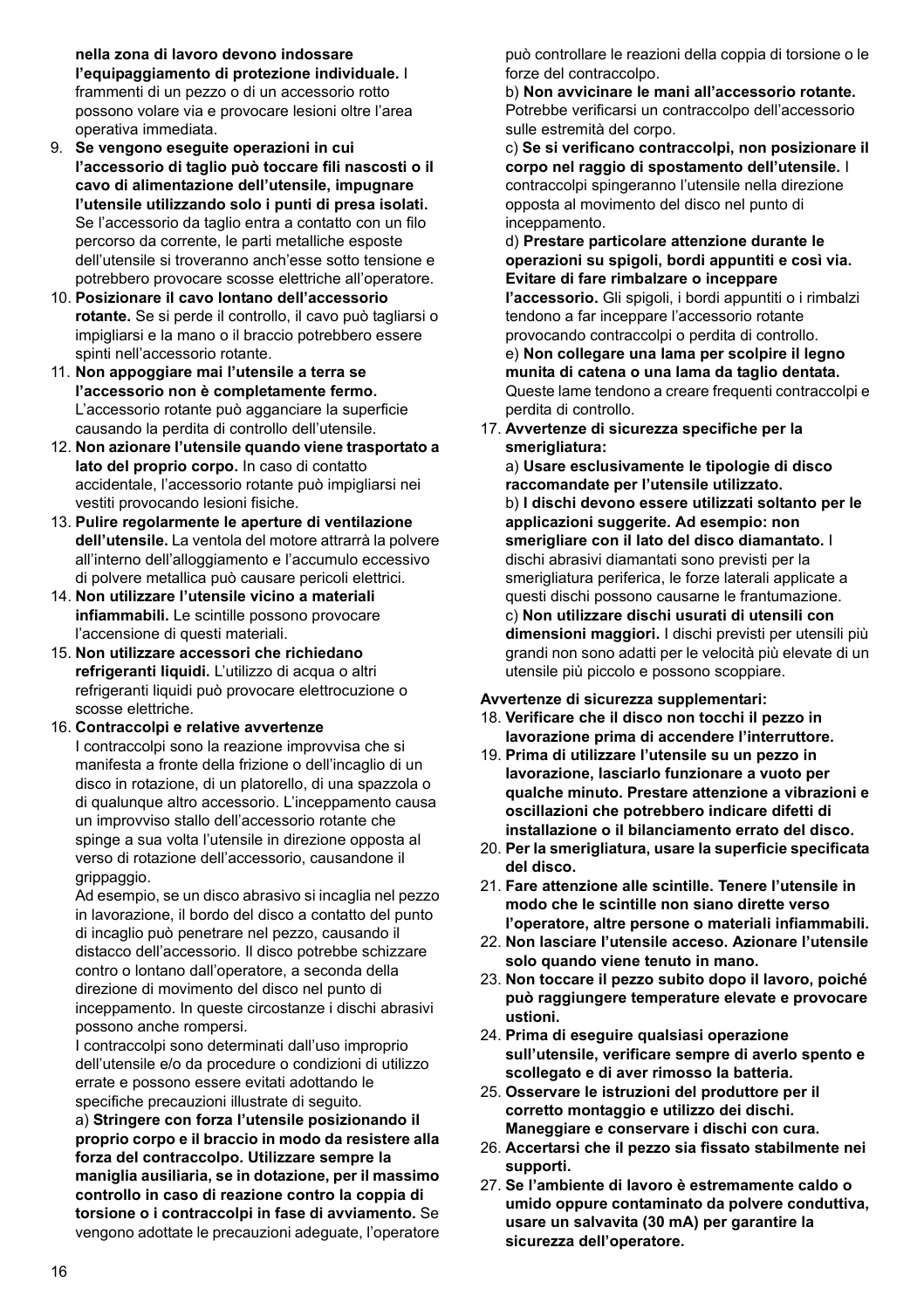- 28. **Non usare l'utensile su materiali che contengono amianto.**
- 29. **L'utensile non è impermeabile; evitare l'uso di acqua sulla superficie del pezzo in lavorazione.**
- 30. **Accertarsi che le fessure di aerazione siano aperte quando si lavora in ambienti polverosi. Per rimuovere eventuale polvere, scollegare prima l'utensile dalla presa di corrente (senza usare oggetti metallici) per evitare di danneggiare le parti interne.**
- 31. **Accertarsi sempre di avere un equilibrio costante. Accertarsi che nessuno si trovi sotto all'attrezzo quando viene utilizzato in posizioni elevate.**

## **CONSERVARE QUESTE ISTRUZIONI.**

#### **AVVERTENZA:**

**NON lasciare che la familiarità acquisita con il prodotto (dovuta all'uso ripetuto) provochi l'inosservanza delle norme di sicurezza. L'USO IMPROPRIO o la mancata osservanza delle norme di sicurezza indicate in questo manuale di istruzioni possono provocare gravi danni alla persona.**

# **DESCRIZIONE FUNZIONALE**

#### **ATTENZIONE**

• Prima di regolare o controllare le funzioni dell'utensile, verificare sempre di averlo spento e scollegato dall'alimentazione.

#### **Azionamento dell'interruttore (Fig. 1) ATTENZIONE**

• Prima di collegare l'utensile, controllare se l'interruttore scorrevole funziona correttamente e ritorna alla posizione "SPENTO" quando viene premuta la parte posteriore dell'interruttore.

Per avviare l'utensile, portare l'interruttore scorrevole in posizione "I (ACCESO)". Per il funzionamento continuo, premere la parte anteriore dell'interruttore scorrevole per bloccarne la posizione.

Per fermare l'utensile, premere la parte posteriore dell'interruttore scorrevole, quindi portarlo nella posizione "O (SPENTO)".

# **MONTAGGIO**

#### **ATTENZIONE**

• Accertarsi sempre che l'utensile sia spento e scollegato dalla presa di corrente prima di iniziare qualsiasi operazione su di esso.

### **Installazione o rimozione della punta del disco (Fig. 2 e 3)**

Allentare il dado della bussola e inserire la punta del disco nel dado. Utilizzare una chiave per tenere il mandrino e l'altra per stringere saldamente il dado.

La punta del disco non deve essere montata a più di 8 mm dal dado della bussola. Il superamento di questa distanza potrebbe causare vibrazioni o la rottura dell'albero.

Per rimuovere la punta del disco, attenersi alla procedura di installazione procedendo in senso inverso.

#### **ATTENZIONE**

• Usare un cono della bussola di chiusura delle dimensioni corrette per la punta disco che si intende utilizzare.

#### **Impugnatura laterale (accessorio opzionale) (Fig. 4)**

Per utilizzare l'impugnatura laterale, rimuovere la protezione in gomma quindi inserire completamente l'impugnatura laterale nel portautensili e ruotarla fino a raggiungere l'angolo desiderato. Serrare l'impugnatura saldamente ruotandola in senso orario.

#### **ATTENZIONE**

- Se si utilizza l'utensile senza impugnatura, applicare sempre la protezione in gomma sull'utensile.
- Per applicare la protezione in gomma, premere sull'utensile, finché la sporgenza all'interno della gomma non si inserisce nelle scanalature dell'utensile.

# **FUNZIONAMENTO (Fig. 5)**

Accendere l'utensile senza far entrare in contatto la punta del disco con il pezzo in lavorazione, quindi attendere che la punta del disco raggiunga la velocità massima. Applicare quindi delicatamente la punta del disco sul pezzo. Per ottenere una buona rifinitura, spostare l'utensile lentamente verso sinistra.

#### **ATTENZIONE**

• Esercitare una leggera pressione sull'utensile. Una pressione eccessiva produce soltanto una rifinitura scarsa e sovraccarica il motore.

# **MANUTENZIONE**

#### **ATTENZIONE**

- Prima di effettuare controlli e operazioni di manutenzione, verificare sempre che l'utensile sia spento e scollegato.
- Evitare assolutamente di usare benzina, diluenti, solventi, alcol o sostanze simili. In caso contrario, potrebbero verificarsi scoloriture, deformazioni o incrinature.

Per mantenere la SICUREZZA e l'AFFIDABILITÀ del prodotto, le riparazioni, il controllo della spazzola di carbone, le sostituzioni e qualsiasi altra operazione di manutenzione o regolazione devono essere eseguite da un centro di assistenza Makita autorizzato usando sempre ricambi Makita.

# **ACCESSORI OPZIONALI**

#### **ATTENZIONE:**

• Si consiglia l'uso dei seguenti accessori per l'utensile Makita descritto in questo manuale. L'uso di qualsiasi altro accessorio potrebbe provocare lesioni personali. Utilizzare gli accessori esclusivamente per l'uso dichiarato.

Per l'assistenza e per ulteriori informazioni su tali accessori, rivolgersi al centro assistenza Makita di zona.

- Punte del disco
- $\cdot$  Kit anelli conici (3 mm, 6 mm,  $1/4$ ",  $1/8$ ")
- Chiave da 13
- Kit impugnatura laterale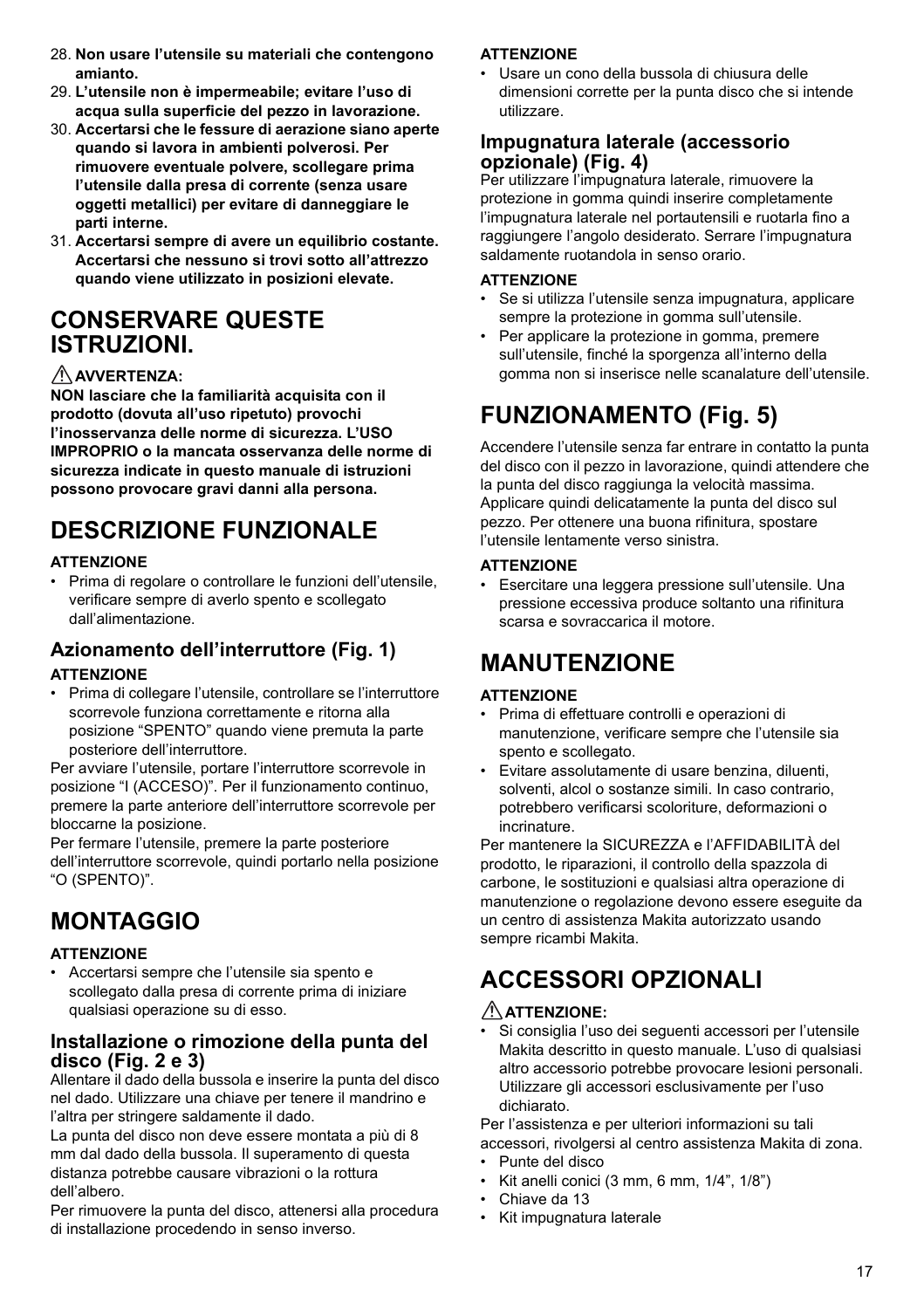#### **NOTA:**

• Alcuni degli accessori elencati potrebbero essere inclusi nella confezione dell'utensile come accessori standard. Gli accessori standard possono differire da paese a paese.

**Rumore** ENG905-1

Il tipico livello di rumore ponderato "A" è determinato in conformità con la norma EN60745:

Livello di pressione sonora  $(L_{pA})$ : 75 dB (A) Variazione (K): 3 dB (A)

Il livello acustico in esercizio può superare 80 dB (A). **Indossare una protezione acustica.**

#### **Vibrazione** ENG900-1

Il valore totale delle vibrazioni (somma vettoriale triassiale) è determinato in conformità con la norma EN60745:

Modalità di lavoro: smerigliatura superficie Emissione vibrazioni ( $a<sub>h,SG</sub>$ ): 2,5 m/s<sup>2</sup> o inferiore Variazione (K): 1,5 m/s<sup>2</sup>

ENG902-1

- Il valore di emissione delle vibrazioni dichiarato è stato misurato in conformità con il metodo di test standard e può essere utilizzato per confrontare tra loro diversi utensili.
- Il valore di emissione delle vibrazioni dichiarato può anche essere utilizzato per stime preliminari dell'esposizione.
- Il valore dell'emissione delle vibrazioni dichiarato è utilizzato per le applicazioni principali dello strumento. Tuttavia, se lo strumento viene utilizzato per altre applicazioni, il valore dell'emissione delle vibrazioni potrebbe essere diverso.

### **AVVERTENZA:**

- L'emissione delle vibrazioni durante l'uso effettivo dell'utensile elettrico può risultare diversa rispetto al valore dichiarato, in base alla modalità d'uso dell'utensile.
- Assicurarsi di individuare le necessarie misure di sicurezza per proteggere l'operatore in base a una stima dell'esposizione nelle condizioni reali di utilizzo (prendendo in considerazione tutte le fasi del ciclo operativo, come quante volte l'utensile viene spento e i periodi in cui rimane inattivo, oltre al tempo di avviamento).

Solo per i paesi europei **ENH101-16 Dichiarazione di conformità CE Makita Corporation, in qualità di produttore responsabile, dichiara che i dispositivi Makita riportati di seguito:** Denominazione del dispositivo: Smerigliatrice diritta N. modello/Tipo: GD0601 appartengono a una produzione in serie e **sono conformi alle seguenti direttive europee riportate di seguito:** 2006/42/EC Sono inoltre prodotte in conformità con gli standard o i documenti standardizzati riportati di seguito:

EN60745

La documentazione tecnica viene conservata da: Makita International Furope Ltd. Technical Department, Michigan Drive, Tongwell, Milton Keynes, Bucks MK15 8JD, Inghilterra

30. 1. 2009

Tomoyasu Kato Direttore Makita Corporation 3-11-8, Sumiyoshi-cho, Anjo, Aichi, 446-8502, JAPAN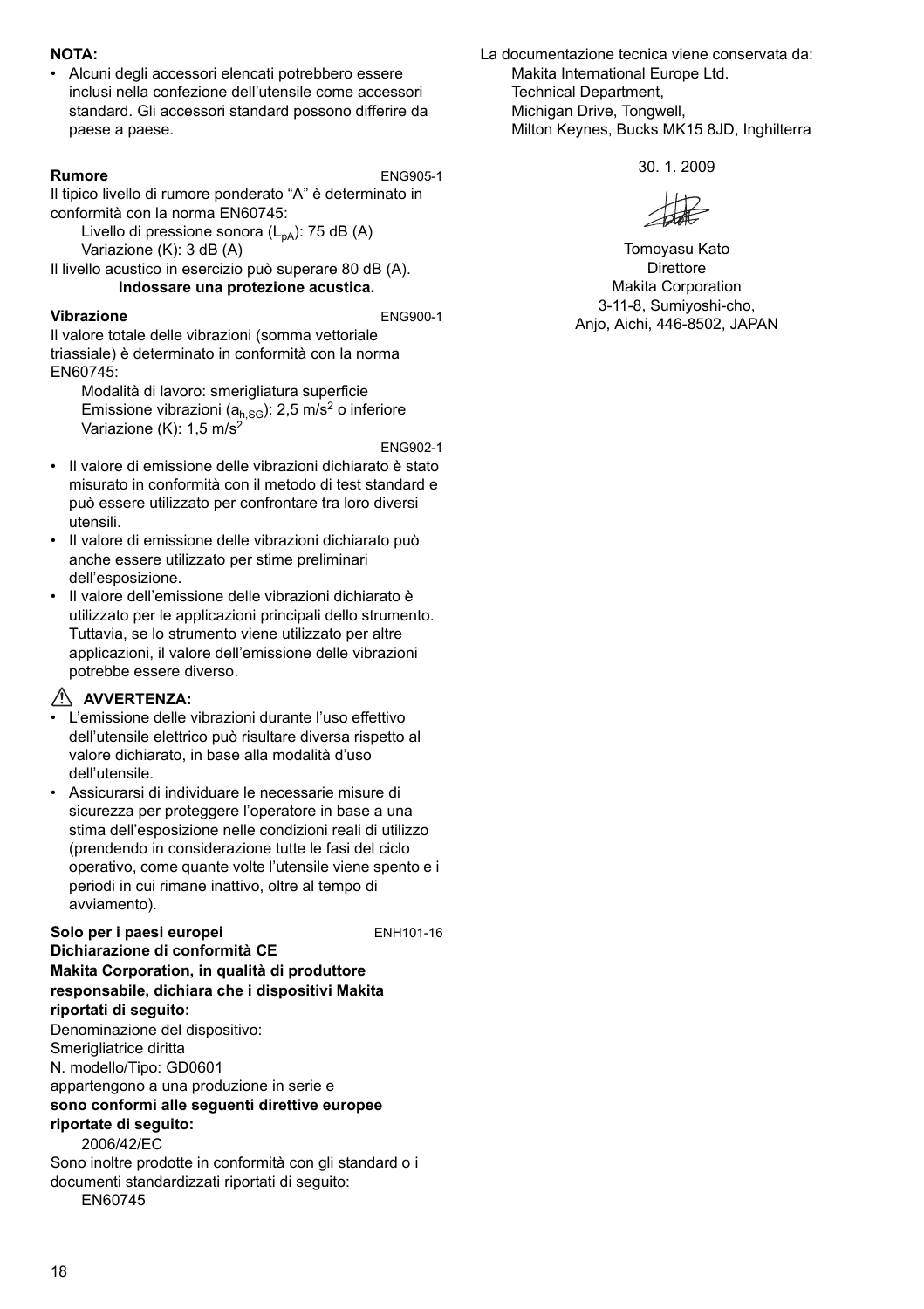### **NEDERLANDS (Originele instructies)**

#### **Verklaring van algemene gegevens**

1. Schuifknop

3. Spankopmoer

5. Zijhandgreep

2. Sleutel 13

- 4. Sleutel 13
- **TECHNISCHE GEGEVENS**

| Model                                               | GD0601                     |
|-----------------------------------------------------|----------------------------|
| Max. opening spankop                                | 6 mm of 6,35 mm (1/4")     |
| Max. diameter van opzetdeel                         | 38 mm                      |
| Nullast to erental $(n_0)$ /nominaal to erental (n) | $25.000$ min <sup>-1</sup> |
| Totale lengte                                       | 359 mm                     |
| Nettogewicht                                        | $1,7$ kg                   |
| Veiligheidsklasse                                   | $\Box$ /II                 |

• Als gevolg van ons doorlopende onderzoeks- en ontwikkelingsprogramma, zijn de technische gegevens van dit gereedschap onderhevig aan veranderingen zonder voorafgaande kennisgeving.

- De technische gegevens kunnen van land tot land verschillen.
- Gewicht volgens EPTA-procedure 01/2003

#### **Gebruiksdoeleinden** ENE050-1

Het gereedschap is bedoeld voor het schuren van ferrometalen en het afbramen van gegoten metaaldelen.

**Voeding** ENF002-2

Het gereedschap mag uitsluitend worden aangesloten op een voeding met dezelfde spanning als aangegeven op het typeplaatje en werkt alleen op enkele-fase wisselstroom. Het gereedschap is dubbel geïsoleerd en mag derhalve ook op een niet-geaard stopcontact worden aangesloten.

### **Algemene veiligheidswaarschuwingen voor elektrisch gereedschap** GEA010-1

#### **WAARSCHUWING Lees alle**

**veiligheidswaarschuwingen en alle instructies.** Het niet volgen van de waarschuwingen en instructies kan leiden tot elektrische schokken, brand en/of ernstig letsel.

### **Bewaar alle waarschuwingen en instructies om in de toekomst te kunnen raadplegen.**

### **VEILIGHEIDSWAARSCHUWINGEN STEMPELSLIJPMACHINE** GEB034-7

**Gemeenschappelijke veiligheidswaarschuwingen voor slijpwerkzaamheden:**

- 1. **Dit elektrisch gereedschap is bedoeld voor gebruik als slijpmachine. Lees alle veiligheidswaarschuwingen, instructies, afbeeldingen en technische gegevens die bij dit elektrisch gereedschap worden geleverd.** Als u nalaat alle onderstaande instructies te volgen, kan dit leiden tot een elektrische schok, brand en/of ernstig letsel.
- 2. **Wij adviseren u werkzaamheden zoals schuren, draadborstelen, polijsten of doorslijpen niet uit te**

#### **voeren met dit elektrisch gereedschap.**

Werkzaamheden waarvoor dit elektrisch gereedschap niet is bedoeld kunnen gevaarlijke situaties opleveren en tot persoonlijk letsel leiden.

- 3. **Gebruik geen accessoires die niet specifiek zijn ontworpen en aanbevolen door de fabrikant van het gereedschap.** Ook wanneer het accessoire kan worden bevestigd op uw elektrisch gereedschap, is een veilige werking niet gegarandeerd.
- 4. **Het nominaal toerental van het accessoire moet minstens gelijk zijn aan het maximumtoerental vermeld op het elektrisch gereedschap.** Accessoires die met een hoger toerental draaien dan hun nominaal toerental kunnen stuk breken en in het rond vliegen.
- 5. **De buitendiameter en de dikte van het accessoire moet binnen het capaciteitsbereik van het elektrisch gereedschap vallen.** Accessoires met verkeerde afmetingen kunnen niet afdoende worden afgeschermd of beheerst.
- 6. **Gebruik nooit een beschadigd accessoire. Inspecteer het accessoire vóór ieder gebruik, bijvoorbeeld een slijpschijf op ontbrekende schilfers en barsten. Nadat het elektrisch gereedschap is gevallen, inspecteert u het op schade of monteert u een onbeschadigd accessoire. Na inspectie en montage van een accessoire, zorgt u ervoor dat u en omstanders niet in het rotatie vlak van het accessoire staan, en laat u het elektrisch gereedschap draaien op het maximaal, onbelast toerental gedurende één minuut.** Beschadigde accessoires breken normaal gesproken in stukken gedurende deze testduur.
- 7. **Gebruik persoonlijke veiligheidsmiddelen. Afhankelijk van de toepassing gebruikt u een spatscherm, een beschermende bril of een veiligheidsbril. Al naar gelang van toepassing draagt u een stofmasker, gehoorbeschermers, handschoenen en een werkschort die in staat zijn kleine stukjes slijpsel of werkstukfragmenten te weerstaan.** De oogbescherming moet in staat zijn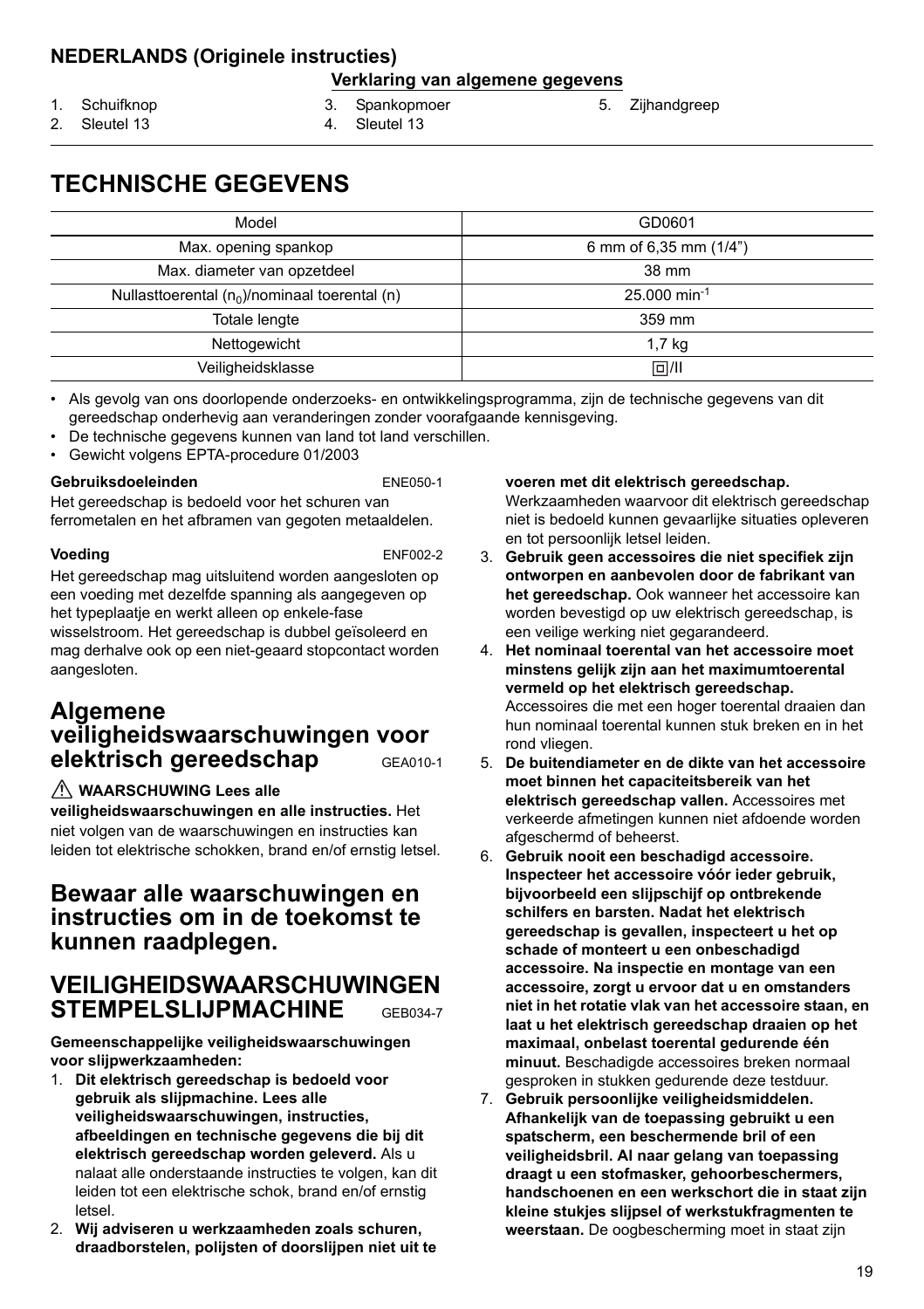rondvliegend afval te stoppen dat ontstaat bij de diverse werkzaamheden. Het stofmasker of ademhalingsapparaat moet in staat zijn deeltjes te filteren die ontstaat bij de werkzaamheden. Langdurige blootstelling aan zeer intens geluid kan leiden tot gehoorbeschadiging.

- 8. **Houd omstanders op veilige afstand van het werkgebied. Iedereen die zich binnen het werkgebied begeeft, moet persoonlijke veiligheidsmiddelen gebruiken.** Fragmenten van het werkstuk of van een uiteengevallen accessoire kunnen rondvliegen en letsel veroorzaken buiten de onmiddellijke werkomgeving.
- 9. **Houd het elektrisch gereedschap uitsluitend vast aan het geïsoleerde oppervlak van de handgrepen wanneer u werkt op plaatsen waar het slijpaccessoire met verborgen bedrading of zijn eigen snoer in aanraking kan komen.** Wanneer het accessoire in aanraking komen met onder spanning staande draden, zullen de niet-geïsoleerde metalen delen van het gereedschap onder spanning komen te staan zodat de gebruiker een elektrische schok kan krijgen.
- 10. **Houd het snoer goed uit de buurt van het ronddraaiende accessoire.** Als u de controle verliest over het gereedschap, kan het snoer worden doorgesneden of bekneld raken, en kan uw hand of arm tegen het ronddraaiende accessoire worden aangetrokken.
- 11. **Leg het elektrisch gereedschap nooit neer voordat het accessoire volledig tot stilstand is gekomen.** Het ronddraaiende accessoire kan de ondergrond pakken zodat u de controle over het elektrisch gereedschap verliest.
- 12. **Laat het elektrisch gereedschap niet draaien terwijl u het naast u draagt.** Als het ronddraaiende accessoire u per ongeluk raakt, kan het verstrikt raken in uw kleding waardoor het accessoire in uw lichaam wordt getrokken.
- 13. **Maak de ventilatieopeningen van het gereedschap regelmatig schoon.** De ventilator van de motor zal het stof de behuizing in trekken, en een grote opeenhoping van metaalslijpsel kan leiden tot elektrisch gevaarlijke situaties.
- 14. **Gebruik het elektrisch gereedschap niet in de buurt van brandbare materialen.** Vonken kunnen deze materialen doen ontvlammen.
- 15. **Gebruik geen accessoires die met vloeistof moeten worden gekoeld.** Het gebruik van water of andere vloeibare koelmiddelen kan leiden tot elektrocutie of elektrische schokken.
- 16. **Terugslag en aanverwante waarschuwingen** Terugslag is een plotselinge reactie op een beknelde of vastgelopen draaiende schijf, rugschijf, borstel of enig ander accessoire. Beknellen of vastlopen veroorzaakt een snelle stilstand van het draaiende accessoire dat op zijn beurt ertoe leidt dat het elektrisch gereedschap zich ongecontroleerd beweegt in de tegenovergestelde richting van de draairichting van het accessoire op het moment van vastlopen. Bijvoorbeeld, als een slijpschijf bekneld raakt of vastloopt in het werkstuk, kan de rand van de schijf die het beknellingspunt ingaat, zich invreten in het oppervlak van het materiaal waardoor de schijf eruit

klimt of eruit slaat. De schijf kan daarbij naar de gebruiker toe of weg springen, afhankelijk van de draairichting van de schijf op het beknellingspunt. Slijpschijven kunnen in dergelijke situaties ook breken.

Terugslag is het gevolg van misbruik van het elektrisch gereedschap en/of onjuiste gebruiksprocedures of -omstandigheden, en kan worden voorkomen door goede voorzorgsmaatregelen te treffen, zoals hieronder vermeld:

a) **Houd het gereedschap stevig vast en houdt uw armen en lichaam zodanig dat u in staat bent een terugslag op te vangen. Gebruik altijd de extra handgreep (indien aanwezig) voor een maximale controle over het gereedschap in geval van terugslag en koppelreactie bij het starten.** De gebruiker kan een terugslag of de koppelreactie opvangen indien de juiste voorzorgsmaatregelen worden getroffen.

b) **Plaats uw hand nooit in de buurt van het draaiende accessoire.** Het accessoire kan terugslaan over uw hand.

c) **Plaats uw lichaam niet in het gebied waar het elektrisch gereedschap naar toe gaat wanneer een terugslag optreedt.** Een terugslag zal het gereedschap bewegen in de tegenovergestelde richting van de draairichting van de schijf op het moment van beknellen.

d) **Wees bijzonder voorzichtig bij het werken met hoeken, scherpe randen, enz. Voorkom dat het accessoire springt of bekneld raakt.** Hoeken, scherpe randen of springen veroorzaken vaak beknellen van het draaiende accessoire wat leidt tot terugslag of verlies van controle over het gereedschap.

e) **Bevestig geen houtbewerkingsblad van een zaagketting of getand zaagblad.** Dergelijke accessoires leiden vaak tot terugslag of verlies van controle over het gereedschap.

17. **Veiligheidswaarschuwingen specifiek voor slijpwerkzaamheden:**

a) **Gebruik uitsluitend schijven van het type aanbevolen voor uw elektrisch gereedschap.** b) **De schijven mogen uitsluitend worden gebruikt voor de aanbevolen toepassingen. Bijvoorbeeld: u mag niet slijpen met de zijkant van een doorslijpschijf.** Doorslijpschijven zijn bedoeld voor slijpen met de rand. Krachten op het zijoppervlak kunnen deze schijven doen breken.

c) **Gebruik geen afgesleten schijven van grotere elektrische gereedschappen.** Schijven die zijn bedoeld voor grotere elektrische gereedschappen zijn niet geschikt voor de hogere snelheid van een kleiner elektrisch gereedschap en kunnen in stukken breken.

#### **Aanvullende veiligheidswaarschuwingen:**

- 18. **Zorg ervoor dat de schijf niet in aanraking is met het werkstuk voordat u het gereedschap hebt ingeschakeld.**
- 19. **Laat het gereedschap een tijdje draaien voordat u het op het werkstuk gebruikt. Controleer op trillingen of schommelingen die op onjuiste montage of een slecht uitgebalanceerde schijf kunnen wijzen.**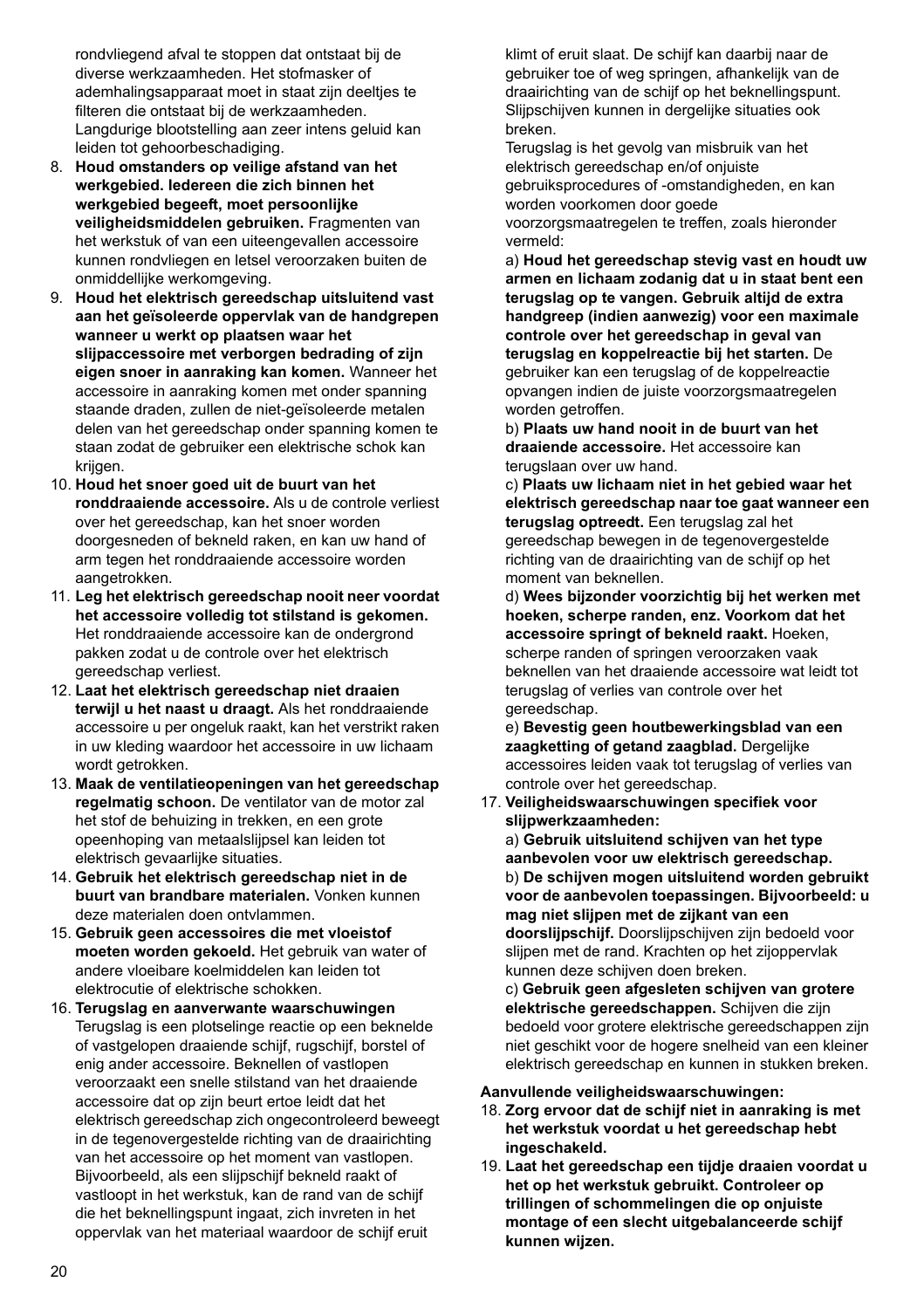- 20. **Gebruik de aangegeven kant van de schijf om mee te slijpen.**
- 21. **Wees alert op rondvliegende vonken. Houd het gereedschap zodanig vast dat de vonken wegvliegen van u en andere personen of brandbare materialen.**
- 22. **Laat het gereedschap niet ingeschakeld liggen. Bedien het gereedschap alleen wanneer u het vasthoudt.**
- 23. **Raak de schijf niet onmiddellijk na gebruik aan. Deze kan bijzonder heet zijn en brandwonden op uw huid veroorzaken.**
- 24. **Controleer altijd of het gereedschap is uitgeschakeld en de stekker uit het stopcontact is getrokken of de accu is verwijderd alvorens enige werkzaamheden aan het gereedschap te verrichten.**
- 25. **Houd u aan de instructies van de fabrikant voor juiste montage en gebruik van de schijven. Behandel en bewaar de schijven zorgvuldig.**
- 26. **Controleer of het werkstuk goed wordt ondersteund.**
- 27. **Als de werkruimte bijzonder heet en vochtig is, of sterk vervuild is met geleidend stof, gebruik dan een kortsluitonderbreker (30 mA) om de veiligheid van de gebruiker te garanderen.**
- 28. **Gebruik het gereedschap niet op materiaal dat asbest bevat.**
- 29. **Dit gereedschap is niet waterdicht. Gebruik dus geen water op het oppervlak van het werkstuk.**
- 30. **Zorg ervoor dat de ventilatie-openingen niet verstopt raken bij gebruik in een stoffige omgeving. Als het noodzakelijk is het stof te verwijderen, moet u het gereedschap eerst loskoppelen van de netvoeding (gebruik hiervoor niet-metalen voorwerpen) en wees voorzichtig geen inwendige onderdelen te beschadigen.**
- 31. **Zorg er altijd voor dat u stevig staat. Controleer dat er niemand onder u staat wanneer u het gereedschap op een hoge plaats gebruikt.**

# **BEWAAR DEZE INSTRUCTIES.**

#### **WAARSCHUWING:**

**Laat u NIET misleiden door een vals gevoel van comfort en bekendheid met het gereedschap (na veelvuldig gebruik) en neem alle veiligheidsvoorschriften van het betreffende product altijd strikt in acht. VERKEERD GEBRUIK of het niet** 

**volgen van de veiligheidsinstructies in deze gebruiksaanwijzing kan leiden tot ernstig persoonlijk letsel.**

## **BESCHRIJVING VAN DE FUNCTIES**

#### **LET OP:**

• Controleer altijd of het gereedschap is uitgeschakeld en de stekker uit het stopcontact is getrokken alvorens de functies van het gereedschap te controleren of af te stellen.

### **In- en uitschakelen (zie afb. 1)**

#### **LET OP:**

• Controleer altijd, voordat u het gereedschap aansluit op het elektriciteitsnet, of de schuifknop op de juiste manier schakelt en weer terugkeert naar de uit-stand, wanneer achter op de schuifknop wordt gedrukt.

Om het gereedschap in te schakelen, schuift u de schuifknop naar de stand I (ON). Om het gereedschap continu te laten werken, drukt u op de voorkant van de schuifknop om deze te vergrendelen.

Om het gereedschap uit te schakelen drukt u op de achterkant van de schuifknop en schuift u de knop naar de positie O (OFF).

## **ONDERDELEN AANBRENGEN/ VERWIJDEREN**

#### **LET OP:**

• Controleer altijd of het gereedschap is uitgeschakeld en de stekker uit het stopcontact is getrokken alvorens enige werk aan het gereedschap uit te voeren.

### **Het bit aanbrengen en verwijderen (zie afb. 2 en 3)**

Draai de spankopmoer los en steek het opzetdeel in de spankopmoer. Gebruik de ene steeksleutel om de as op zijn plaats te houden en de andere om de spankopmoer stevig aan te draaien.

De as van het opzetdeel mag niet meer dan 8 mm uit de spankopmoer steken. Als deze afstand groter wordt, kunnen trillingen ontstaan of de as van het opzetdeel breken.

Om het opzetdeel te verwijderen, volgt u de procedure in omgekeerde volgorde.

#### **LET OP:**

• Gebruik de juiste maat spankop voor het opzetdeel dat u wilt gebruiken.

### **Zijhandgreep (los verkrijgbaar) (zie afb. 4)**

Als u de zijhandgreep wilt gebruiken, verwijdert u eerst de rubberen beschermdop, steekt u daarna de punt van de zijhandgreep zo ver mogelijk in de schroefdraadopening van het gereedschap, en verdraait u vervolgens de zijhandgreep naar de gewenste bedieningshoek. Tenslotte draait u de zijhandgreep stevig vast door deze rechtsom te draaien.

#### **LET OP:**

- Als u het gereedschap zonder de zijhandgreep wilt gebruiken, plaatst u de rubberen beschermdop terug op het gereedschap.
- Bij het terugplaatsen van de rubberen beschermdop, duwt u deze zodanig op het gereedschap dat het uitsteeksel aan de binnenkant van de rubberen dop op zijn plaats zit in de groef in het gereedschap.

# **BEDIENING (zie afb. 5)**

Schakel het gereedschap in zonder dat het opzetdeel het werkstuk raakt en wacht tot het opzetdeel op volle snelheid draait. Plaats vervolgens voorzichtig het opzetdeel op het werkstuk. Beweeg het opzetwiel langzaam naar links voor een mooi resultaat.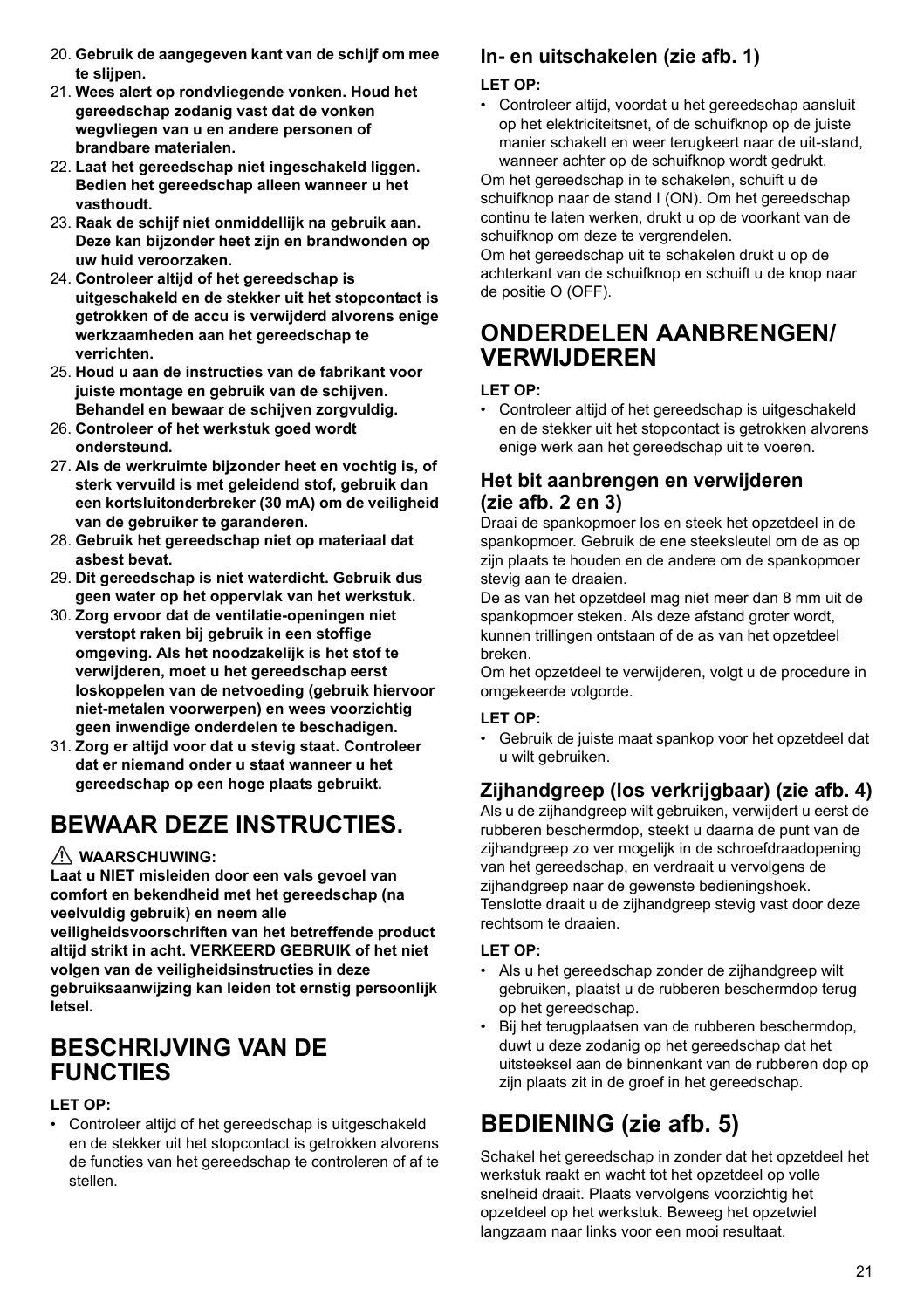#### **LET OP:**

• Oefen slechts lichte druk uit op het gereedschap. Een te hoge druk op het gereedschap leidt slechts tot een slecht resultaat en overbelasting van de motor.

# **ONDERHOUD**

#### **LET OP:**

- Zorg er altijd voor dat de machine is uitgeschakeld en de stekker uit het stopcontact is getrokken, voordat u een inspectie of onderhoud uitvoert.
- Gebruik nooit benzine, wasbenzine, thinner, alcohol, enz. Dit kan leiden tot verkleuren, vervormen of barsten.

Om de VEILIGHEID en BETROUWBAARHEID van het gereedschap te handhaven, dienen alle reparaties, controle en vervanging van de koolborstels, onderhoud en afstellingen te worden uitgevoerd door een erkend Makita-servicecentrum, en altijd met gebruikmaking van originele Makita-vervangingsonderdelen.

# **VERKRIJGBARE ACCESSOIRES**

#### **LET OP:**

• Deze accessoires of hulpstukken worden aanbevolen voor gebruik met het Makita-gereedschap dat in deze gebruiksaanwijzing wordt beschreven. Het gebruik van andere accessoires of hulpstukken kan gevaar voor persoonlijk letsel opleveren. Gebruik de accessoires of hulpstukken uitsluitend voor de aangegeven gebruiksdoeleinden.

Mocht u meer informatie willen hebben over deze accessoires, dan kunt u contact opnemen met uw plaatselijke Makita-servicecentrum.

- Opzetdelen
- Set spankoppen (3 mm, 6 mm, 1/4", 1/8")
- Sleutel 13
- **Zijhandgreepset**

#### **OPMERKING:**

• Sommige items op de lijst kunnen zijn inbegrepen in de doos van het gereedschap als standaard toebehoren. Zij kunnen van land tot land verschillen.

**Geluid** ENG905-1

De typische, A-gewogen geluidsniveaus zijn gemeten volgens EN60745:

Geluidsdrukniveau (L<sub>pA</sub>): 75 dB (A)

Onzekerheid (K): 3 dB (A)

Het geluidsniveau kan tijdens gebruik hoger worden dan 80 dB (A).

#### **Draag gehoorbescherming.**

#### **Trillingen** ENG900-1

De totale trillingswaarde (triaxiale vectorsom) zoals vastgesteld volgens EN60745:

Gebruikstoepassing: slijpen van oppervlakken Trillingsemissie ( $a_{h,SG}$ ): 2,5 m/s<sup>2</sup> of lager Onzekerheid (K): 1,5 m/s2

ENG902-1

• De opgegeven trillingsemissiewaarde is gemeten volgens de standaardtestmethode en kan worden gebruikt om dit gereedschap te vergelijken met andere gereedschappen.

- De opgegeven trillingsemissiewaarde kan ook worden gebruikt voor een beoordeling vooraf van de blootstelling.
- De opgegeven trillingsemissiewaarde wordt gebruikt bij veel toepassingen van het elektrisch gereedschap. Echter, indien het elektrisch gereedschap wordt gebruikt bij andere toepassingen, dan kan de trillingsemissiewaarde anders zijn.

#### **WAARSCHUWING:**

- De trillingsemissie tijdens het gebruik van het elektrisch gereedschap in de praktijk kan verschillen van de opgegeven trillingsemissiewaarde afhankelijk van de manier waarop het gereedschap wordt gebruikt.
- Zorg ervoor dat veiligheidsmaatregelen worden getroffen ter bescherming van de operator die zijn gebaseerd op een schatting van de blootstelling onder praktijkomstandigheden (rekening houdend met alle fasen van de bedrijfscyclus, zoals de tijdsduur gedurende welke het gereedschap is uitgeschakeld en stationair draait, naast de ingeschakelde tijdsduur).

**Alleen voor Europese landen** ENH101-16

#### **EU-verklaring van conformiteit Wij, Makita Corporation, als de verantwoordelijke fabrikant, verklaren dat de volgende Makitamachine(s):**

Aanduiding van de machine: **Stempelslijpmachine** 

Modelnr./Type: GD0601

in serie is geproduceerd en

**Voldoet aan de volgende Europese richtlijnen:** 2006/42/EC

En is gefabriceerd in overeenstemming met de volgende normen of genormaliseerde documenten: EN60745

De technische documentatie wordt bewaard door: Makita International Europe Ltd. Technical Department, Michigan Drive, Tongwell,

Milton Keynes, Bucks MK15 8JD, Engeland

30. 1. 2009

Tomoyasu Kato Directeur Makita Corporation 3-11-8, Sumiyoshi-cho, Anjo, Aichi, 446-8502, JAPAN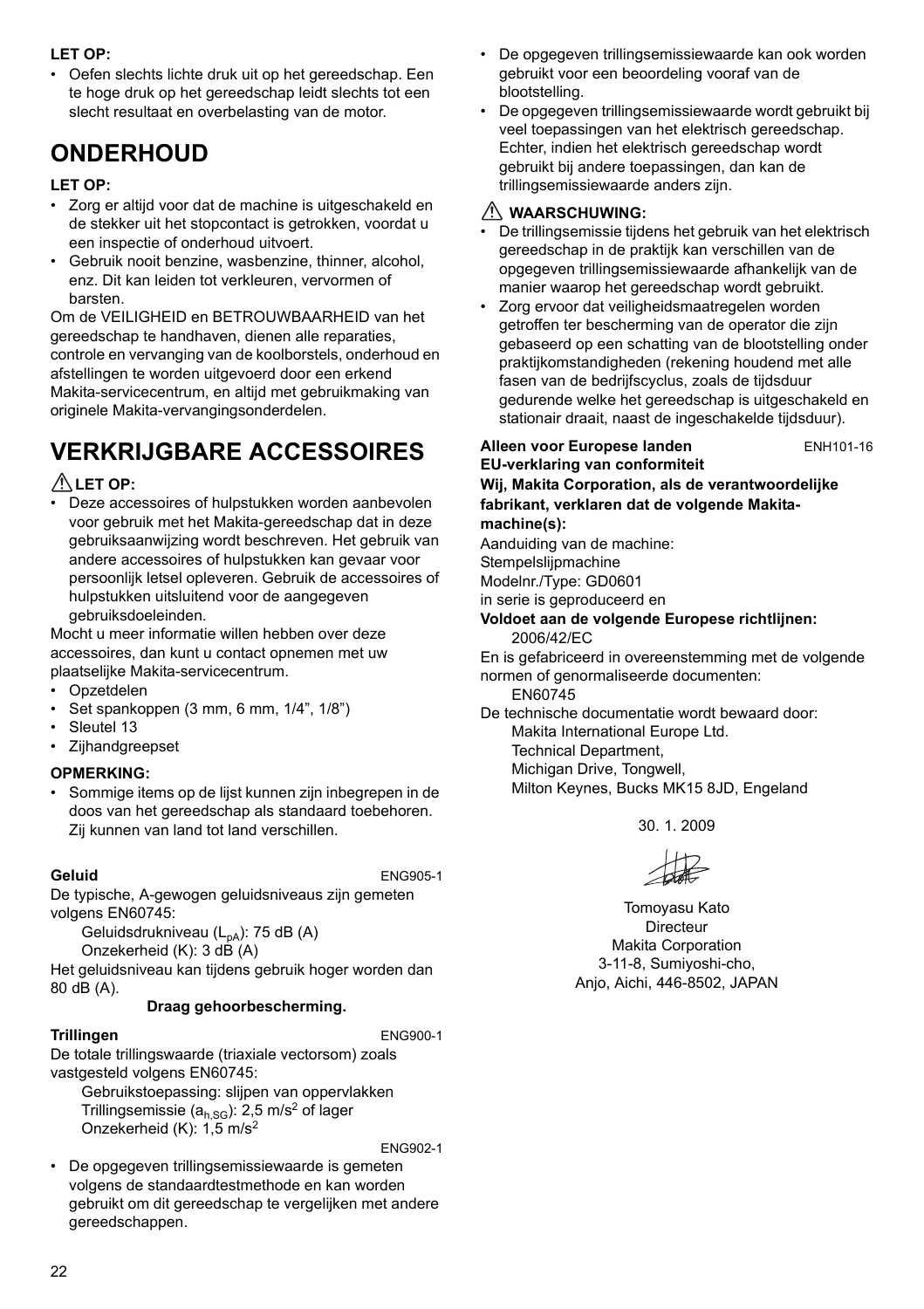### **ESPAÑOL (Instrucciones originales)**

#### **Explicación de los dibujos**

- 1. Interruptor deslizante
- 3. Tuerca de pinza
- 5. Empuñadura lateral

2. Llave 13

- 4. Llave 13
- 

**ESPECIFICACIONES**

| Modelo                                   | GD0601                     |
|------------------------------------------|----------------------------|
| Capacidad máxima de la pinza             | 6 mm o 6,35 mm (1/4")      |
| Diámetro máximo de la muela              | 38 mm                      |
| R.p.m. vacío $(n_0)/R$ .p.m. nominal (n) | $25.000$ min <sup>-1</sup> |
| Longitud total                           | 359 mm                     |
| Peso neto                                | $1,7$ kg                   |
| Clase de seguridad                       | $\Box$ /II                 |

• Debido a nuestro programa continuo de investigación y desarrollo, las especificaciones aquí descritas están sujetas a cambios sin previo aviso.

- Las especificaciones pueden ser diferentes de un país a otro.
- Peso de acuerdo con el procedimiento EPTA 01/2003

#### **Uso previsto** ENE050-1

Esta herramienta está diseñada para amolar materiales férreos o desbarbar piezas moldeadas.

#### **Alimentación** ENF002-2

La herramienta debe conectarse solamente a una fuente de alimentación de la misma tensión que la indicada en la placa de características, y sólo puede funcionar con corriente alterna monofásica. La herramienta cuenta con un doble aislamiento y puede, por lo tanto, usarse también en tomacorrientes sin conductor de tierra.

### **Advertencias de seguridad generales para herramientas eléctricas** GEA010-1

 **ADVERTENCIA Lea todas las advertencias de seguridad y todas las instrucciones.** La no observancia de las advertencias y las instrucciones puede provocar descargas eléctricas, incendios y/o lesiones graves.

### **Guarde todas las advertencias e instrucciones para futuras consultas.**

### **ADVERTENCIAS DE SEGURIDAD DE LA AMOLADORA RECTA** GEB034-7

**Advertencias de seguridad para operaciones de amolado:**

- 1. **Esta herramienta eléctrica está prevista para ser utilizada como amoladora. Lea todas las advertencias de seguridad, instrucciones, ilustraciones y especificaciones que acompañan a esta herramienta eléctrica.** No seguir todas las instrucciones que se indican a continuación podría provocar una descarga eléctrica, incendio y/o heridas graves.
- 2. **No se recomienda utilizar esta herramienta eléctrica para operaciones tales como lijar,**

**cepillar con alambre, pulir o cortar.** El uso de la herramienta eléctrica en aplicaciones para las cuales no ha sido diseñada puede generar peligros y ocasionar daños personales.

- 3. **No utilice accesorios diferentes de aquellos que el fabricante haya diseñado o recomendado especialmente para esta herramienta.** El hecho de que el accesorio pueda montarse en la herramienta eléctrica no garantiza que sea seguro.
- 4. **Las revoluciones nominales del accesorio deben ser como mínimo iguales a la velocidad máxima indicada en la herramienta eléctrica.** Si un accesorio se mueve a una velocidad mayor a la admisible, podría romperse y salir despedido.
- 5. **El diámetro exterior y el grosor del accesorio deben encontrarse dentro de la capacidad de la herramienta eléctrica.** Los accesorios de tamaño incorrecto no pueden protegerse ni controlarse correctamente.
- 6. **No utilice accesorios dañados. Antes de empezar a utilizar los accesorios, tales como discos abrasivos, compruebe que no estén astillados ni agrietados. Si se cae la herramienta eléctrica o el accesorio, compruebe si ha sufrido algún daño o monte un accesorio en buen estado. Una vez revisado y montado un accesorio, colóquense usted y las personas circundantes fuera del plano de rotación del accesorio y deje funcionar la herramienta eléctrica en vacío a velocidad máxima durante un minuto.** Por norma general, los accesorios que están dañados se rompen durante este tipo de prueba.
- 7. **Utilice equipo de protección personal. Dependiendo del trabajo, utilice una careta, protección para los ojos o gafas de seguridad. Si fuera necesario, utilice una mascarilla antipolvo, protectores auditivos, guantes y un mandil adecuado para protegerse de los pequeños fragmentos que pudieran salir proyectados.** Las gafas de protección deberán ser indicadas para detener los pequeños fragmentos que pudieran salir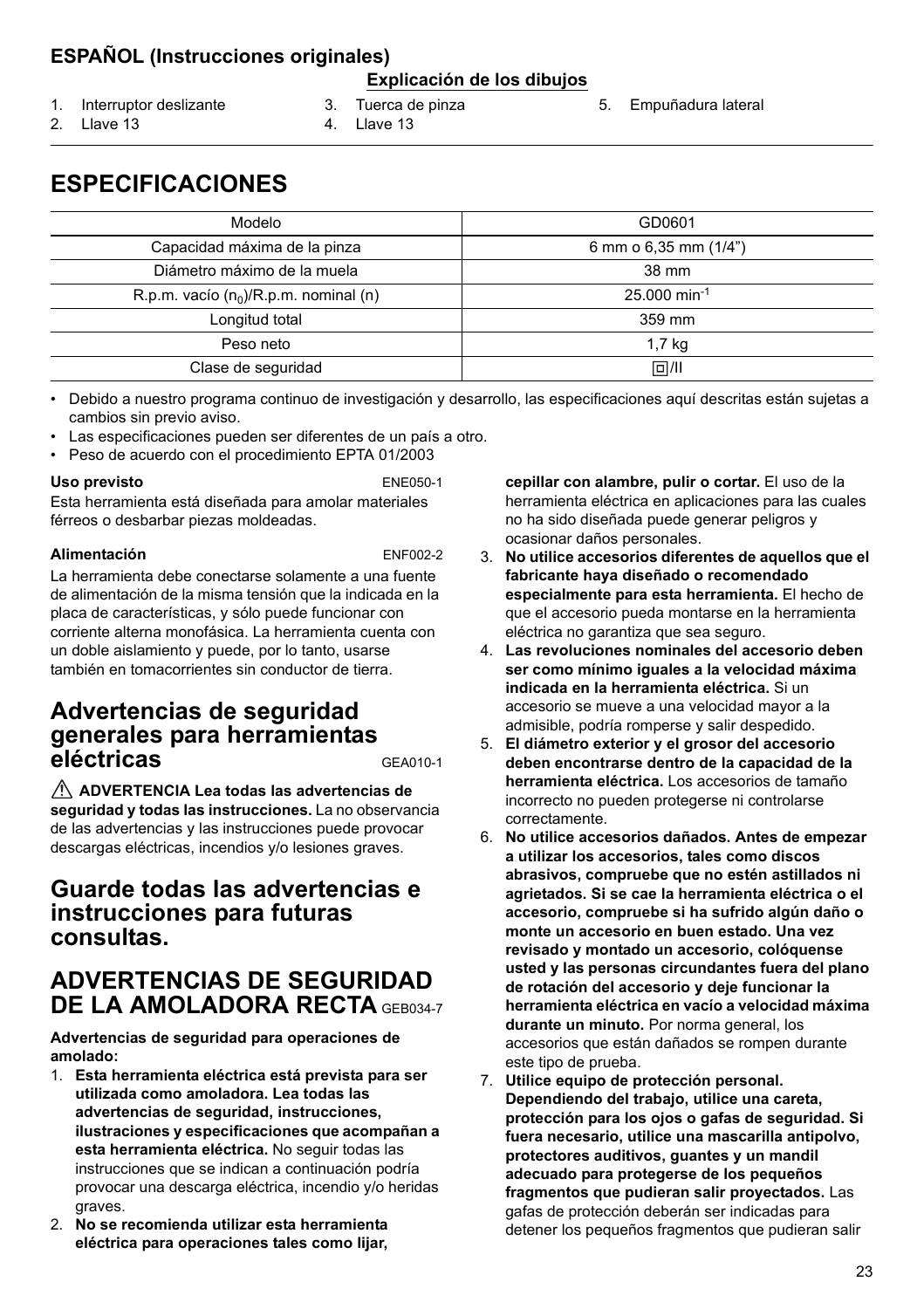proyectados al trabajar. La mascarilla antipolvo o respiratoria debe ser apta para filtrar las partículas producidas al trabajar. Una exposición prolongada al ruido puede producir pérdidas auditivas.

- 8. **Encárguese de que todas las personas se mantengan a suficiente distancia de la zona de trabajo. Toda persona que acceda a la zona de trabajo deberá utilizar equipo de protección personal.** Podría sufrir daños, incluso fuera del área de trabajo inmediata, al salir proyectados fragmentos de la pieza de trabajo o del accesorio.
- 9. **Sujete la herramienta eléctrica sólo por las superficies de agarre aisladas al realizar una operación en que el accesorio de corte pueda entrar en contacto con cables ocultos o con su propio cable.** Si entra en contacto con un cable con corriente, puede que las piezas metálicas expuestas de la herramienta eléctrica se carguen también de corriente y que el operario reciba una descarga.
- 10. **Mantenga el cable alejado del accesorio en funcionamiento.** En caso de perder el control, el cable de red podría enredarse o cortarse con el accesorio y arrastrar de esta forma su mano hacia el mismo.
- 11. **Jamás deposite la herramienta eléctrica hasta que el accesorio se haya detenido por completo.** El accesorio en funcionamiento podría entrar en contacto con la superficie de apoyo y hacerle perder el control sobre la herramienta eléctrica.
- 12. **No deje funcionar la herramienta eléctrica mientras la transporta.** El accesorio en funcionamiento podría ocasionarle daños personales al engancharse accidentalmente en su vestimenta.
- 13. **Limpie periódicamente los orificios de ventilación de la herramienta.** El ventilador del motor aspira polvo hacia el interior de la carcasa y, en caso de acumularse un exceso de polvo metálico, podría provocar una descarga eléctrica.
- 14. **No utilice la herramienta eléctrica cerca de materiales inflamables.** Las chispas podrían inflamarlos.
- 15. **No emplee accesorios que requieran ser refrigerados con líquidos.** El uso de agua u otros refrigerantes líquidos puede provocar una descarga o electrocución.
- 16. **Contragolpes y advertencias al respecto** El contragolpe es una reacción brusca que se produce al atascarse o engancharse un disco, un plato de fijación, un cepillo de alambre u otro accesorio. Al engancharse o pellizcarse el accesorio en funcionamiento, éste es frenado bruscamente y puede hacer perder el control sobre la herramienta eléctrica, impulsándola en la dirección opuesta al sentido de giro que tenía el accesorio en el momento de agarrotarse.

Por ejemplo, si un disco abrasivo se atasca o engancha en la pieza de trabajo, puede suceder que el borde del accesorio que entra en el material quede bloqueado, provocando la rotura del accesorio o un contragolpe. Según el sentido de giro del disco en el momento de bloquearse, puede que éste resulte despedido en dirección al operario o en sentido opuesto. En este caso también puede suceder que los discos abrasivos se rompan.

El contragolpe es el resultado de un mal uso de la herramienta eléctrica o de condiciones o procedimientos de uso incorrectos y se puede evitar tomando las precauciones que se indican a continuación.

a) **Sujete con firmeza la herramienta eléctrica y mantenga su cuerpo y brazos en una posición que le permita resistir los contragolpes. Si forma parte del equipo, utilice siempre la empuñadura auxiliar para poder controlar mejor las fuerzas derivadas del contragolpe o los pares de reacción durante la puesta en marcha.** El operario puede controlar los pares de reacción y las fuerzas derivadas del contragolpe si toma las medidas oportunas. b) **Jamás aproxime la mano al accesorio en** 

**funcionamiento.** En caso de contragolpe el accesorio podría dañarle la mano.

c) **No se coloque en el área hacia donde se movería la herramienta eléctrica en caso de contragolpe.** En caso de contragolpe la herramienta saldrá rechazada en sentido opuesto al movimiento del disco.

d) **Preste especial atención al trabajar en esquinas, bordes afilados, etc. Evite que el accesorio rebote o se atasque.** En las esquinas, bordes afilados, o al rebotar, el accesorio en funcionamiento tiende a atascarse y puede provocar la pérdida de control o un contragolpe.

e) **No utilice discos de sierra para maderas ni otros accesorios dentados.** Estos accesorios son propensos al contragolpe y pueden hacerle perder el control.

17. **Advertencias de seguridad específicas para amolar:**

a) **Utilice solamente discos del tipo recomendado para esta herramienta eléctrica.** b) **Utilice el disco solamente en aquellos trabajos para los que fue concebido. Por ejemplo: no emplee las caras de un disco de corte para amolar.** Los discos de corte abrasivos están previstos para amolar utilizando su periferia; la aplicación de fuerzas en sus caras puede hacer que se rompan. c) **No utilice discos gastados de herramientas eléctricas de mayor tamaño.** Los discos destinados a una herramienta eléctrica más grande no son aptos para soportar la mayor velocidad de las herramientas más pequeñas y podrían romperse.

#### **Advertencias de seguridad adicionales:**

- 18. **Asegúrese de que el disco no esté tocando la pieza de trabajo antes de activar el interruptor.**
- 19. **Antes de utilizar la herramienta en la pieza de trabajo definitiva, déjela funcionar durante un rato. Esté atento por si se producen vibraciones u oscilaciones, lo que indicaría que el disco no se ha instalado correctamente o que está mal equilibrado.**
- 20. **Para realizar las tareas de amolado, use la superficie del disco especificada.**
- 21. **Tenga cuidado con las chispas que saltan. Sostenga la herramienta de modo que las chispas no salten hacia usted ni hacia otras personas o materiales inflamables.**
- 22. **No deje la herramienta encendida. Póngala en marcha solamente cuando la tenga en las manos.**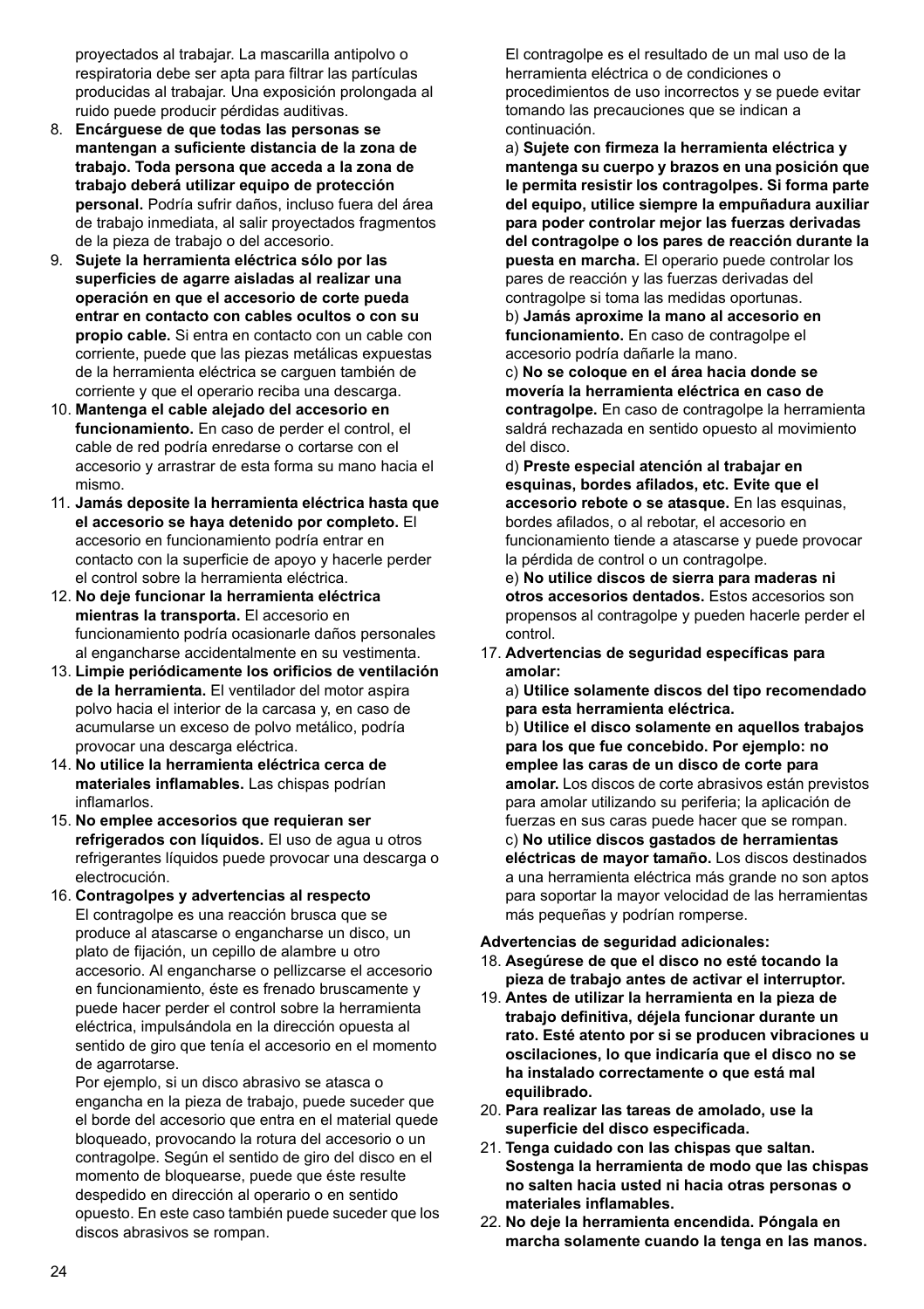- 23. **No toque la pieza de trabajo inmediatamente después de la tarea, ya que puede estar extremadamente caliente y producir quemaduras en la piel.**
- 24. **Asegúrese siempre de apagar y desenchufar la herramienta y de extraer el cartucho de la batería antes de intentar realizar cualquier tipo de operación en la herramienta.**
- 25. **Observe las instrucciones del fabricante para montar y utilizar correctamente los discos. Maneje y guarde con cuidado los discos.**
- 26. **Compruebe que la pieza de trabajo esté bien sujetada.**
- 27. **Si el lugar de trabajo es muy caluroso y húmedo, o si está muy contaminado con polvo conductor, utilice un disyuntor de cortocircuito (30 mA) para garantizar la seguridad del operario.**
- 28. **No utilice la herramienta con ningún material que contenga amianto.**
- 29. **Esta herramienta no es impermeable; por lo tanto, no ponga agua en la superficie de la pieza de trabajo.**
- 30. **Asegúrese de que las aberturas de ventilación estén despejadas cuando trabaje en condiciones polvorientas. Si fuera necesario eliminar el polvo, desconecte primero la herramienta de la fuente de alimentación (utilice objetos que no sean metálicos) y procure no estropear las piezas internas.**
- 31. **Asegúrese de encontrarse siempre en una posición bien equilibrada. Si utiliza la herramienta en una ubicación elevada, asegúrese de que nadie se encuentre debajo.**

## **GUARDE ESTAS INSTRUCCIONES.**

#### **ADVERTENCIA:**

**NO deje que la comodidad o la familiaridad con el producto (a base de utilizarlo repetidamente) sustituya la estricta observancia de las normas de seguridad del producto en cuestión. El MAL USO o la no observancia de las normas de seguridad expuestas en este manual de instrucciones pueden ocasionar graves daños corporales.**

### **DESCRIPCIÓN DEL FUNCIONAMIENTO**

#### **PRECAUCIÓN:**

• Asegúrese siempre de que la herramienta esté apagada y desenchufada antes de intentar realizar cualquier tipo de ajuste o comprobación en ella.

### **Funcionamiento del interruptor (Fig. 1)**

#### **PRECAUCIÓN:**

• Antes de enchufar la herramienta, asegúrese siempre de que el interruptor deslizante funcione como es debido y que vuelva a la posición "OFF" (apagado) al ejercer presión sobre la parte posterior del interruptor deslizante.

Para poner la herramienta en marcha, deslice el interruptor deslizante hasta la posición "I (Encendido)". Para un uso continuo, presione la parte delantera del interruptor deslizante para bloquearlo.

Para detener la herramienta, presione la parte posterior del interruptor deslizante y, a continuación, deslícelo hacia la posición "O (Apagado)".

# **MONTAJE**

#### **PRECAUCIÓN:**

• Asegúrese siempre de que la herramienta esté apagada y desenchufada antes de intentar realizar cualquier trabajo en ella.

### **Instalación o extracción de la muela (Fig. 2 y 3)**

Afloje la tuerca de pinza e inserte la muela en la tuerca de pinza. Utilice una llave para sujetar el eje y otra llave para apretar la tuerca de pinza firmemente.

La muela no debe montarse a más de 8 mm desde la tuerca de pinza. Si se sobrepasa la distancia se pueden producir vibraciones o se puede romper el eje. Para extraer la muela, siga el procedimiento de instalación en orden inverso.

#### **PRECAUCIÓN:**

• Utilice el tamaño correcto del cono del collar para la muela que va a usar.

### **Empuñadura lateral (accesorio opcional) (Fig. 4)**

Cuando utilice la empuñadura lateral, extraiga el protector de goma, inserte la empuñadura lateral en el portaherramientas y gírela lo máximo posible hasta el ángulo deseado. A continuación, apriete la empuñadura firmemente girándola en el sentido de las agujas del reloj.

#### **PRECAUCIÓN:**

- Cuando utilice la herramienta sin empuñadura, monte siempre el protector de goma en la herramienta.
- Cuando monte el protector de goma, empújelo para insertarlo en la herramienta hasta que el saliente de la goma encaje en la ranura de la herramienta.

# **MANEJO (Fig. 5)**

Encienda la herramienta sin que la muela esté en contacto con la pieza de trabajo y espere hasta que la muela alcance la velocidad máxima. A continuación, aplique la muela a la pieza de trabajo suavemente. Para lograr un buen acabado, mueva la herramienta hacia la izquierda lentamente.

#### **PRECAUCIÓN:**

• Aplique una ligera presión sobre la herramienta. Una presión excesiva sobre la herramienta sólo logrará un pobre acabado y una sobrecarga del motor.

# **MANTENIMIENTO**

#### **PRECAUCIÓN:**

• Asegúrese siempre de que la herramienta esté apagada y desenchufada antes de intentar realizar cualquier trabajo de inspección o mantenimiento en ella.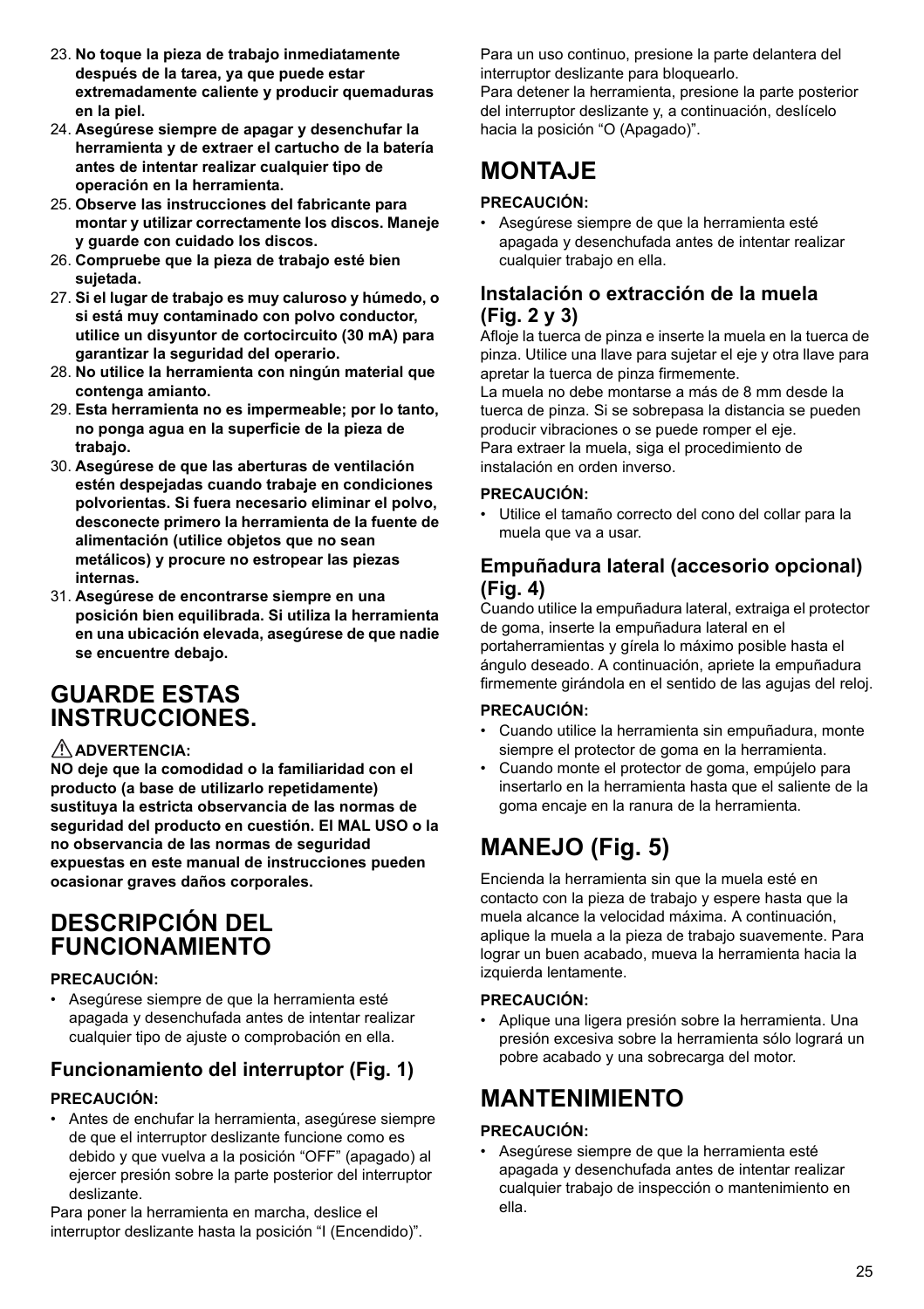• Nunca utilice gasolina, benceno, disolvente, alcohol o un producto similar. Se puede provocar una decoloración, una deformación o grietas.

Para conservar la SEGURIDAD y la FIABILIDAD del producto, los trabajos de reparación, la inspección y el reemplazo de las escobillas de carbón, y otros trabajos de mantenimiento y ajuste deberán ser realizados en centros de servicio autorizados de Makita, utilizando siempre repuestos Makita.

# **ACCESORIOS OPCIONALES**

#### **PRECAUCIÓN:**

• Se recomienda el uso de estos accesorios o complementos con la herramienta Makita especificada en este manual. El uso de otros accesorios o complementos puede conllevar el riesgo de ocasionar daños corporales. Utilice los accesorios o

complementos solamente para su fin establecido. Si necesita cualquier ayuda para obtener más información relativa a estos accesorios, pregunte a su centro de servicio Makita local.

- Muelas
- Conjunto de conos del collar (3 mm, 6 mm, 1/4", 1/8")
- Llave 13
- Conjunto de la empuñadura lateral

#### **NOTA:**

• Algunos elementos de la lista se pueden incluir en el paquete de la herramienta como accesorios estándar. Pueden ser diferentes de un país a otro.

**Ruido** ENG905-1

Niveles típicos de ruido ponderado A determinados conforme a EN60745:

Nivel de presión de sonido (L<sub>pA</sub>): 75 dB (A) Incertidumbre (K): 3 dB (A)

El nivel de ruido durante el trabajo puede superar los 80 dB (A).

#### **Utilice protección para los oídos.**

#### **Vibración** ENG900-1

Valor total de la vibración (suma de vectores triaxiales) determinado según el estándar EN60745:

Modo de trabajo: amolado de superficies Emisión de vibraciones ( $a<sub>h,SG</sub>$ ): 2,5 m/s<sup>2</sup> o menos Incertidumbre  $(K)$ : 1,5 m/s<sup>2</sup>

ENG902-1

- El valor de emisión de vibraciones se ha medido de acuerdo con el método de prueba estándar y se puede utilizar para comparar herramientas.
- El valor de emisión de vibraciones declarado también se puede usar en una evaluación preliminar de la exposición.
- El valor de emisión de vibraciones declarado se usa para las aplicaciones principales de la herramienta eléctrica. No obstante, si se utiliza la herramienta eléctrica para otras aplicaciones, el valor de emisión de vibraciones puede ser diferente.

### **ADVERTENCIA:**

• La emisión de vibraciones durante el uso de la herramienta eléctrica puede diferir del valor de emisiones declarado, dependiendo de las formas en que se utiliza la herramienta.

• Asegúrese de identificar las mediciones correctas para proteger al operario, que se basan en una estimación de la exposición en condiciones de uso reales (teniendo en cuenta todas las partes del ciclo de operaciones, como los momentos en los que la herramienta está apagada y cuando funciona al ralentí además del tiempo en que está activado el interruptor).

Sólo para países europeos ENH101-16 **Declaración de conformidad de la CE Nosotros, Makita Corporation, en calidad de fabricante responsable, declaramos que las siguientes máquinas Makita** Designación de la máquina: Amoladora recta Nº de Modelo/Tipo: GD0601 son de producción serie y **Cumplen con las siguientes Directivas europeas:** 2006/42/CE Y se han fabricado de acuerdo con los siguientes estándares o documentos estandarizados: EN60745 La documentación técnica la conserva: Makita International Europe Ltd. Technical Department, Michigan Drive, Tongwell, Milton Keynes, Bucks MK15 8JD, Inglaterra

30. 1. 2009

Tomoyasu Kato Director Makita Corporation 3-11-8, Sumiyoshi-cho, Anjo, Aichi, 446-8502, JAPAN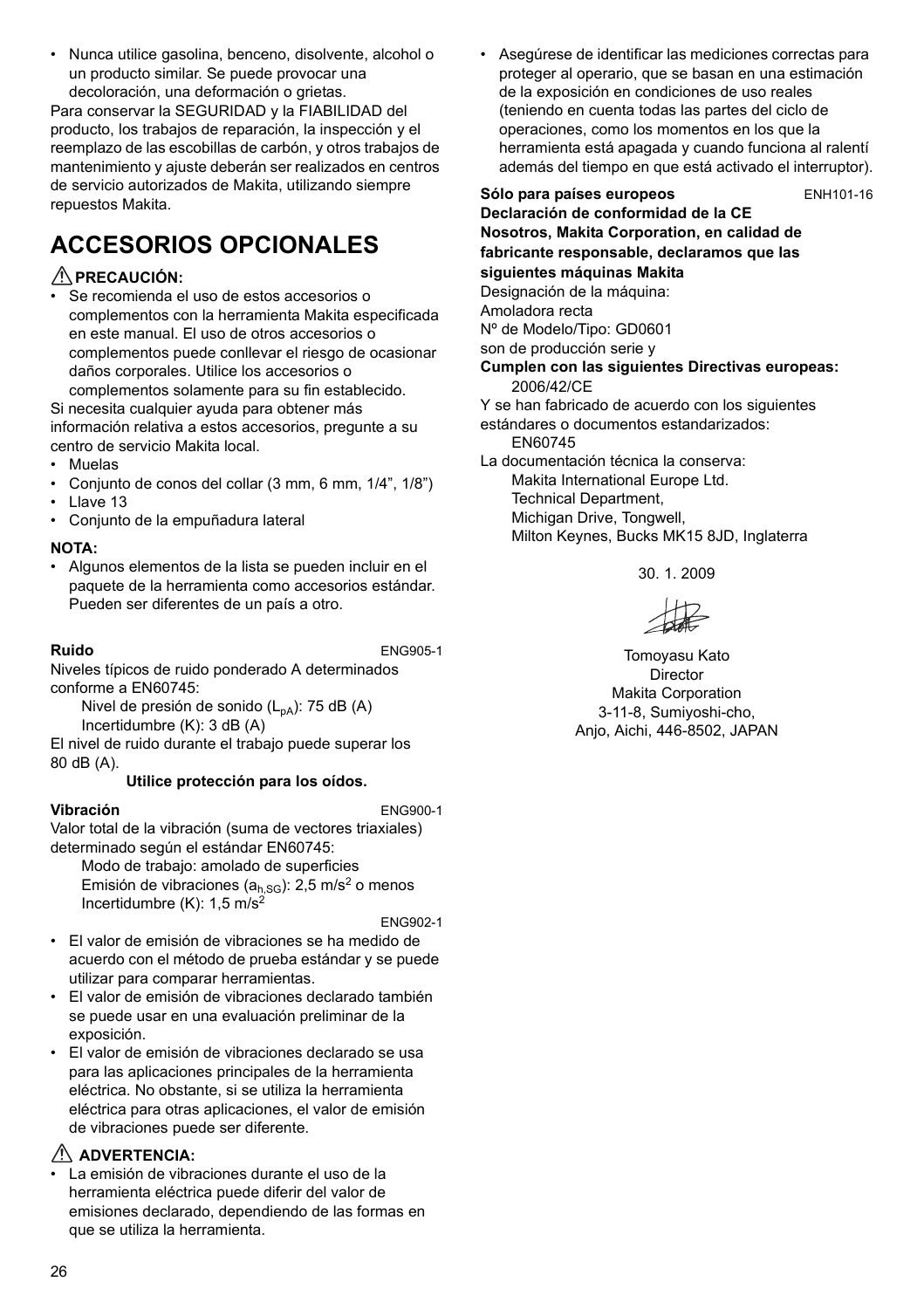### **PORTUGUÊS (Instruções de origem)**

#### **Descrição geral**

- 1. Interruptor deslizante
- 3. Porca de aperto
- 5. Pega lateral

2. Chave 13

- 
- 
- 4. Chave 13
- 
- **ESPECIFICAÇÕES**

| Modelo                                               | GD0601                     |
|------------------------------------------------------|----------------------------|
| Capacidade máxima de aperto                          | 6 ou 6,35 mm $(1/4)$       |
| Diâmetro máximo do ponto da roda                     | 38 mm                      |
| Velocidade sem carga $(n_0)$ /Velocidade nominal (n) | $25.000$ min <sup>-1</sup> |
| Comprimento total                                    | 359 mm                     |
| Peso líquido                                         | 1.7 <sub>kg</sub>          |
| Classe de segurança                                  | 回/Ⅲ                        |

• Devido à pesquisa e desenvolvimento constantes, estas especificações estão sujeitas a alteração sem aviso prévio.

• Estas especificações podem diferir de país para país.

• Peso de acordo com procedimento EPTA de 01/2003

#### **Utilização prevista** ENE050-1

A ferramenta destina-se a afiar materiais ferrosos ou limar moldes.

#### **Fonte de alimentação** ENF002-2

A ferramenta apenas deve ser ligada a uma fonte de alimentação da mesma tensão que a indicada na chapa de especificações, e apenas pode funcionar com uma alimentação CA monofásica. Estão blindadas duplamente e podem, assim, ser igualmente ligadas a tomadas sem fio terra.

### **Avisos gerais de segurança para ferramentas eléctricas** GEA010-1

 **AVISO Leia todos os avisos de segurança e todas as instruções.** O não cumprimento dos avisos e instruções pode resultar na ocorrência de choques eléctricos, incêndios e/ou ferimentos graves.

### **Guarde todos os avisos e instruções para referência futura.**

## **AVISOS DE SEGURANÇA PARA A RECTIFICADORA RECTA** GEB034-7

**Avisos de segurança comuns a operações que envolvem afiar:**

- 1. **Esta ferramenta eléctrica destina-se a funcionar como rectificadora. Leia todos os avisos, instruções, ilustrações e especificações de segurança fornecidos juntamente com a ferramenta.** Caso não siga todas as instruções indicadas em baixo, poderão ocorrer choques eléctricos, incêndios e/ou ferimentos graves.
- 2. **Não é recomendada a utilização desta ferramenta eléctrica para determinadas operações, como, por exemplo, lixar, escovar com arame, polir ou cortar.** Operações para as quais a ferramenta não foi concebida podem criar perigos e causar ferimentos pessoais.
- 3. **Não utilize acessórios que não sejam especificamente concebidos e recomendados pelo fabricante da ferramenta.** Mesmo que o acessório encaixe na ferramenta, isso não garante uma operação segura.
- 4. **A velocidade nominal do acessório deve ser no mínimo igual à velocidade máxima marcada na ferramenta.** Os acessórios a funcionar mais rapidamente do que a velocidade nominal podem quebrar e sair projectados.
- 5. **O diâmetro exterior e a espessura do acessório deve estar dentro da capacidade nominal da ferramenta.** Os acessórios com tamanhos incorrectos não podem ser guardados ou controlados adequadamente.
- 6. **Não utilize um acessório danificado. Inspeccione o acessório antes de cada utilização, por exemplo, verificar se as rodas abrasivas estão lascadas ou rachadas. Se a ferramenta ou acessório cair, inspeccione para a existência de danos ou instale um acessório não danificado. Depois de inspeccionar e instalar um acessório, afaste-se e afaste outras pessoas na proximidade do plano do acessório rotativo e ligue a ferramenta eléctrica na velocidade máxima sem carga durante um minuto.** Normalmente, os acessórios danificados partem-se durante este teste.
- 7. **Use equipamento pessoal de protecção. Consoante a aplicação, use protecção para a cara ou óculos de segurança. Use máscara de pó, protectores auditivos, luvas e avental adequados, capazes de parar pequenos fragmentos abrasivos ou da peça de trabalho.** A protecção dos olhos deve ser capaz de parar detritos projectados gerados por várias utilizações. A máscara de pó ou respirador deve conseguir filtrar partículas geradas pela operação que estiver a efectuar. Uma exposição prolongada a ruído de alta intensidade pode causar perda de audição.
- 8. **Mantenha as pessoas presentes a uma distância segura da área de trabalho. Qualquer pessoa que entre na área de trabalho deve usar equipamento pessoal de protecção.** Os fragmentos da peça de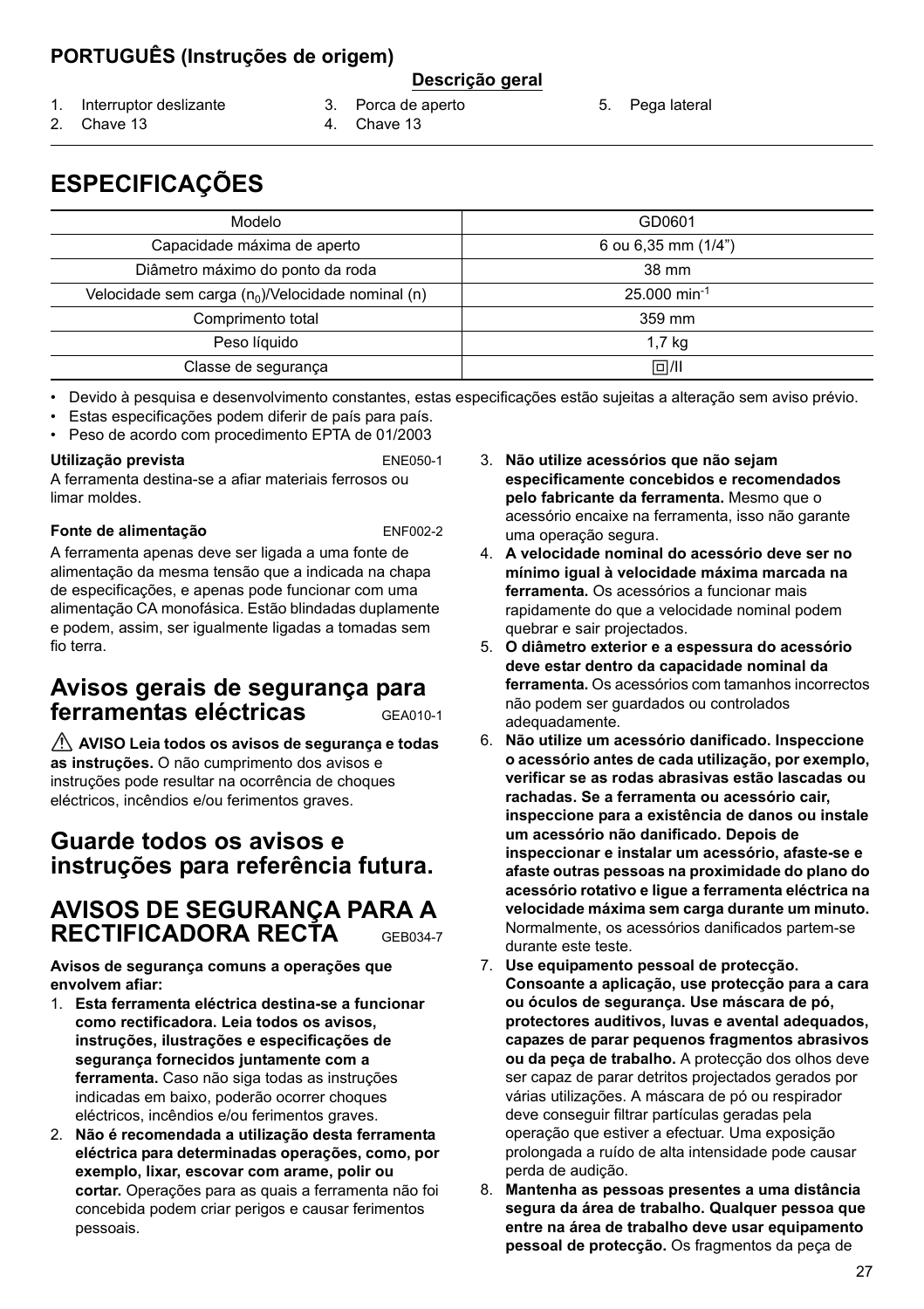trabalho ou de um acessório partido podem ser projectados e causar ferimentos para além da área imediata da operação.

- 9. **Quando executar operações em que acessórios de corte possam entrar em contacto com fios eléctricos ocultos ou com próprio cabo eléctrico da ferramenta, tenha o cuidado de tocar apenas nas superfícies isoladas desses acessórios.** O acessório de corte em contacto com um fio eléctrico ligado à corrente pode electrificar as peças de metal da ferramenta e provocar um choque.
- 10. **Posicione o cabo eléctrico longe do acessório rotativo.** Se perder o controlo, o cabo eléctrico pode ser cortado ou movimentado bruscamente e a sua mão ou braço podem ser puxados para o acessório rotativo.
- 11. **Nunca pouse a ferramenta antes do acessório parar por completo.** O acessório rotativo pode apanhar a superfície e fazê-lo perder o controlo da ferramenta.
- 12. **Não ligue a ferramenta enquanto a leva na mão junto ao corpo.** O contacto acidental com o acessório rotativo pode arrancar a sua roupa, puxando o acessório para o corpo.
- 13. **Limpe regularmente as aberturas de ventilação da ferramenta.** A ventoinha do motor atrairá o pó para dentro da caixa e acumulação excessiva de metal em pó pode causar perigos eléctricos.
- 14. **Não utilizar a ferramenta perto de materiais inflamáveis.** As faíscas podem acender esses materiais.
- 15. **Não utilizar acessórios que requeiram arrefecedores líquidos.** Usar água ou outro líquido arrefecedor poderá resultar em electrocussão ou choque.

#### 16. **Recuo e avisos relacionados**

O recuo é uma reacção súbita à obstrução ou emperramento de uma roda giratória, almofada de suporte, escova ou qualquer outro acessório. Pressionar ou mover bruscamente causa um rápido bloqueio do acessório rotativo, o que por sua vez faz com que a ferramenta descontrolada seja forçada na direcção oposta à da rotação do acessório ao ponto de empeno.

Por exemplo, se uma roda abrasiva ficar presa na peça de trabalho, a extremidade da roda introduzida no ponto de encravamento pode enterrar-se na superfície do material, fazendo com que a roda saia e volte para trás. O disco pode saltar em direcção ao operador ou na direcção oposta, consoante o movimento no ponto de perfuração. Os discos abrasivos podem também quebrar nestas condições. O recuo é o resultado da má utilização da ferramenta eléctrica e/ou procedimentos de funcionamento incorrectos e pode ser evitado tomando as devidas precauções, tal como indicado em baixo.

a) **Segure firmemente na ferramenta e posicione o corpo e o braço de forma a resistir às forças do recuo. Se fornecida, utilize sempre uma pega auxiliar para um controlo máximo sobre o recuo ou reacção de força durante o início.** Se tomar medidas de precaução adequadas, o operador pode controlar as reacções de força ou de recuo.

b) **Nunca posicione a mão perto do acessório rotativo.** O acessório pode recuar sobre a sua mão. c) **Não posicione o corpo na área para onde a ferramenta se moverá se ocorrer um recuo.** O recuo projectará a ferramenta na direcção oposta ao movimento da roda, no ponto de movimento brusco. d) **Tenha especial atenção ao trabalhar cantos, extremidades afiadas, etc. Evite fazer ressaltar e movimentar bruscamente o acessório.** Os cantos, extremidades afiadas ou ressaltos têm uma tendência de movimentar bruscamente o acessório rotativo e causam perda de controlo ou recuo. e) **Não colocar uma serra de cortar madeira ou** 

**uma serra dentada.** Tais lâminas criam recuos frequentes e perda de controlo.

17. **Avisos de segurança específicos para operações que envolvem afiar:**

a) **Utilize apenas os tipos de roda recomendados para a ferramenta eléctrica.**

b) **As rodas devem ser usadas apenas para as aplicações recomendadas. Por exemplo: não afie com o lado do disco de corte.** Os discos de corte abrasivos têm como fim afiar perifericamente, se aplicar forças laterais a estes discos pode parti-los. c) **Não usar rodas desgastadas de ferramentas maiores.** Um disco destinado a ferramentas maiores não é apropriado à velocidade superior de uma ferramenta mais pequena, podendo rebentar.

#### **Avisos de segurança adicionais:**

- 18. **Certifique-se de que o disco não está em contacto com a peça de trabalho antes de ligar o interruptor.**
- 19. **Antes de utilizar a ferramenta numa peça de trabalho, deixe-a a trabalhar durante algum tempo. Procure a existência de vibrações ou oscilações que possam indicar uma má fixação ou um disco mal equilibrado.**
- 20. **Utilize a superfície especificada do disco para afiar.**
- 21. **Tenha cuidado com as faíscas. Segure a ferramenta de forma a que as faíscas sejam projectadas para longe de si e de outras pessoas ou materiais inflamáveis.**
- 22. **Não abandone a ferramenta a funcionar. Ponha-a a funcionar apenas quando estiver a segurá-la.**
- 23. **Não toque na peça de trabalho logo após a operação, uma vez que pode estar demasiado quente e provocar queimaduras.**
- 24. **Certifique-se sempre de que a ferramenta está desligada ou a bateria removida, antes de efectuar qualquer operação com acessórios.**
- 25. **Cumpra as instruções do fabricante sobre a instalação e utilização correctas das rodas. Manuseie e guarde os discos com cuidado.**
- 26. **Verifique se a peça de trabalho está bem suportada.**
- 27. **Se o local de trabalho for extremamente quente e húmido ou muito poluído pelo pó, utilize um disjuntor (30 mA) para garantir a segurança do operador.**
- 28. **Não utilize a ferramenta ou quaisquer materiais que contenham amianto.**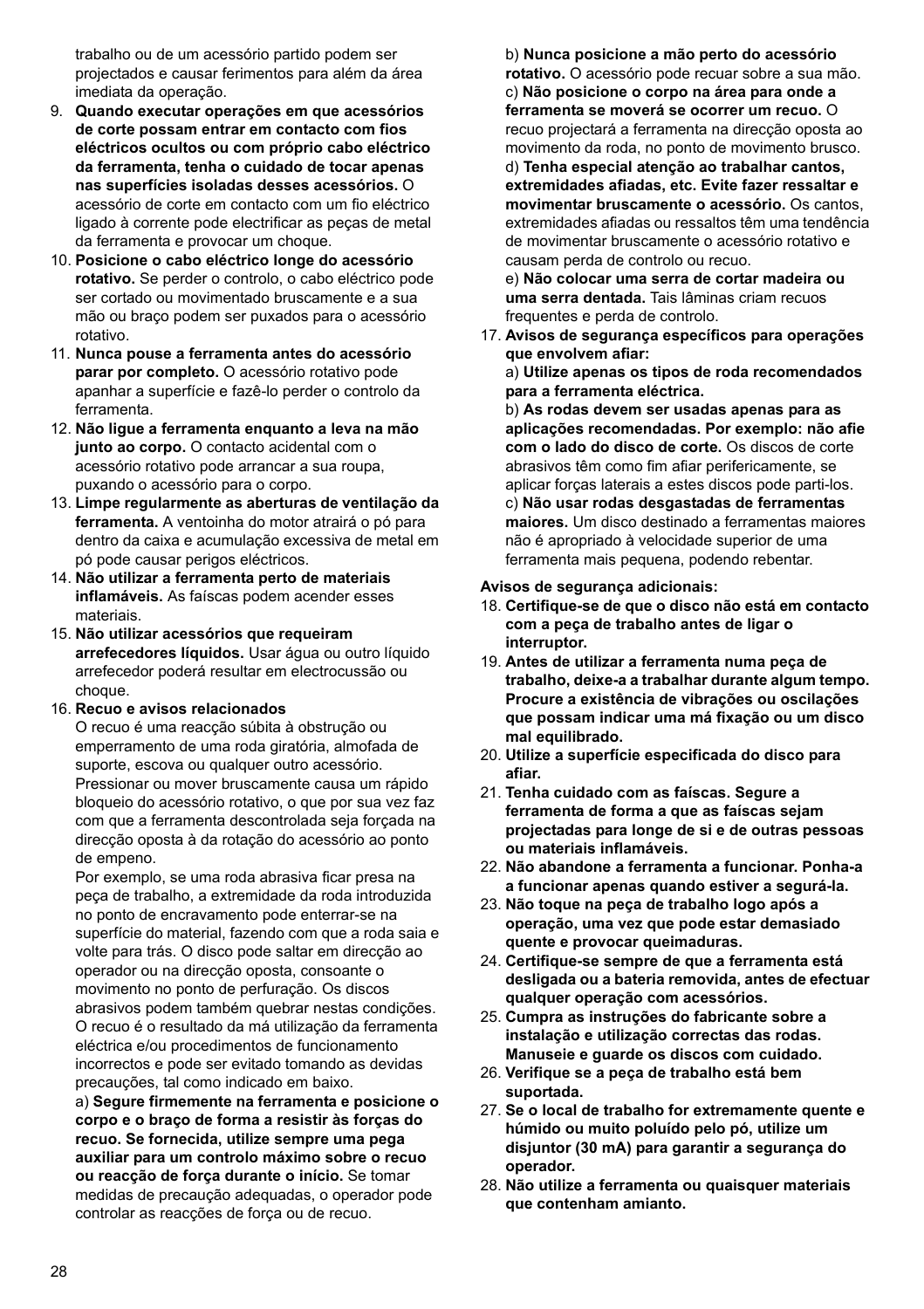- 29. **Esta ferramenta não é à prova de água, pelo que não deverá utilizar água na superfície da peça de trabalho.**
- 30. **Certifique-se de que as aberturas de ventilação são mantidas limpas quando trabalhar em condições de muito pó. Se for necessário limpar primeiro o pó, desligue primeiro a ferramenta da fonte de alimentação (utilize objectos não metálicos) e evite danificar as peças internas.**
- 31. **Procure uma posição em pé estável e firme. Se utilizar a ferramenta em locais altos, verifique se não há ninguém por baixo.**

# **GUARDE ESTAS INSTRUÇÕES.**

### **AVISO:**

**NÃO deixe que o conforto ou familiaridade com o produto (obtida de uma utilização regular) substituam um cumprimento severo das regras de segurança do produto em causa. Uma UTILIZAÇÃO INCORRECTA ou não cumprimento das regras de segurança indicadas neste manual de instruções podem provocar ferimentos pessoais sérios.**

## **DESCRIÇÃO DO FUNCIONAMENTO**

#### **PRECAUÇÃO:**

• Certifique-se sempre de que a ferramenta está desligada e com o fio desligado da corrente antes de proceder a ajustamentos ou testar a ferramenta.

### **Acção do interruptor (Fig. 1)**

#### **PRECAUÇÃO:**

• Antes de ligar a ferramenta, verifique sempre se o interruptor deslizante está a funcionar correctamente e se volta à posição "OFF" (desligada) quando é premida a parte de trás do interruptor deslizante.

Para ligar a ferramenta, mova o interruptor deslizante para a posição "I" (ligada). Para uma utilização contínua, prima a parte da frente do interruptor deslizante para o bloquear.

Para desligar a ferramenta, prima a parte de trás do interruptor deslizante, depois mova-o para a posição "O" (desligada).

# **MONTAGEM**

#### **PRECAUÇÃO:**

• Certifique-se sempre de que a ferramenta está desligada e com o fio desligado da corrente antes de efectuar qualquer trabalho com a ferramenta.

### **Instalar ou retirar o ponto da roda (Fig. 2 e 3)**

Desaperte a porca de aperto e introduza o ponto da roda na porca de aperto. Utilize uma chave para fixar o veio e outra para apertar bem a porca de aperto.

O ponto da roda não deve ser instalado a mais de 8 mm da porca de aperto. Exceder esta distância poderia causar vibrações ou um veio quebrado.

Para remover o ponto da roda, siga o procedimento inverso de instalação.

#### **PRECAUÇÃO:**

• Utilize o tamanho correcto de cone de aperto para o ponto da roda que pretende utilizar.

### **Pega lateral (acessório opcional) (Fig. 4)**

Quando utilizar a pega lateral, retire o protector de borracha, introduza a pega lateral no cano da ferramenta ao máximo e rode-a para o ângulo pretendido. De seguida, aperte bem a pega rodando no sentido dos ponteiros do relógio.

#### **PRECAUÇÃO:**

- Quando utilizar a ferramenta sem pega, instale sempre o protector de borracha na ferramenta.
- Quando instalar a protecção de borracha, empurre-a sempre para a ferramenta até que a saliência no interior da borracha encaixe nas ranhuras na ferramenta.

# **FUNCIONAMENTO (Fig. 5)**

Ligue a ferramenta sem que o ponto da roda entre em contacto com a peça de trabalho e aguarde até que o ponto da roda atinja a velocidade total. De seguida, aplique suavemente o ponto da roda à peça de trabalho. Para obter um bom acabamento, mova lentamente a ferramenta para a esquerda.

#### **PRECAUÇÃO:**

• Aplique uma pressão leve na ferramenta. Uma pressão excessiva na ferramenta apenas causaria um mau acabamento e sobrecarga do motor.

# **MANUTENÇÃO**

### **PRECAUÇÃO:**

- Certifique-se sempre de que a ferramenta está desligada e o fio desligado da corrente antes de inspeccionar ou fazer a manutenção da ferramenta.
- Nunca utilize gasolina, benzina, diluente, álcool ou semelhante. Podem formar-se descolorações, deformações ou fissuras.

Para manter os níveis de SEGURANÇA e FIABILIDADE, as reparações, inspecção e substituição das escovas de carvão e outras operações de manutenção ou ajuste devem ser executadas por centros de assistência Makita autorizados e, no caso de substituição de peças, estas devem ser igualmente Makita.

# **ACESSÓRIOS OPCIONAIS**

### **PRECAUÇÃO:**

• Os seguintes acessórios ou extensões são os recomendados para utilizar com a ferramenta Makita especificada neste manual. A utilização de quaisquer outros acessórios poderá representar um risco de ferimento para as pessoas. Apenas utilize o acessório para o fim indicado.

Se precisar de informações adicionais relativas aos acessórios, contacte o centro local de assistência Makita.

- Pontos da roda
- Conjunto de cone de aperto (3 mm, 6 mm, 1/4", 1/8")
- Chave 13
- Conjunto da pega lateral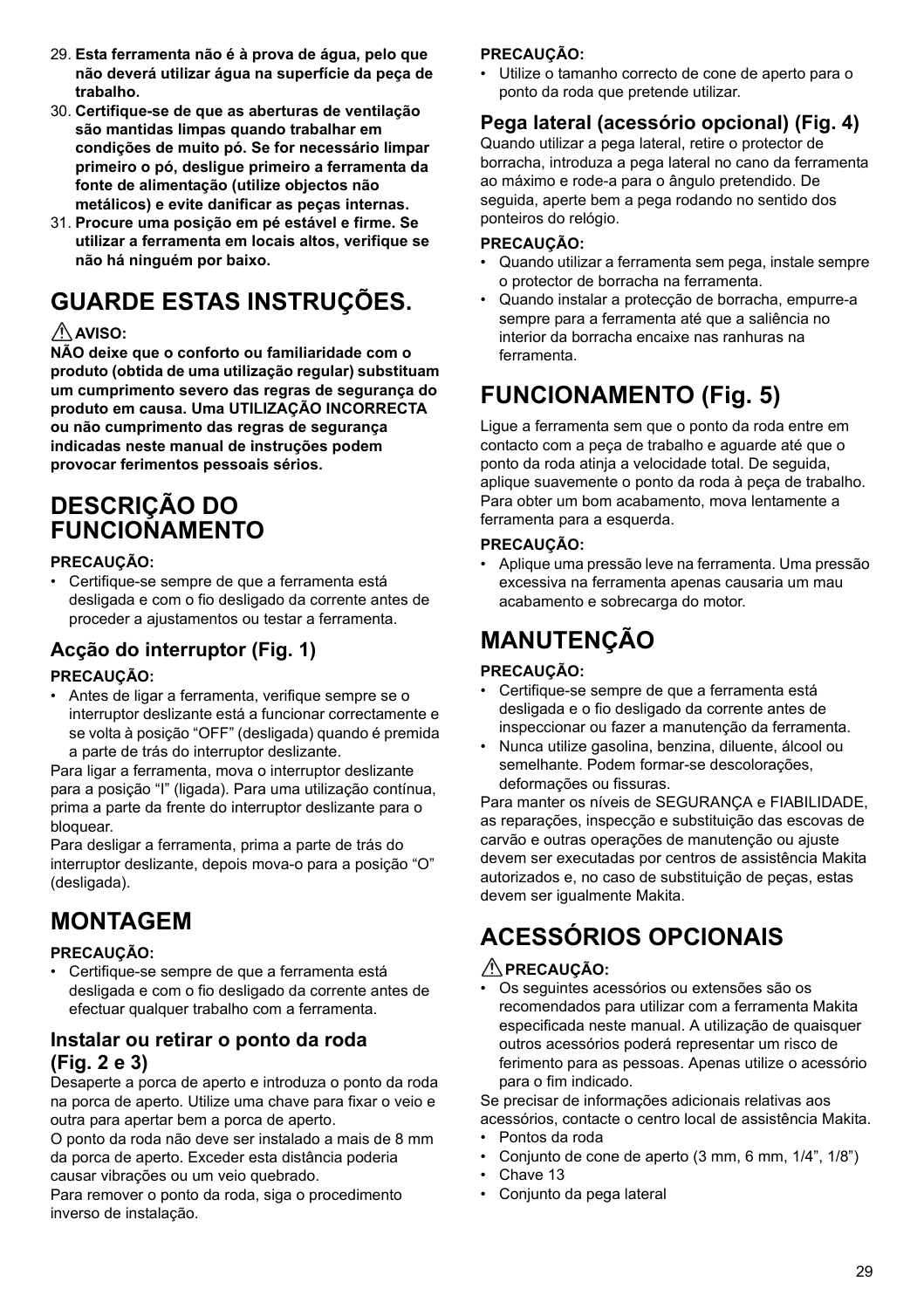#### **NOTA:**

• Alguns itens na lista podem estar incluídos no pacote de ferramentas como acessórios de série. Podem diferir de país para país.

**Ruído** ENG905-1

Os níveis acústicos ponderados A típicos foram determinados segundo a EN60745:

Nível de pressão sonora  $(L_{pA})$ : 75 dB  $(A)$ Incerteza (K): 3 dB (A)

O nível de ruído quando em funcionamento pode exceder os 80 dB (A).

#### **Use protecção para os ouvidos.**

#### **Vibração** ENG900-1

O valor total da vibração (soma triaxial de vectores) foi determinado segundo a EN60745:

Modo de trabalho: afiar à superfície Emissão de vibração ( $a_{h,SG}$ ): 2,5 m/s<sup>2</sup> ou menos Incerteza  $(K)$ : 1.5 m/s<sup>2</sup>

ENG902-1

- O valor da emissão de vibração declarado foi medido de acordo com o método de teste padrão e pode ser utilizado para comparar uma ferramenta com outra.
- O valor da emissão de vibração declarado pode também ser utilizado numa avaliação preliminar de exposição.
- O valor da emissão de vibração declarado é utilizado para as aplicações principais da ferramenta eléctrica. No entanto, se a ferramenta eléctrica for utilizada para outras aplicações, o valor da emissão de vibração pode ser diferente.

#### **AVISO:**

- A emissão de vibração durante a utilização real da ferramenta eléctrica pode ser diferente do valor de emissão declarado, dependendo da forma como a ferramenta é utilizada.
- Certifique-se de que identifica medidas de segurança. para proteger o operador, que são baseadas numa estimativa de exposição nas condições reais de utilização (tendo em conta todas as partes do ciclo de funcionamento, como as vezes que a ferramenta é desligada e quando está a trabalhar ao ralenti, além do tempo de utilização).

#### **Apenas para os países europeus** ENH101-16 **Declaração de conformidade CE Nós, a Makita Corporation, como fabricante responsável, declaramos que a(s) máquina(s) Makita seguinte(s):**

Designação da máquina: Rectificadora recta Nº de modelo/Tipo: GD0601

são produzidas em série e

#### **Está em conformidade com as Directivas Europeias seguintes:**

2006/42/EC

E são fabricadas de acordo com as normas ou os documentos padronizados seguintes: EN60745

A documentação técnica é mantida por: Makita International Europe Ltd. Technical Department, Michigan Drive, Tongwell, Milton Keynes, Bucks MK15 8JD, Inglaterra

30. 1. 2009

Tomoyasu Kato Director Makita Corporation 3-11-8, Sumiyoshi-cho, Anjo, Aichi, 446-8502, JAPAN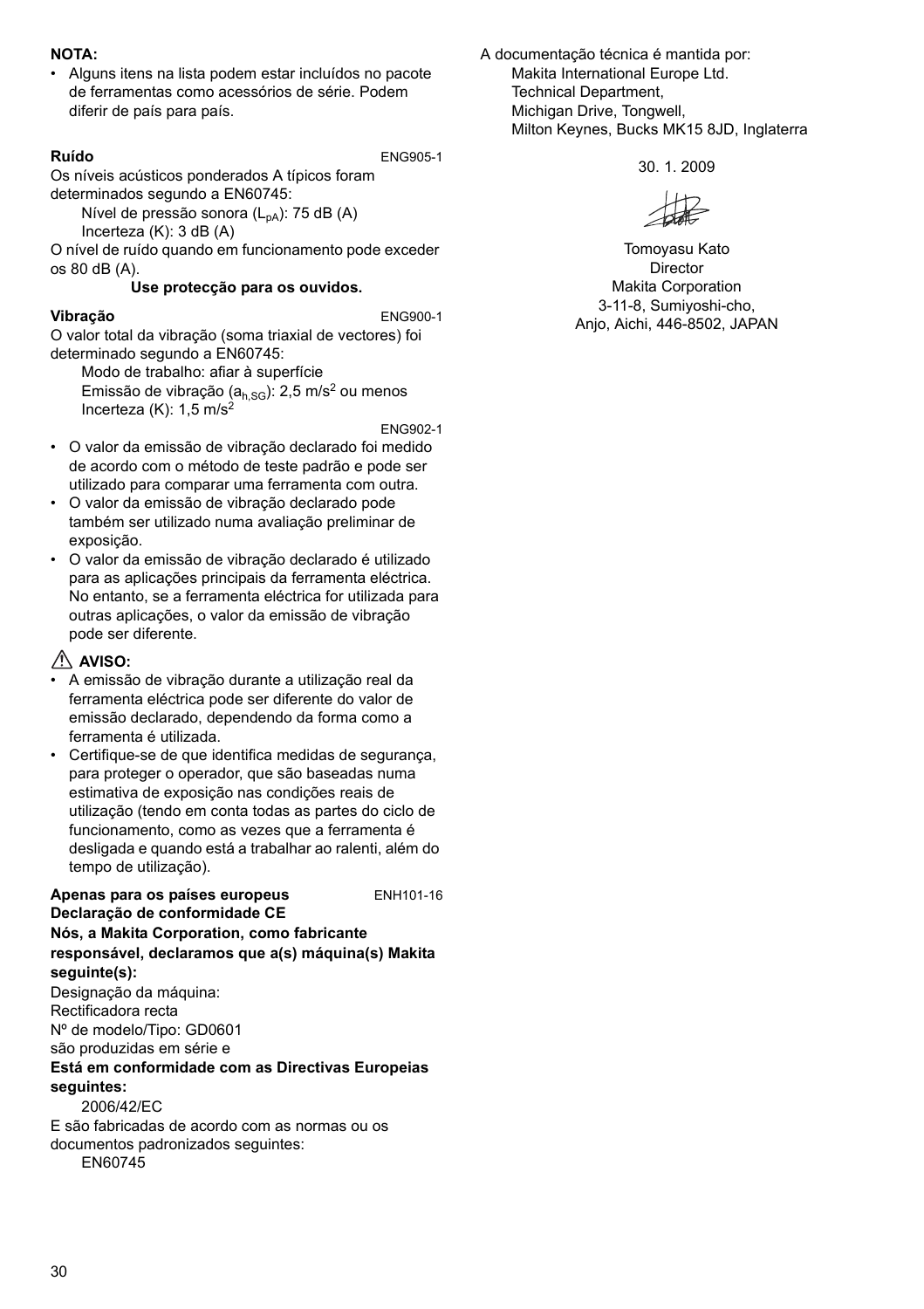### **DANSK (Originalvejledning)**

#### **Forklaring til generel oversigt**

1. Glidekontakt

- 3. Spændepatronmøtrik
- 
- 
- 5. Sidehåndtag
- 2. Skruenøgle 13
- 4. Skruenøgle 13
- **SPECIFIKATIONER**

| Model                                                    | GD0601                     |
|----------------------------------------------------------|----------------------------|
| Maks. spændekapacitet                                    | 6 mm eller 6,35 mm (1/4")  |
| Maks, diameter af slibestift                             | 38 mm                      |
| Hastighed uden belastning $(n_0)$ /nominel hastighed (n) | $25.000$ min <sup>-1</sup> |
| Længde i alt                                             | 359 mm                     |
| Nettovægt                                                | 1,7 kg                     |
| Sikkerhedsklasse                                         | 回/川                        |

• På grund af vores løbende forsknings- og udviklingsprogram kan specifikationerne heri ændres uden forudgående varsel.

- Specifikationerne kan variere fra land til land.
- Vægt i henhold til EPTA-procedure 01/2003

#### **Tilsigtet anvendelse** ENE050-1

Værktøjet er beregnet til slibning i jernholdige materialer eller i afgratningsstøbninger.

#### **Strømforsyning** ENF002-2

Værktøjet bør kun sluttes til en strømforsyning med den spænding, der er angivet på mærkepladen, og det kan kun benyttes med enkeltfaset vekselstrøm. Det er dobbelt isoleret og kan derfor også sluttes til stikkontakter uden iordforbindelse.

### **Generelle sikkerhedsadvarsler for maskiner** GEA010-1

 **ADVARSEL Læs alle sikkerhedsadvarsler og alle instruktioner.** Hvis De ikke følger alle advarsler og instruktioner, kan det medføre elektrisk stød, brand og/ eller alvorlig personskade.

### **Gem alle advarsler og instruktioner til senere reference.**

## **SIKKERHEDSADVARSLER FOR LIGESLIBER** GEB034-7

**Fælles sikkerhedsadvarsler for afslibning:**

- 1. **Denne maskine er beregnet til anvendelse som en sliber. Læs alle sikkerhedsadvarsler, instruktioner, illustrationer og specifikationer, der følger med maskinen.** Hvis du ikke følger alle instruktionerne nedenfor, kan det medføre elektrisk stød, brand og/eller alvorlig personskade.
- 2. **Det anbefales ikke at benytte maskinen til formål som f.eks. sandslibning, trådbørstning, polering eller vinkelslibning.** Anvendelser, som maskinen ikke er beregnet til, kan udgøre en risiko og medføre personskade.
- 3. **Undlad at benytte tilbehør, som ikke er specielt udviklet og anbefalet af værktøjsproducenten.**

Selvom tilbehøret kan monteres på maskinen, er anvendelsen ikke nødvendigvis sikker.

- 4. **Tilbehørets nominelle hastighed skal være mindst lig med den maksimale hastighed, der er angivet på maskinen.** Tilbehør, der kører hurtigere end dets nominelle hastighed, kan gå i stykker og blive slynget bort.
- 5. **Tilbehørets udvendige diameter og tykkelse skal overholde maskinens kapacitet.** Tilbehør med forkert størrelse kan ikke fastgøres eller kontrolleres korrekt.
- 6. **Undlad brug af beskadiget tilbehør. Kontroller tilbehør som f.eks. slibeskiver for flænger og revner, hver gang det skal benyttes. Hvis du taber maskinen eller tilbehøret, skal du se efter for beskadigelser eller montere ubeskadiget tilbehør. Efter kontrol og montering af tilbehør skal du placere dig selv og tilskuere væk fra tilbehørets drejningsplan og lade maskinen køre ved maksimal hastighed uden belastning i et minut.** Beskadiget tilbehør vil normalt gå i stykker inden for denne testperiode.
- 7. **Bær personligt sikkerhedsudstyr. Afhængigt af anvendelsen skal du bære ansigtsskærm, beskyttelsesbriller eller sikkerhedsbriller. Bær om nødvendigt støvmaske, høreværn, handsker og arbejdsforklæde, der kan stoppe små slibningsstykker eller stumper af arbejdsemnet.** Øjenbeskyttelsen skal kunne stoppe flyvende stumper, der frembringes ved forskellige anvendelser. Støvmasken eller åndedrætsbeskyttelsen skal kunne filtrere partikler, der frembringes ved anvendelsen. Længerevarende udsættelse for kraftig støj kan medføre høreskader.
- 8. **Hold andre tilstedeværende på sikker afstand af arbejdsområdet. Alle, der kommer ind i arbejdsområdet, skal bære personligt sikkerhedsudstyr.** Dele af arbejdsemnet eller ødelagt tilbehør kan flyve væk og medføre personskade uden for det umiddelbare anvendelsesområde.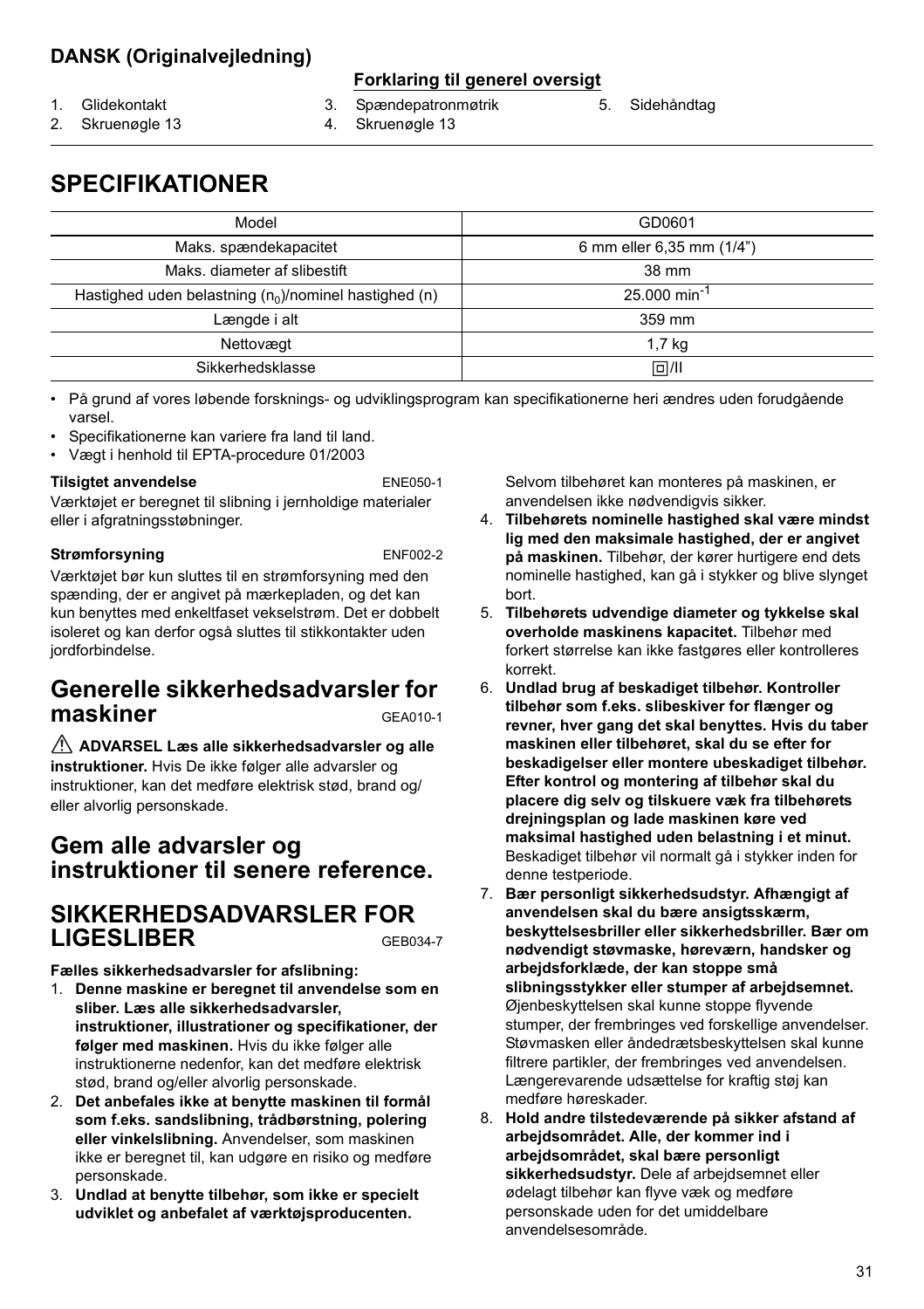- 9. **Hold kun maskinen i de isolerede gribeflader, når du udfører arbejde, hvor skæretilbehøret kan komme i kontakt med skjulte ledninger eller maskinens egen ledning.** Hvis skæretilbehøret kommer i kontakt med en strømførende ledning, kan udsatte metaldele på maskinen blive strømførende, hvorved operatøren kan få elektrisk stød.
- 10. **Placer ledningen på afstand af det roterende tilbehør.** Hvis du mister kontrollen, kan ledningen blive skåret over eller beskadiget, og din hånd eller arm kan blive trukket ind i det roterende tilbehør.
- 11. **Læg aldrig maskinen fra dig, før tilbehøret er stoppet helt.** Det roterende tilbehør kan gribe fat i overfladen og trække i maskinen, så du mister kontrollen.
- 12. **Lad ikke maskinen køre, mens du bærer den ved siden.** Hvis dit tøj kommer i kontakt med det roterende tilbehør, kan det gribe fat i tøjet og trække tilbehøret ind imod kroppen på dig.
- 13. **Rengør regelmæssigt maskinens ventilationsåbninger.** Motorventilatoren trækker støvet ind i kabinettet, og koncentration af forstøvet metal kan medføre elektriske risici.
- 14. **Undlad at betjene maskinen i nærheden af brændbare materialer.** Gnister kan antænde disse materialer.
- 15. **Undlad at benytte tilbehør, der kræver flydende kølemidler.** Brug af vand eller andre flydende kølemidler kan medføre elektrisk stød eller chok.
- 16. **Tilbageslag og relaterede advarsler** Tilbageslag er en pludselig reaktion på, at en roterende skive, bagpolstring, børste eller andet tilbehør sidder fast eller kommer i klemme. Hvis tilbehøret sidder fast eller kommer i klemme, går det roterende tilbehør pludselig i stå, hvorved den ikkekontrollerede maskine tvinges i den modsatte retning af tilbehørets rotationsretning på det sted, hvor det sidder fast.

Hvis en slibeskive f.eks. kommer i klemme eller sidder fast på arbejdsemnet, kan den kant på skiven, der sidder ind i fastklemningspunktet, skære sig ind i emnets overflade, så skiven klatrer ud eller slås ud. Skiven kan enten springe mod eller bort fra operatøren, afhængigt af skivens bevægelse på det sted, hvor den sidder fast. Slibeskiver kan også gå i stykker under disse forhold.

Tilbageslag skyldes forkert brug af maskinen og/eller forkerte betjeningsprocedurer eller forhold og kan undgås ved at træffe de nødvendige

forsigtighedsregler som beskrevet nedenfor. a) **Hold godt fast i maskinen, og placer kroppen og armen, så du kan modstå tilbageslag. Benyt altid det ekstra håndtag, hvis det er tilgængeligt, for at opnå størst mulig kontrol med tilbageslag eller drejningsreaktion ved start.** Operatøren kan kontrollere drejningsreaktioner eller tilbageslag, hvis der træffes de rette forholdsregler.

b) **Placer aldrig hånden i nærheden af roterende tilbehør.** Tilbehøret kan blive slået tilbage hen over hånden.

c) **Placer ikke dig selv i det område, hvor maskinen vil bevæge sig, hvis der opstår tilbageslag.** Ved tilbageslag bliver maskinen slynget i modsat retning af skivens bevægelse på det sted, hvor den sidder fast.

d) **Vær særligt forsigtig ved arbejde på hjørner, skarpe kanter osv. Undgå at støde og vride tilbehøret.** Hjørner, skarpe kanter og stød har tendens til at få det roterende tilbehør til at sidde fast og forårsage tab af kontrollen eller tilbageslag.

e) **Montér ikke en klinge til savning i træ eller en savklinge med tænder.** Sådanne klinger forårsager ofte tilbageslag og tab af kontrollen.

17. **Specifikke sikkerhedsadvarsler for afslibning:** a) **Anvend kun skivetyper, der anbefales til maskinen.**

b) **Skiver må kun benyttes til de anbefalede anvendelser. Eksempel: Undlad at bruge siden af en slibeskive til vinkelslibning.** Vinkelslibeskiver er beregnet til slibning i periferien. Hvis skiverne udsættes for kræfter fra siden, kan de gå i stykker. c) **Undlad at benytte nedslidte skiver fra større maskiner.** Skiver, der er beregnet til større maskiner, er ikke beregnet til en mindre maskines større hastigheder og kan gå i stykker.

**Yderligere sikkerhedsadvarsler:**

- 18. **Sørg for, at skiven ikke har kontakt med arbejdsemnet, før der tændes på kontakten.**
- 19. **Lad maskinen køre et stykke tid, før den benyttes på et arbejdsemne. Hold øje med vibrationer eller slinger, der kan være tegn på en dårlig montering eller en dårligt afbalanceret skive.**
- 20. **Anvend den tilsigtede overflade på skiven til at udføre slibningen.**
- 21. **Vær opmærksom på gnistregn. Hold maskinen, så gnisterne flyver væk fra dig selv og andre personer eller fra brændbare materialer.**
- 22. **Gå ikke fra maskinen, mens den kører. Lad kun maskinen køre, mens du holder den i hænderne.**
- 23. **Berør ikke arbejdsemnet umiddelbart efter arbejdet. Det kan være meget varmt og forårsage forbrændinger af huden.**
- 24. **Sørg altid for, at maskinen er slukket og taget ud af stikkontakten, eller batteripakken er fjernet, før du udfører nogen form for arbejde på maskinen.**
- 25. **Overhold producentens instruktioner for korrekt montering og brug af skiver. Vær omhyggelig med håndteringen og opbevaringen af skiverne.**
- 26. **Kontroller, at arbejdsemnet er korrekt understøttet.**
- 27. **Hvis arbejdspladsen er meget varm og fugtig, eller hvis den er kraftigt forurenet af ledende støv, skal du bruge en kortslutningsafbryder (30 mA) til at beskytte operatøren.**
- 28. **Anvend ikke maskinen på materialer, der indeholder asbest.**
- 29. **Maskinen er ikke vandtæt, så undlad at anvende vand på overfladen af arbejdsemnet.**
- 30. **Sørg for, at ventilationsåbningerne forbliver frie, når der arbejdes under støvede forhold. Hvis det er nødvendigt at fjerne støv, skal maskinen først kobles fra strømforsyningen (ved hjælp af ikkemetalliske genstande). Undgå at beskadige de interne dele.**
- 31. **Sørg altid for at have et solidt fodfæste. Sørg for, at der ikke er nogen under dig, når du bruger værktøjet på højtliggende steder.**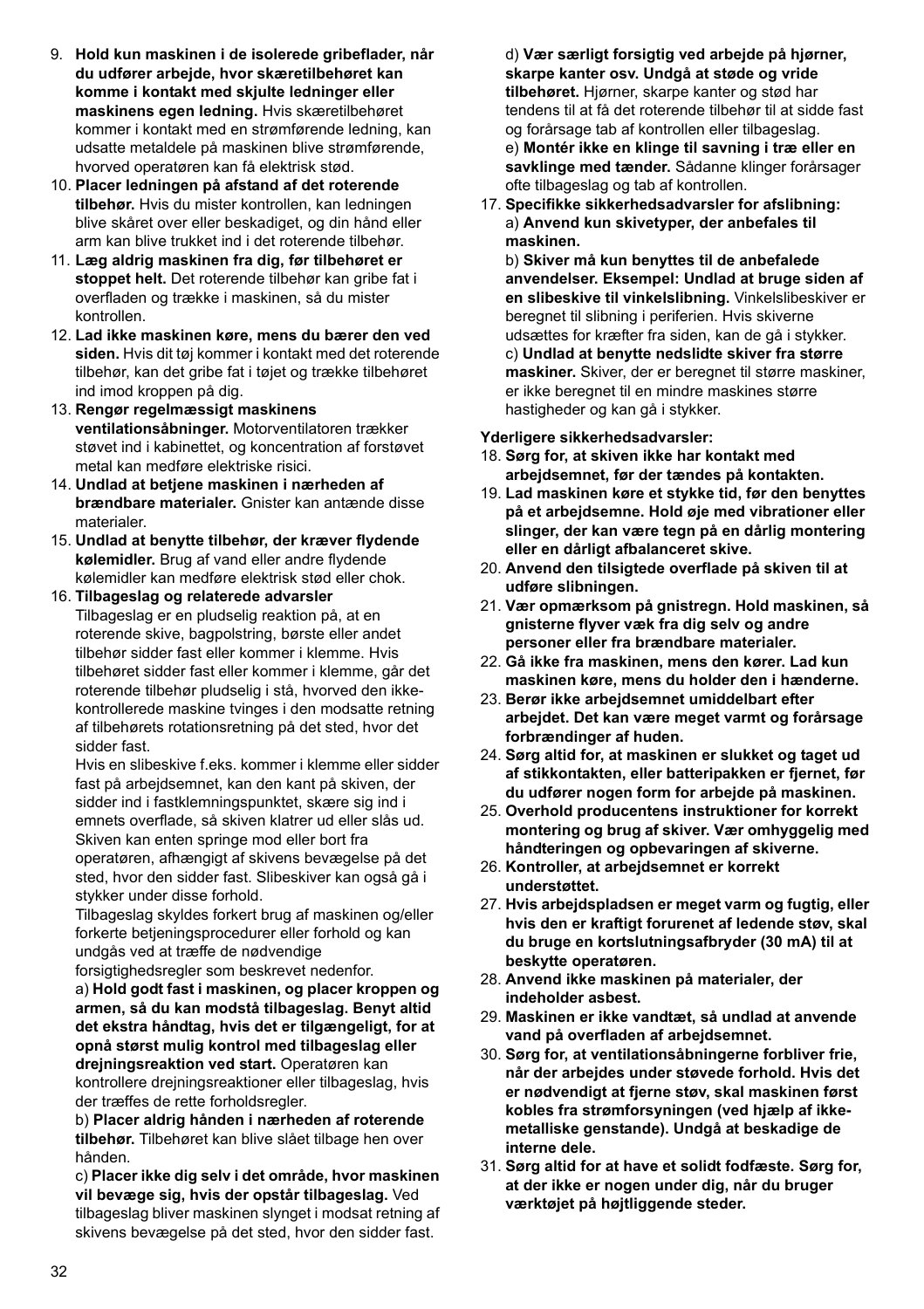# **GEM DISSE INSTRUKTIONER.**

### **ADVARSEL:**

**LAD IKKE tryghed eller kendskab til produktet (fra gentagen brug) føre til, at du ikke strengt overholder sikkerhedsreglerne for det gældende produkt. MISBRUG eller manglende overholdelse af sikkerhedsreglerne i denne brugsanvisning kan medføre alvorlig personskade.**

# **FUNKTIONSBESKRIVELSE**

#### **FORSIGTIG:**

• Sørg altid for, at værktøjet er slukket, og at stikket er taget ud af stikkontakten, før De justerer værktøjet eller kontrollerer dets funktion.

### **Betjening af kontakt (Fig. 1)**

#### **FORSIGTIG:**

• Før værktøjet sættes til, skal De altid kontrollere, at glidekontakten reagerer korrekt og vender tilbage i stillingen "OFF", når der trykkes bag på glidekontakten.

For at starte værktøjet skal De skubbe glidekontakten til stillingen I (ON). For kontinuert betjening skal De trykke foran på glidekontakten for at låse den fast. Når De vil stoppe værktøjet, skal De trykke bag på glidekontakten og derefter trykke den mod stillingen

"O (OFF)".

# **MONTERING**

#### **FORSIGTIG:**

• Sørg altid for, at værktøjet er slukket og taget ud af stikkontakten, før De udfører nogen form for arbejde på værktøjet.

### **Montering eller afmontering af slibestift (Fig. 2 og 3)**

Løsn spændepatronmøtrikken, og sæt slibestiften ind i spændepatronmøtrikken. Benyt en skruenøgle til at holde på spindelen og den anden til at stramme spændepatronmøtrikken godt fast.

Slibestiften må ikke monteres mere end 8 mm fra spændepatronmøtrikken. Ved større afstande kan der opstå vibrationer, eller skaftet kan knække.

Følg fremgangsmåden til montering i omvendt rækkefølge for at afmontere slibestiften.

#### **FORSIGTIG:**

• Benyt den rigtige størrelse spændepatronkegle til den slibestift, De vil anvende.

### **Sidehåndtag (ekstraudstyr) (Fig. 4)**

Ved anvendelse af sidehåndtaget skal De fjerne gummibeskyttelsen, sætte sidehåndtaget så langt ind på værktøjscylinderen, som det kan komme, og dreje det til den ønskede vinkel. Stram derefter håndtaget godt ved at dreje det med uret.

#### **FORSIGTIG:**

- Monter altid gummibeskyttelsen på værktøjet, når det anvendes uden sidehåndtag.
- Ved montering af gummibeskyttelsen skal De altid skubbe den på værktøjet, indtil fremspringet inde i gummiet passer til rillerne på værktøjet.

# **BETJENING (Fig. 5)**

Tænd for værktøjet, uden at slibestiften berører arbejdsemnet, og vent, til slibestiften har nået fuld hastighed. Sæt derefter forsigtigt slibestiften mod arbejdsemnet. Flyt langsomt værktøjet mod venstre for at opnå et pænt finish.

#### **FORSIGTIG:**

• Tryk let på værktøjet. Hvis der trykkes for hårdt på værktøjet, medfører det blot et dårligt finish, og at motoren bliver overbelastet.

# **VEDLIGEHOLDELSE**

#### **FORSIGTIG:**

- Sørg altid for, at værktøjet er slukket, og at stikket er taget ud, før De forsøger at udføre inspektion eller vedligeholdelse.
- Brug aldrig benzin, benzen, fortynder, alkohol eller lignende. Det kan muligvis medføre misfarvning, deformation eller revner.

For at holde produktet SIKKERT og PÅLIDELIGT skal reparationer, kontrol og udskiftning af kulbørsterne samt al anden vedligeholdelse eller justering udføres af autoriserede Makita-servicecentre, og der skal altid benyttes Makita-reservedele.

# **EKSTRAUDSTYR**

#### **FORSIGTIG:**

• Dette tilbehør eller ekstraudstyr anbefales til brug med det Makita-værktøj, som er beskrevet i denne brugsanvisning. Brug af andet tilbehør eller ekstraudstyr kan forårsage personskade. Brug kun tilbehør eller ekstraudstyr til det formål, det er beregnet til.

Henvend dig til dit lokale Makita-servicecenter, hvis du har brug for hjælp eller yderligere oplysninger vedrørende tilbehøret.

- Slibestifter
- Spændepatronkeglesæt (3 mm, 6 mm, 1/4", 1/8")
- Skruenøgle 13
- Sidehåndtagssæt

#### **BEMÆRK:**

• Visse dele på listen er muligvis indeholdt maskinindpakningen som standardtilbehør. De kan variere fra land til land.

**Støj** ENG905-1

Det typiske A-vægtede støjniveau bestemt i overensstemmelse med EN60745:

Lydtryksniveau  $(L_{pA})$ : 75 dB  $(A)$ 

Usikkerhed (K): 3 dB (A)

Støjniveauet under arbejdet kan muligvis overstige 80 dB (A).

#### **Bær høreværn.**

#### **Vibration** ENG900-1

Den samlede vibrationsværdi (treaksiel vektorsum) bestemt i overensstemmelse med EN60745: Arbeidstilstand: overfladeslibning Vibrationsemission ( $a_{h,SG}$ ): 2,5 m/s<sup>2</sup> eller mindre

Usikkerhed (K): 1,5 m/s2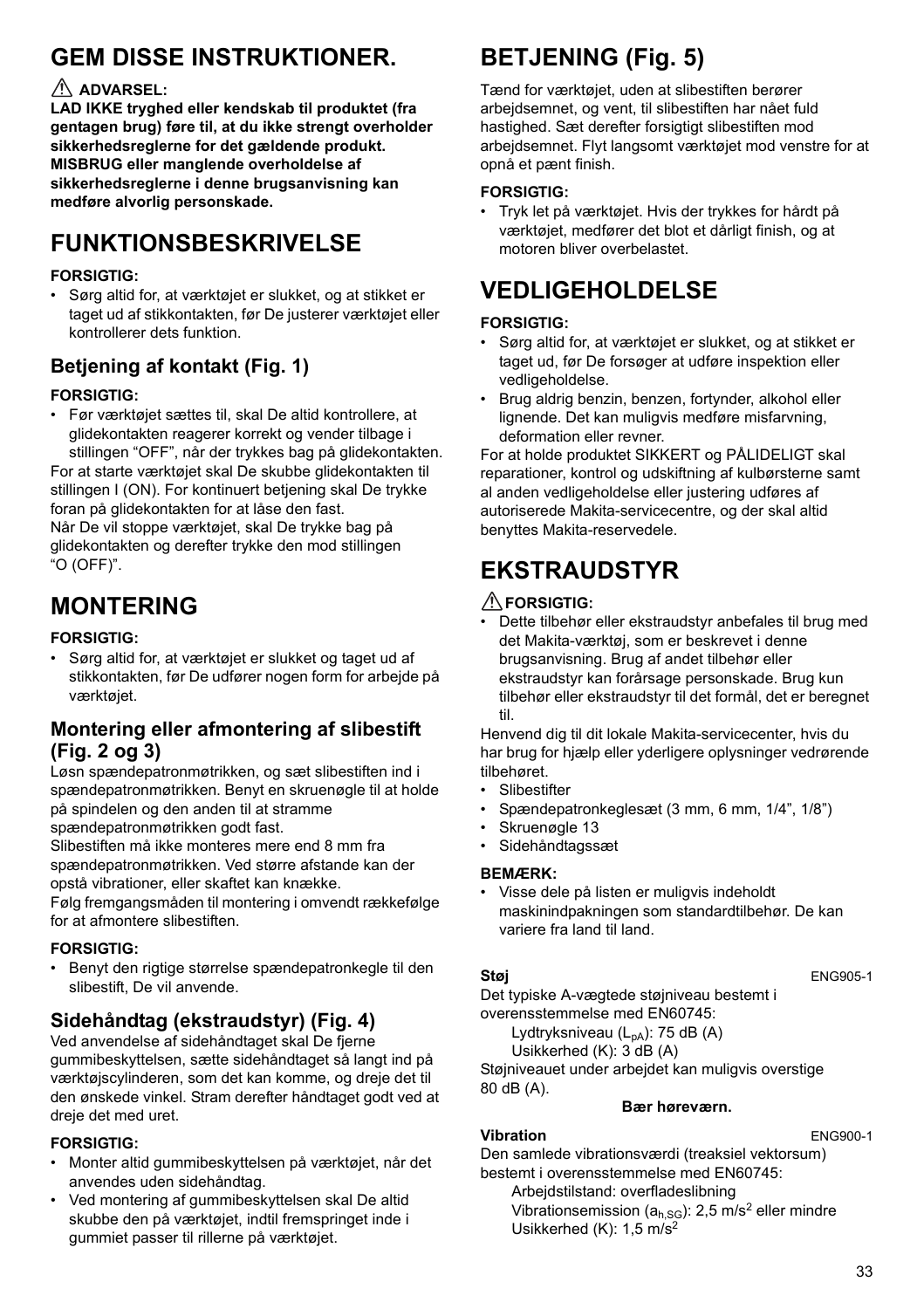#### ENG902-1

- Den opgivne vibrationsemissionsværdi er målt i overensstemmelse med standardtestmetoden og kan bruges til at sammenligne et værktøj med et andet.
- Den opgivne vibrationsemissionsværdi kan muligvis også bruges til en indledende eksponeringsvurdering.
- Den opgivne vibrationsemissionsværdi gælder, når maskinen benyttes til dens hovedfunktioner. Men hvis maskinen bruges til andre formål, vil vibrationsemissionsværdien muligvis være en anden.

#### **ADVARSEL:**

- Vibrationsemissionen under den faktiske brug af maskinen kan afvige fra den opgivne emissionsværdi afhængigt af den måde, maskinen anvendes på.
- Sørg for at bestemme sikkerhedsforanstaltninger for beskyttelse af operatøren, som er baseret på en eksponeringsvurdering for brug under faktiske forhold (hvor alle anvendelsescyklussens dele inddrages, som f.eks. antal gange maskinen slukkes, og når den kører i tomgang ud over triggertiden).

**Kun for europæiske lande** ENH101-16

#### **EF-overensstemmelseserklæring Vi, Makita Corporation, erklærer som ansvarlig producent at følgende Makita-maskine(r):**

Maskinens betegnelse:

Ligesliber

Modelnummer/type: GD0601

er en produktionsserie og

#### **Overholder følgende europæiske direktiver:** 2006/42/EF

Og er produceret i overensstemmelse med følgende standarder eller standardiserede dokumenter: EN60745

Den tekniske dokumentation findes hos: Makita International Europe Ltd. Technical Department, Michigan Drive, Tongwell, Milton Keynes, Bucks MK15 8JD, England

30. 1. 2009

Tomoyasu Kato Direktør Makita Corporation 3-11-8, Sumiyoshi-cho, Anjo, Aichi, 446-8502, JAPAN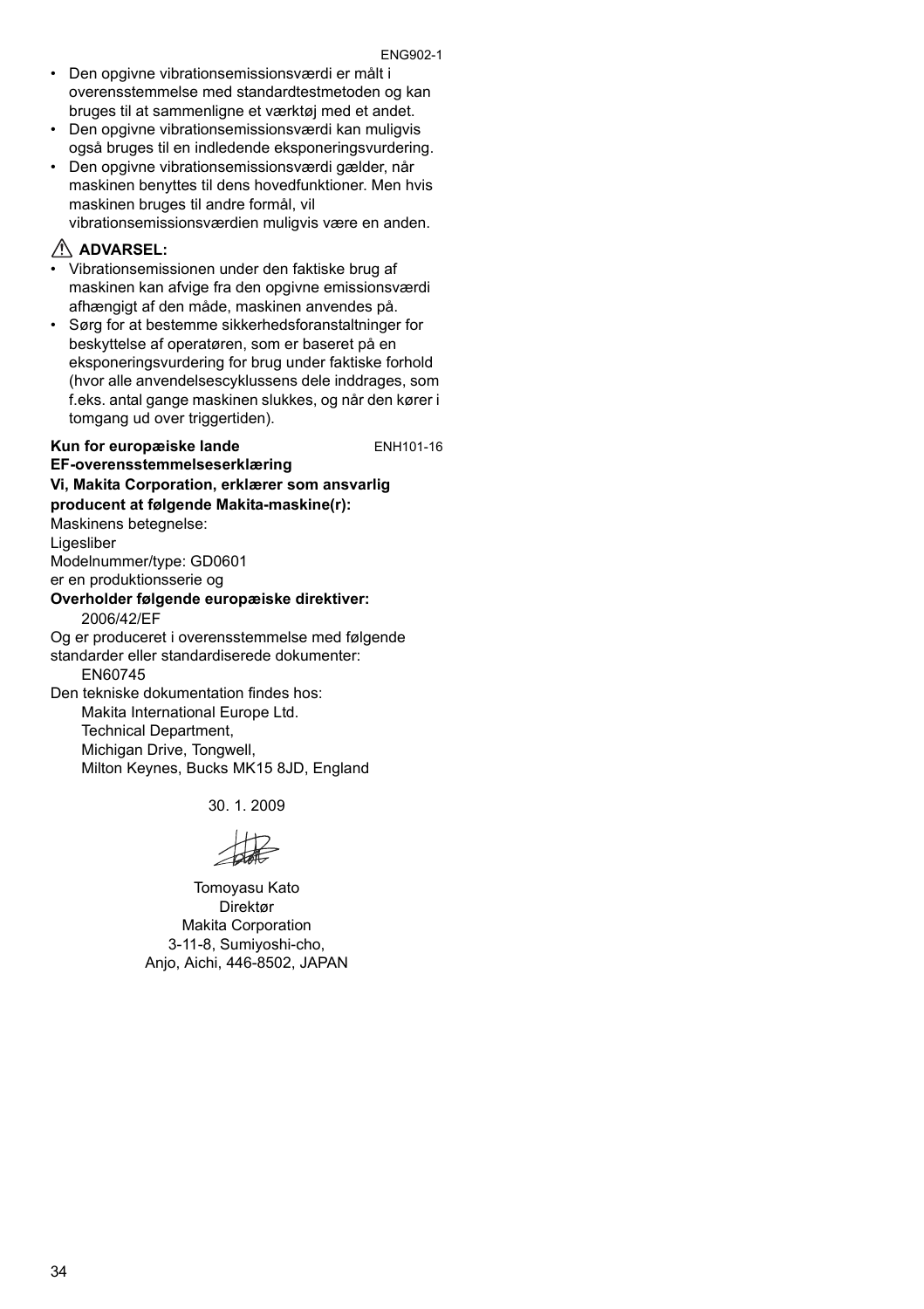### **ΕΛΛΗΝΙΚΑ (Πρωτογενείς οδηγίες)**

#### **Περιγραφή γενικής όψης**

- 1. Κυλιόμενος διακόπτης
- 3. Παξιμάδι κολάρου
- 5. Πλαϊνή λαβή

2. Κλειδί 13

- 
- 4. Κλειδί 13

# **ΤΕΧΝΙΚΑ ΧΑΡΑΚΤΗΡΙΣΤΙΚΑ**

| Μοντέλο                                                         | GD0601                     |
|-----------------------------------------------------------------|----------------------------|
| Μέγιστη ικανότητα κολάρου                                       | 6 mm $\eta$ 6,35 mm (1/4") |
| Μέγιστη διάμετρος σημειακού τροχού                              | 38 mm                      |
| Ταχύτητα χωρίς φορτίο (n <sub>0</sub> )/ονομαστική ταχύτητα (n) | $25.000$ min <sup>-1</sup> |
| Ολικό μήκος                                                     | 359 mm                     |
| Καθαρό βάρος                                                    | 1.7 <sub>kg</sub>          |
| Τάξη ασφάλειας                                                  | 回/Ⅲ                        |

• Λόγω του συνεχόμενου προγράμματος που εφαρμόζουμε για έρευνα και ανάπτυξη, τα τεχνικά χαρακτηριστικά στο παρόν έντυπο υπόκεινται σε αλλαγή χωρίς προειδοποίηση.

- Τα τεχνικά χαρακτηριστικά ενδέχεται να διαφέρουν ανάλογα με τη χώρα.
- Βάρος σύμφωνα με τη διαδικασία EPTA 01/2003

#### **Προοριζόμενη χρήση** ENE050-1

Το εργαλείο προορίζεται για τρόχισμα και λείανση σιδηρούχων υλικών και χυτών μετάλλων.

#### **Ηλεκτρική παροχή** ENF002-2

Το εργαλείο πρέπει να συνδέεται μόνο σε ηλεκτρική παροχή της ίδιας τάσης με αυτήν που αναγράφεται στην πινακίδα ονομαστικών τιμών και μπορεί να λειτουργήσει μόνο με εναλλασσόμενο μονοφασικό ρεύμα. Τα εργαλεία αυτά διαθέτουν διπλή μόνωση και συνεπώς μπορούν να συνδεθούν με πρίζες χωρίς γείωση.

### **Γενικές Προειδοποιήσεις Ασφαλείας Του Ηλεκτρικού Εργαλείου** GEA010-1

**ΠΡΟΕΙΔΟΠΟΙΗΣΗ Διαβάστε όλες τις προειδοποιήσεις ασφαλείας και όλες τις οδηγίες.** Αν δεν ακολουθήσετε όλες τις προειδοποιήσεις και τις οδηγίες, υπάρχει κίνδυνος ηλεκτροπληξίας, πυρκαγιάς ή/ και σοβαρού τραυματισμού.

### **Φυλάξτε όλες τις προειδοποιήσεις και τις οδηγίες για μελλοντική αναφορά.**

### **ΠΡΟΕΙΔΟΠΟΙΗΣΕΙΣ ΑΣΦΑΛΕΙΑΣ ΕΥΘΥΛΕΙΑΝΤΗΡΑ** GEB034-7

**Κοινές προειδοποιήσεις ασφαλείας για τη λειτουργία τροχίσματος:**

1. **Αυτό το ηλεκτρικό εργαλείο προορίζεται να λειτουργήσει ως λειαντήρας. Διαβάστε όλες τις προειδοποιήσεις ασφάλειας, τις οδηγίες, τις εικόνες και τις προδιαγραφές που παρέχονται με αυτό το ηλεκτρικό εργαλείο.** Αν δεν ακολουθήσετε όλες τις οδηγίες που παρατίθενται παρακάτω, υπάρχει κίνδυνος ηλεκτροπληξίας, πυρκαγιάς ή/και σοβαρού τραυματισμού.

- 2. **Δεν συνιστάται να πραγματοποιούνται λειτουργίες όπως λείανση, συρμάτινο βούρτσισμα, λουστράρισμα ή κοπή με αυτό το ηλεκτρικό εργαλείο.** Αν χρησιμοποιηθεί το ηλεκτρικό εργαλείο για εργασίες για τις οποίες δεν έχει σχεδιαστεί, ενδεχομένως να προκληθεί κίνδυνος και προσωπικός τραυματισμός.
- 3. **Μη χρησιμοποιείτε εξαρτήματα που δεν είναι ειδικά σχεδιασμένα από τον κατασκευαστή του εργαλείου και τα οποία δεν συνιστά ο κατασκευαστής του εργαλείου.** Αν και είναι δυνατό να προσαρτηθεί το εξάρτημα στο ηλεκτρικό εργαλείο σας, αυτό δεν σημαίνει ότι μπορεί να λειτουργεί με ασφάλεια.
- 4. **Η ονομαστική ταχύτητα του εξαρτήματος πρέπει να είναι τουλάχιστον ίση με τη μέγιστη ταχύτητα που αναγράφεται στο ηλεκτρικό εργαλείο.** Τα εξαρτήματα που λειτουργούν με ταχύτητα υψηλότερη από την ονομαστική ταχύτητά τους μπορεί να σπάσουν και να εκτιναχθούν τα μέρη τους.
- 5. **Η εξωτερική διάμετρος και το πάχος του εξαρτήματος σας πρέπει να βρίσκονται εντός των δυνατοτήτων του ηλεκτρικού εργαλείου σας.** Τα εξαρτήματα με λανθασμένο μέγεθος δεν προστατεύονται ούτε ελέγχονται ικανοποιητικά.
- 6. **Μη χρησιμοποιείτε εξαρτήματα που έχουν υποστεί βλάβη. Πριν τη κάθε χρήση εξετάστε το εξάρτημα όπως τους λειαντικούς τροχούς για σπασίματα και ρωγμές. Αν το ηλεκτρικό εργαλείο ή ένα εξάρτημα πέσει κάτω, ελέγξτε για ζημιές ή εγκαταστήστε ένα εξάρτημα που δεν έχει υποστεί βλάβη. Μετά την εξέταση και την εγκατάσταση ενός εξαρτήματος, παραμείνετε εσείς και οι παρευρισκόμενοι μακριά από το επίπεδο του περιστρεφόμενου εξαρτήματος και λειτουργήστε το ηλεκτρικό εργαλείο στη μέγιστη ταχύτητα χωρίς φορτίο για ένα λεπτό.** Τα εξαρτήματα που έχουν υποστεί βλάβη, συνήθως σπάνε κατά τη διάρκεια αυτής της δοκιμής.
- 7. **Να φοράτε προσωπικό προστατευτικό εξοπλισμό. Ανάλογα με την εφαρμογή, να**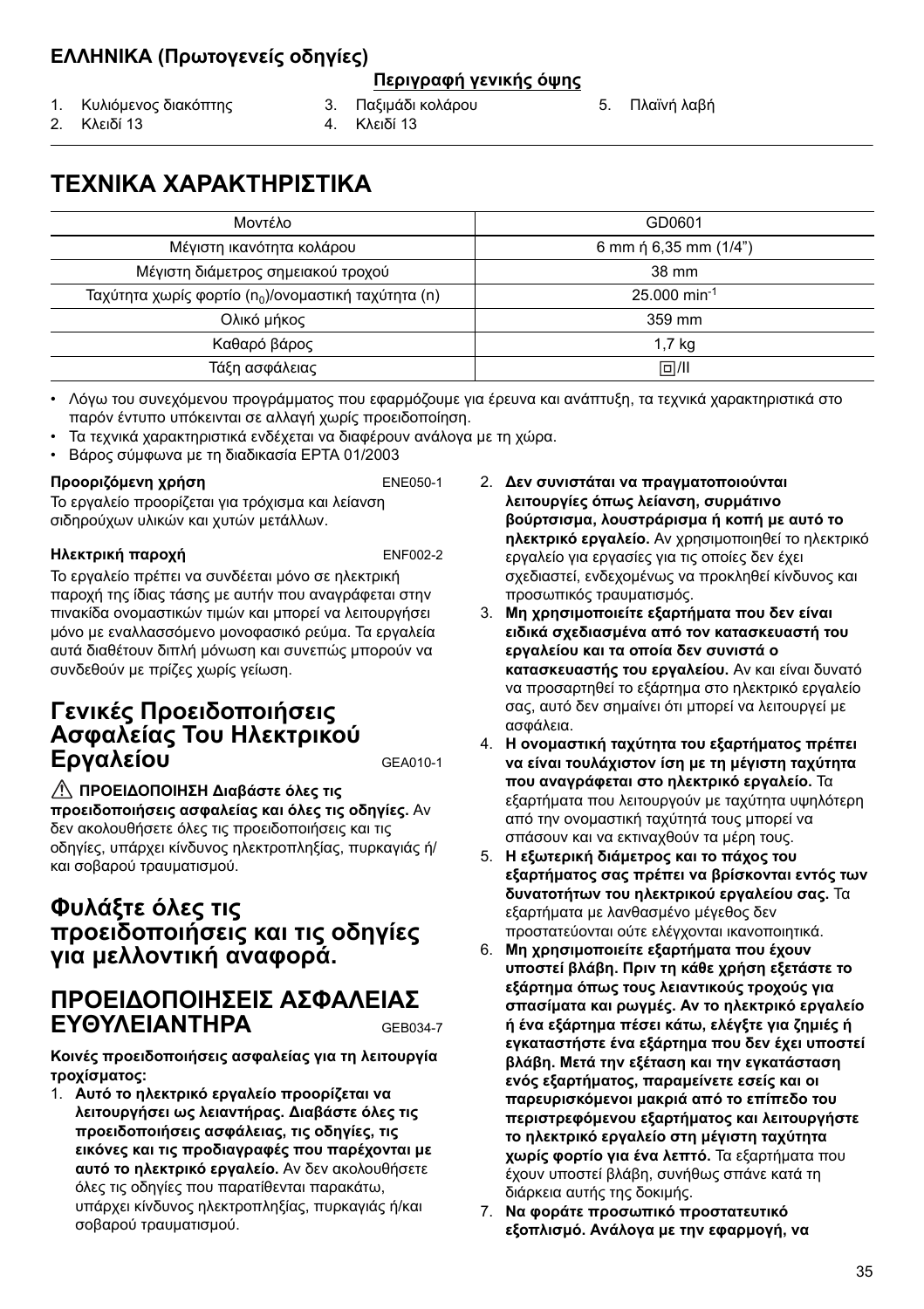**χρησιμοποιείτε προσωπίδα, προστατευτικά ματιών ή προστατευτικά γυαλιά. Αν είναι απαραίτητο, να φοράτε προσωπίδα κατά της σκόνης, ωτοασπίδες, γάντια και φόρμα συνεργείου που έχουν τη δυνατότητα να σταματούν την κίνηση μικρών θραυσμάτων που προέρχονται από τη λείανση ή το τεμάχιο εργασίας.** Ο προστατευτικός εξοπλισμός για τα μάτια πρέπει να έχει τη δυνατότητα να σταματά την κίνηση των εκτινασσόμενων θραυσμάτων που δημιουργούνται από τις διάφορες εργασίες. Η προσωπίδα κατά της σκόνης ή ο αναπνευστήρας πρέπει να έχει τη δυνατότητα να φιλτράρει τα σωματίδια που δημιουργούνται από την εργασία που εκτελείται. Η παρατεταμένη έκθεση σε θόρυβο υψηλής έντασης μπορεί να προκαλέσει απώλεια ακοής.

- 8. **Να απομακρύνετε τους μη έχοντες εργασία σε ασφαλή απόσταση από το χώρο εργασίας. Κάθε άτομο που εισέρχεται στο χώρο εργασίας πρέπει να φορά προσωπικό προστατευτικό εξοπλισμό.** Μπορεί να εκτιναχθούν θραύσματα από το τεμάχιο εργασίας ή από ένα σπασμένο εξάρτημα και να προκαλέσουν τραυματισμό σε άτομα που βρίσκονται μακριά από την άμεση περιοχή της εργασίας.
- 9. **Να κρατάτε το ηλεκτρικό εργαλείο μόνο από τις λαβές με μόνωση όταν εκτελείτε εργασίες κατά τις οποίες το κοπτικό εξάρτημα μπορεί να έρθει σε επαφή με κρυμμένα καλώδια ή με το ίδιο του το καλώδιο.** Αν το κοπτικό εξάρτημα έρθει σε επαφή με κάποιο ηλεκτροφόρο καλώδιο, τα εκτεθειμένα μεταλλικά μέρη του ηλεκτρικού εργαλείου θα γίνουν κι αυτά ηλεκτροφόρα και μπορεί να προκληθεί ηλεκτροπληξία στο χειριστή.
- 10. **Να τοποθετείτε το ηλεκτρικό καλώδιο μακριά από το περιστρεφόμενο εξάρτημα.** Αν χάσετε τον έλεγχο, το ηλεκτρικό καλώδιο μπορεί να κοπεί ή να σκαλώσει και μπορεί να τραβήξει το χέρι ή το βραχίονά σας μέσα στο περιστρεφόμενο εξάρτημα.
- 11. **Ποτέ να μην τοποθετείτε κάτω το ηλεκτρικό εργαλείο έως ότου το εξάρτημα σταματήσει τελείως.** Το περιστρεφόμενο εξάρτημα ενδεχομένως να πιαστεί στην επιφάνεια και να χάσετε τον έλεγχο του ηλεκτρικού εργαλείου.
- 12. **Μη θέτετε το ηλεκτρικό εργαλείο σε λειτουργία ενώ το μεταφέρετε κρατώντας το στο πλάι σας.** Η τυχαία επαφή με το περιστρεφόμενο εξάρτημα μπορεί να έχει ως αποτέλεσμα να πιαστούν τα ρούχα σας και το εξάρτημα να τραβηχτεί προς το σώμα σας.
- 13. **Να καθαρίζετε τακτικά τα ανοίγματα εξαερισμού του ηλεκτρικού εργαλείου.** Ο ανεμιστήρας του μοτέρ τραβάει τη σκόνη στο εσωτερικό του περιβλήματος και η υπερβολική συσσώρευση μετάλλου σε μορφή σκόνης ενδεχομένως να προκαλέσει κίνδυνο ηλεκτροπληξίας.
- 14. **Μη θέτετε σε λειτουργία το ηλεκτρικό εργαλείο κοντά σε εύφλεκτα υλικά.** Οι σπινθήρες μπορούν να προκαλέσουν ανάφλεξη αυτών των υλικών.
- 15. **Μη χρησιμοποιείτε εξαρτήματα που απαιτούν υγρά ψυκτικά.** Η χρήση νερού ή άλλων υγρών ψυκτικών μπορεί να έχει ως αποτέλεσμα την ηλεκτροπληξία.
- 16. **Κλώτσημα και σχετικές προειδοποιήσεις** Το κλώτσημα είναι μια απότομη αντίδραση σε ένα σφιγμένο ή σκαλωμένο περιστρεφόμενο τροχό,

βύσμα στερέωσης, βούρτσα ή άλλο εξάρτημα. Η αποκοπή ή το σκάλωμα προκαλεί την απότομη εμπλοκή του περιστρεφόμενου εξαρτήματος, το οποίο με τη σειρά του προκαλεί την κίνηση του ανεξέλεγκτου ηλεκτρικού εργαλείου προς την αντίθετη κατεύθυνση της περιστροφής του εξαρτήματος στο σημείο της εμπλοκής.

Για παράδειγμα, αν ένας λειαντικός τροχός σφιχτεί ή σκαλώσει σε ένα τεμάχιο εργασίας, το άκρο του τροχού που εισέρχεται στο σημείο σκαλώματος μπορεί να σκάψει την επιφάνεια του υλικού κάνοντας τον τροχό να σκαρφαλώσει έξω ή να πεταχτεί έξω. Ο τροχός μπορεί να πεταχτεί προς το χειριστή ή μακριά από αυτόν, ανάλογα με την κατεύθυνση κίνησης του τροχού στο σημείο της αποκοπής. Οι λειαντικοί τροχοί μπορεί και να σπάσουν κάτω από αυτές τις συνθήκες. Το κλώτσημα προκαλείται όταν το ηλεκτρικό εργαλείο χρησιμοποιείται λανθασμένα ή/και όταν οι διαδικασίες ή οι συνθήκες λειτουργίας είναι λανθασμένες. Μπορεί να αποφευχθεί αν ληφθούν οι κατάλληλες προφυλάξεις που αναφέρονται παρακάτω.

a) **Να κρατάτε το ηλεκτρικό εργαλείο καλά και με τα δύο χέρια και να τοποθετείτε το σώμα και το βραχίονά σας με τρόπο ώστε να αντιστέκονται στη δύναμη του κλωτσήματος. Να χρησιμοποιείτε πάντα τη βοηθητική λαβή, αν παρέχεται, για μέγιστο έλεγχο κατά του κλωτσήματος ή της αντίδρασης ροπής κατά την έναρξη της λειτουργίας.** Ο χειριστής μπορεί να ελέγχει τις αντιδράσεις ροπής ή τις δυνάμεις κλωτσήματος αν λάβει τις κατάλληλες προφυλάξεις.

b) **Μην τοποθετείτε ποτέ τα χέρια σας κοντά στο περιστρεφόμενο εξάρτημα.** Το εξάρτημα μπορεί να κλωτσήσει επάνω από το χέρι σας.

c) **Μην τοποθετείτε το σώμα σας στην περιοχή που θα κινηθεί το ηλεκτρικό εργαλείο στην περίπτωση που αυτό κλωτσήσει.** Το κλώτσημα θα προωθήσει το εργαλείο προς την αντίθετη κατεύθυνση της κίνησης του τροχού στο σημείο του σκαλώματος. d) **Να είστε ιδιαίτερα προσεκτικοί όταν εργάζεστε σε γωνίες, αιχμηρές άκρες, κτλ. Να αποφεύγετε την αναπήδηση και το σκάλωμα του εξαρτήματος.** Οι γωνίες, οι αιχμηρές άκρες ή η αναπήδηση έχουν την τάση να σκαλώνουν το περιστρεφόμενο εξάρτημα και να προκαλούν την απώλεια ελέγχου ή το κλώτσημα.

e) **Μην προσαρτάτε μια λάμα αλυσοπρίονου για ξύλο ή οδοντωτή λάμα.** Τέτοιες λάμες δημιουργούν συχνά κλώτσημα και απώλεια του ελέγχου.

17. **Προειδοποιήσεις ασφαλείας ειδικά για τρόχισμα:** a) **Χρησιμοποιείτε μόνο τους τύπους των τροχών που συνιστώνται για το ηλεκτρικό εργαλείο σας.** b) **Πρέπει να χρησιμοποιείτε τους τροχούς μόνο για τις συνιστώμενες εφαρμογές. Για παράδειγμα: μην τροχίζετε με την πλευρά του τροχού κοπής.** Οι λειαντικοί τροχοί κοπής προορίζονται για περιφερειακό τρόχισμα. Οι πλευρικές δυνάμεις που ασκούνται σε αυτούς τους τροχούς ενδεχομένως να προκαλέσουν το θρυμματισμό τους. c) **Μη χρησιμοποιείτε φθαρμένους τροχούς από**

**μεγαλύτερα ηλεκτρικά εργαλεία.** Ο τροχός που προορίζεται για μεγαλύτερα ηλεκτρικά εργαλεία δεν είναι κατάλληλος για την υψηλότερη ταχύτητα των μικρότερων εργαλείων, και ενδεχομένως να σπάσει.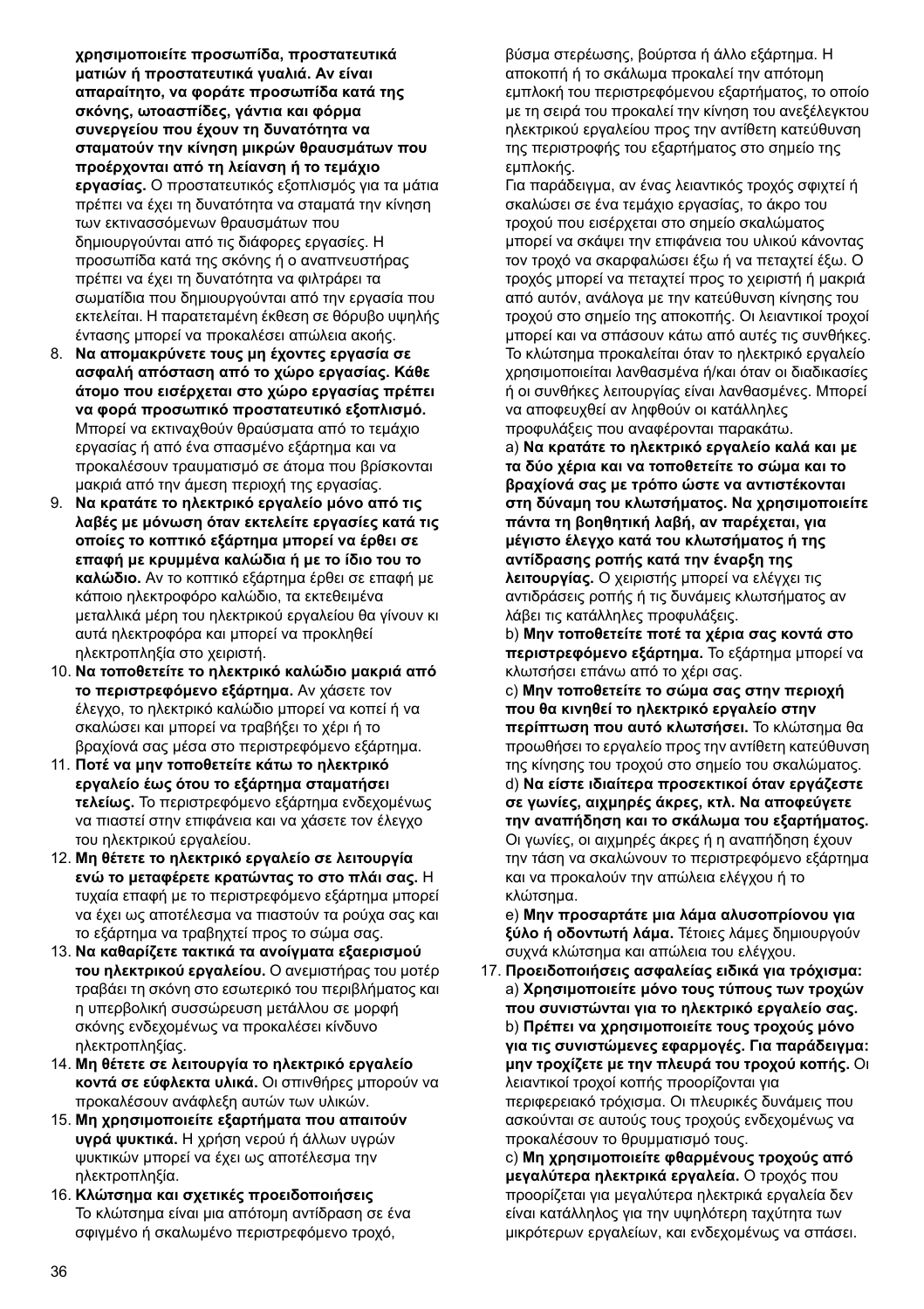**Επιπρόσθετες προειδοποιήσεις ασφαλείας:**

- 18. **Βεβαιωθείτε ότι ο τροχός δεν ακουμπά το τεμάχιο εργασίας πριν ενεργοποιήσετε το διακόπτη λειτουργίας.**
- 19. **Πριν χρησιμοποιήσετε το εργαλείο σε ένα πραγματικό τεμάχιο εργασίας, να το αφήνετε να λειτουργεί για λίγη ώρα. Να προσέχετε για κραδασμούς ή κινήσεις που θα μπορούσαν να υποδείξουν κακή τοποθέτηση ή κακή ισορρόπηση του τροχού.**
- 20. **Να χρησιμοποιείτε την καθορισμένη επιφάνεια του τροχού για την εκτέλεση του τροχίσματος.**
- 21. **Προσέχετε τις σπίθες που πετάγονται. Να κρατάτε το εργαλείο με τρόπο ώστε οι σπίθες να πετάγονται μακριά από εσάς, άλλα άτομα ή εύφλεκτα υλικά.**
- 22. **Μην αφήνετε το εργαλείο σε λειτουργία. Το εργαλείο πρέπει να βρίσκεται σε λειτουργία μόνο όταν το κρατάτε.**
- 23. **Μην αγγίζετε το τεμάχιο εργασίας αμέσως μετά τη λειτουργία του εργαλείου. Μπορεί να είναι εξαιρετικά θερμό και να προκληθεί έγκαυμα στο δέρμα σας.**
- 24. **Να βεβαιώνεστε πάντοτε ότι έχετε σβήσει το εργαλείο και έχετε βγάλει το φις του ηλεκτρικού καλωδίου από την πρίζα ή έχετε βγάλει τη μπαταρία πριν εκτελέσετε οποιαδήποτε εργασία σε αυτό.**
- 25. **Να τηρείτε τις οδηγίες του κατασκευαστή όσον αφορά τη σωστή τοποθέτηση και χρήση των τροχών. Να χειρίζεστε και να αποθηκεύετε τους τροχούς με προσοχή.**
- 26. **Ελέγξτε ότι το τεμάχιο εργασίας υποστηρίζεται σωστά.**
- 27. **Εάν το περιβάλλον εργασίας είναι πολύ ζεστό και υγρό ή εάν υπάρχει υπερβολική αγώγιμη σκόνη, να χρησιμοποιείτε ασφάλεια βραχυκυκλώματος (30 mA) για να εξασφαλίζετε την ασφάλεια του χειριστή.**
- 28. **Μη χρησιμοποιείτε το εργαλείο σε κανένα υλικό που περιέχει αμίαντο.**
- 29. **Το εργαλείο αυτό δεν είναι αδιάβροχο, γι' αυτό μη χρησιμοποιείτε νερό στην επιφάνεια του τεμαχίου εργασίας.**
- 30. **Να φροντίζετε ώστε τα ανοίγματα εξαερισμού να είναι ελεύθερα όταν εργάζεστε σε χώρους με σκόνη. Εάν είναι απαραίτητο να καθαρίσετε τη σκόνη, αποσυνδέστε πρώτα το εργαλείο από την κεντρική παροχή ηλεκτρικού ρεύματος (μη χρησιμοποιείτε μεταλλικά αντικείμενα) και προσέξτε να μην προκαλέσετε ζημιά στα εσωτερικά μέρη.**
- 31. **Να βεβαιώνεστε πάντοτε ότι στέκεστε σταθερά. Όταν χρησιμοποιείτε το εργαλείο σε υψηλές τοποθεσίες, να βεβαιώνεστε ότι δεν βρίσκεται κανένας από κάτω.**

# **ΦΥΛΑΞΤΕ ΑΥΤΕΣ ΤΙΣ ΟΔΗΓΙΕΣ.**

#### **ΠΡΟΕΙΔΟΠΟΙΗΣΗ:**

**ΜΗΝ επιτρέψετε στη βολικότητα ή στην εξοικείωσή σας με το προϊόν (που αποκτήθηκε από επανειλημμένη χρήση) να αντικαταστήσει την αυστηρή προσήλωση στους κανόνες ασφάλειας του** **εν λόγω προϊόντος. Η ΛΑΝΘΑΣΜΕΝΗ ΧΡΗΣΗ ή η μη τήρηση των κανόνων ασφαλείας που διατυπώνονται στο παρόν εγχειρίδιο οδηγιών μπορεί να προκαλέσει σοβαρό τραυματισμό.**

# **ΠΕΡΙΓΡΑΦΗ ΛΕΙΤΟΥΡΓΙΑΣ**

#### **ΠΡΟΣΟΧΗ:**

• Να βεβαιώνεστε πάντοτε ότι το εργαλείο είναι σβηστό και αποσυνδεδεμένο από το ηλεκτρικό ρεύμα πριν ρυθμίζετε ή ελέγχετε κάποια λειτουργία του.

### **Δράση διακόπτη (Εικ. 1)**

#### **ΠΡΟΣΟΧΗ:**

• Πριν συνδέσετε το εργαλείο σε πρίζα, πάντοτε να ελέγχετε ότι ο κυλιόμενος διακόπτης ενεργοποιείται σωστά και επιστρέφει στη θέση OFF όταν πιέζετε το πίσω μέρος του κυλιόμενου διακόπτη.

Για να ξεκινήσετε τη λειτουργία του εργαλείου, ολισθήστε τον κυλιόμενο διακόπτη στη θέση I (ON). Για συνεχόμενη λειτουργία, πιέστε το μπροστινό μέρος του κυλιόμενου διακόπτη για να τον ασφαλίσετε.

Για να διακόψετε τη λειτουργία του εργαλείου, πιέστε το πίσω μέρος του κυλιόμενου διακόπτη και κατόπιν ολισθήστε τον στη θέση O (OFF).

# **ΣΥΝΑΡΜΟΛΟΓΗΣΗ**

#### **ΠΡΟΣΟΧΗ:**

• Να βεβαιώνεστε πάντοτε ότι το εργαλείο είναι σβηστό και αποσυνδεδεμένο από το ηλεκτρικό ρεύμα πριν εκτελέσετε οποιαδήποτε εργασία σε αυτό.

#### **Τοποθέτηση ή αφαίρεση του σημειακού τροχού (Εικ. 2 και 3)**

Χαλαρώστε το παξιμάδι κολάρου και εισάγετε τον σημειακό τροχό στο παξιμάδι κολάρου. Χρησιμοποιήστε ένα κλειδί για να κρατήσετε την μπομπίνα και το άλλο κλειδί για να σφίξετε καλά το παξιμάδι κολάρου. Ο σημειακός τροχός δεν θα πρέπει να τοποθετείται περισσότερο από 8 χιλιοστά από το παξιμάδι κολάρου. Αν υπερβείτε την απόσταση αυτή, μπορεί να προκληθεί δόνηση ή σπάσιμο του άξονα.

Για να αφαιρέσετε τον σημειακό τροχό, ακολουθήστε τη διαδικασία τοποθέτησης με αντίστροφη σειρά.

#### **ΠΡΟΣΟΧΗ:**

• Χρησιμοποιήστε το σωστό μέγεθος του κώνου κολάρου για τον σημειακό τροχό που σκοπεύετε να χρησιμοποιήσετε.

### **Πλαϊνή λαβή (προαιρετικό αξεσουάρ) (Εικ. 4)**

Όταν χρησιμοποιείτε την πλαϊνή λαβή, βγάλτε το λαστιχένιο προστατευτικό, τοποθετήστε την πλαϊνή λαβή στο κύριο τμήμα του εργαλείου έως το τέρμα και περιστρέψετε την πλαϊνή λαβή στην επιθυμητή γωνία. Κατόπιν περιστρέψτε τη λαβή δεξιόστροφα για να τη σφίξετε καλά.

#### **ΠΡΟΣΟΧΗ:**

• Όταν χρησιμοποιείτε το εργαλείο χωρίς λαβή, να τοποθετείτε πάντα το λαστιχένιο προστατευτικό στο εργαλείο.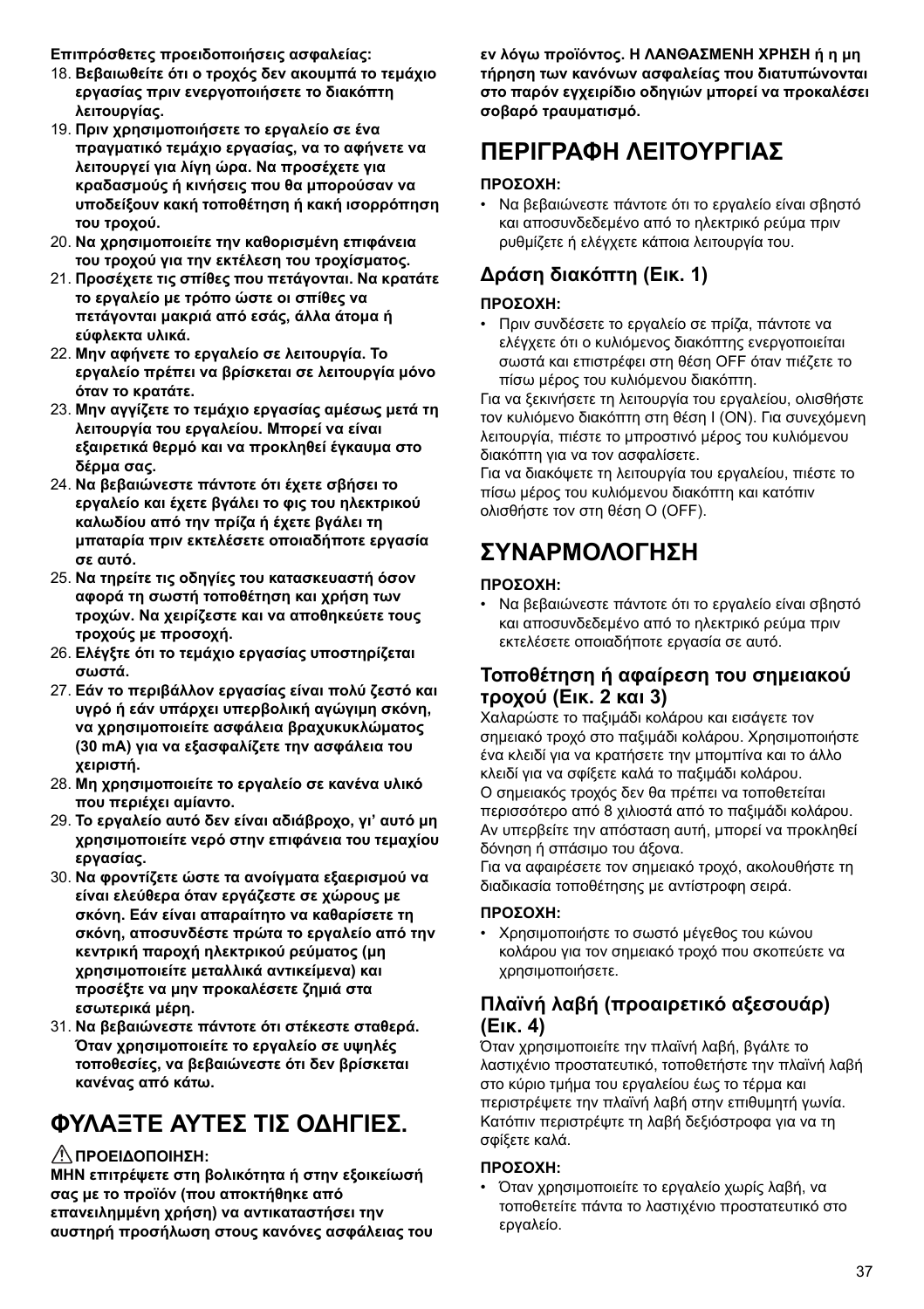• Όταν τοποθετείτε το λαστιχένιο προστατευτικό, να το σπρώχνετε πάντοτε στο εργαλείο έως ότου η προεξοχή στο εσωτερικό του ελαστικού εφαρμόζει στις εγκοπές στο εργαλείο.

# **ΛΕΙΤΟΥΡΓΙΑ (Εικ. 5)**

Ενεργοποιήστε το εργαλείο χωρίς να έρχεται σε επαφή ο σημειακός τροχός με το τεμάχιο εργασίας και περιμένετε έως ότου ο σημειακός τροχός φτάσει στην πλήρη ταχύτητά του. Κατόπιν, τοποθετήστε απαλά τον σημειακό τροχό στο τεμάχιο εργασίας. Για να έχετε ένα καλό τελείωμα, μετακινήστε το εργαλείο αργά προς τα αριστερά.

#### **ΠΡΟΣΟΧΗ:**

• Να εφαρμόζετε ελαφριά πίεση στο εργαλείο. Η υπερβολική πίεση στο εργαλείο θα προκαλέσει μόνο ανεπαρκές τελείωμα και υπερφόρτωση του μοτέρ.

# **ΣΥΝΤΗΡΗΣΗ**

#### **ΠΡΟΣΟΧΗ:**

- Να βεβαιώνεστε πάντοτε ότι το εργαλείο είναι σβηστό και αποσυνδεδεμένο από το ηλεκτρικό ρεύμα πριν εκτελέσετε οποιαδήποτε εργασία ελέγχου ή συντήρησης σε αυτό.
- Μην χρησιμοποιήσετε βενζίνη, βενζόλη, διαλυτικό, αλκοόλη ή κάτι παρόμοιο. Μπορεί να προκληθεί αποχρωματισμός, παραμόρφωση ή ρωγμές.

Για να διατηρείται η ΑΣΦΑΛΕΙΑ και η ΑΞΙΟΠΙΣΤΙΑ του προϊόντος, οι εργασίες επισκευής, ο έλεγχος και η αλλαγή των καρβουνακιών, καθώς και οποιαδήποτε άλλη εργασία συντήρησης και ρύθμισης, θα πρέπει να εκτελούνται σε εξουσιοδοτημένα κέντρα εξυπηρέτησης της Makita, και πάντοτε με τη χρήση ανταλλακτικών της Makita.

# **ΠΡΟΑΙΡΕΤΙΚΑ ΑΞΕΣΟΥΑΡ**

### **ΠΡΟΣΟΧΗ:**

• Συνιστάται η χρήση αυτών των αξεσουάρ ή εξαρτημάτων με το εργαλείο της Makita, όπως περιγράφεται στο παρόν εγχειρίδιο. Αν χρησιμοποιήσετε άλλα αξεσουάρ ή εξαρτήματα μπορεί να παρουσιαστεί κίνδυνος για πρόκληση τραυματισμού προσώπων. Να χρησιμοποιείτε τα αξεσουάρ και τα εξαρτήματα μόνο για το σκοπό για τον οποίο προορίζονται.

Αν χρειάζεστε κάποια βοήθεια ή περισσότερες πληροφορίες σχετικά με τα αξεσουάρ αυτά, απευθυνθείτε στο πλησιέστερο κέντρο εξυπηρέτησης της Makita.

- Σημειακοί τροχοί
- Σετ κώνου κολάρου (3 χιλιοστά, 6 χιλιοστά, 1/4 ίντσες, 1/8 ίντσες)
- Κλειδί 13
- Σετ πλαϊνής λαβής

#### **ΣΗΜΕΙΩΣΗ:**

• Ορισμένα από τα στοιχεία της λίστα μπορεί να περιέχονται στην συσκευασία του εργαλείου ως κανονικά αξεσουάρ. Αυτά ενδέχεται να διαφέρουν από χώρα σε χώρα.

#### **Θόρυβος** ENG905-1

Το σύνηθες σταθμισμένο επίπεδο θορύβου που έχει καθοριστεί σύμφωνα με την EN60745:

Επίπεδο ηχητικής πίεσης (L<sub>pA</sub>): 75 dB (A) Αβεβαιότητα (Κ): 3 dB (A)

Το επίπεδο θορύβου σε λειτουργία ενδέχεται να υπερβεί τα 80 dB (A).

#### **Να φοράτε ωτοασπίδες.**

#### **Δόνηση** ENG900-1

Η συνολική τιμή δόνησης (διανυσματικό άθροισμα τριών αξόνων) που έχει καθοριστεί σύμφωνα με την EN60745:

Κατάσταση λειτουργίας: τρόχισμα επιφάνειας Εκπομπή κραδασμού ( $a<sub>h,SG</sub>$ ): 2,5 m/s<sup>2</sup> ή λιγότερο Αβεβαιότητα (Κ): 1,5 m/s<sup>2</sup>

ENG902-1

- Η δηλωθείσα τιμή των παραγομένων κραδασμών έχει καταμετρηθεί σύμφωνα με την τυποποιημένη μέθοδο δοκιμασίας και μπορεί να χρησιμοποιηθεί για την σύγκριση ενός εργαλείου με ένα άλλο.
- Η δηλωθείσα τιμή των παραγομένων κραδασμών μπορεί επίσης να χρησιμοποιηθεί για μια προκαταρκτική αξιολόγηση της έκθεσης στους κραδασμούς.
- Η δηλωθείσα τιμή των παραγομένων κραδασμών χρησιμοποιείται για τις κύριες χρήσεις του ηλεκτρικού εργαλείου. Ωστόσο, εάν το ηλεκτρικό εργαλείο χρησιμοποιηθεί για άλλες εφαρμογές, η τιμή των παραγόμενων κραδασμών μπορεί να είναι διαφορετική.

### **ΠΡΟΕΙΔΟΠΟΙΗΣΗ:**

- Η εκπομπή κραδασμών κατά τη διάρκεια της πραγματικής χρήσης του ηλεκτρικού εργαλείου μπορεί να διαφέρει από τη δηλωθείσα τιμή των εκπομπών, ανάλογα με τον τρόπο με τον οποίο χρησιμοποιείται το εργαλείο.
- Φροντίστε να λάβετε τα μέτρα ασφαλείας που απαιτούνται για την προστασία του χρήστη που βασίζονται σε μια εκτίμηση της έκθεσης σε πραγματικές συνθήκες χρήσης (λαμβάνοντας υπόψη όλα τα μέρη του κύκλου λειτουργίας, όπως είναι οι περιπτώσεις κατά τις οποίες το εργαλείο είναι απενεργοποιημένο και όταν λειτουργεί στο ρελαντί επιπροσθέτως του χρόνου κατά τον οποίο το εργαλείο βρίσκεται σε χρήση).

**Για Ευρωπαϊκές χώρες μόνο** ENH101-16 **ΕΚ – Δήλωση συμμόρφωσης**

**Η Εταιρία Makita ως υπεύθυνος κατασκευαστής, δηλώνει ότι το παρακάτω μηχάνημα ή μηχανήματα της Makita:**

Ονομασία μηχανήματος: Ευθυλειαντήρας Αρ. Μοντέλου/ Τύπος: GD0601 αποτελεί παραγωγή σε σειρά και

#### **Συμμορφώνεται με τις ακόλουθες Ευρωπαϊκές Οδηγίες:**

2006/42/EΚ

Και κατασκευάζεται σύμφωνα με τα παρακάτω πρότυπα ή τυποποιημένα έγγραφα:

EN60745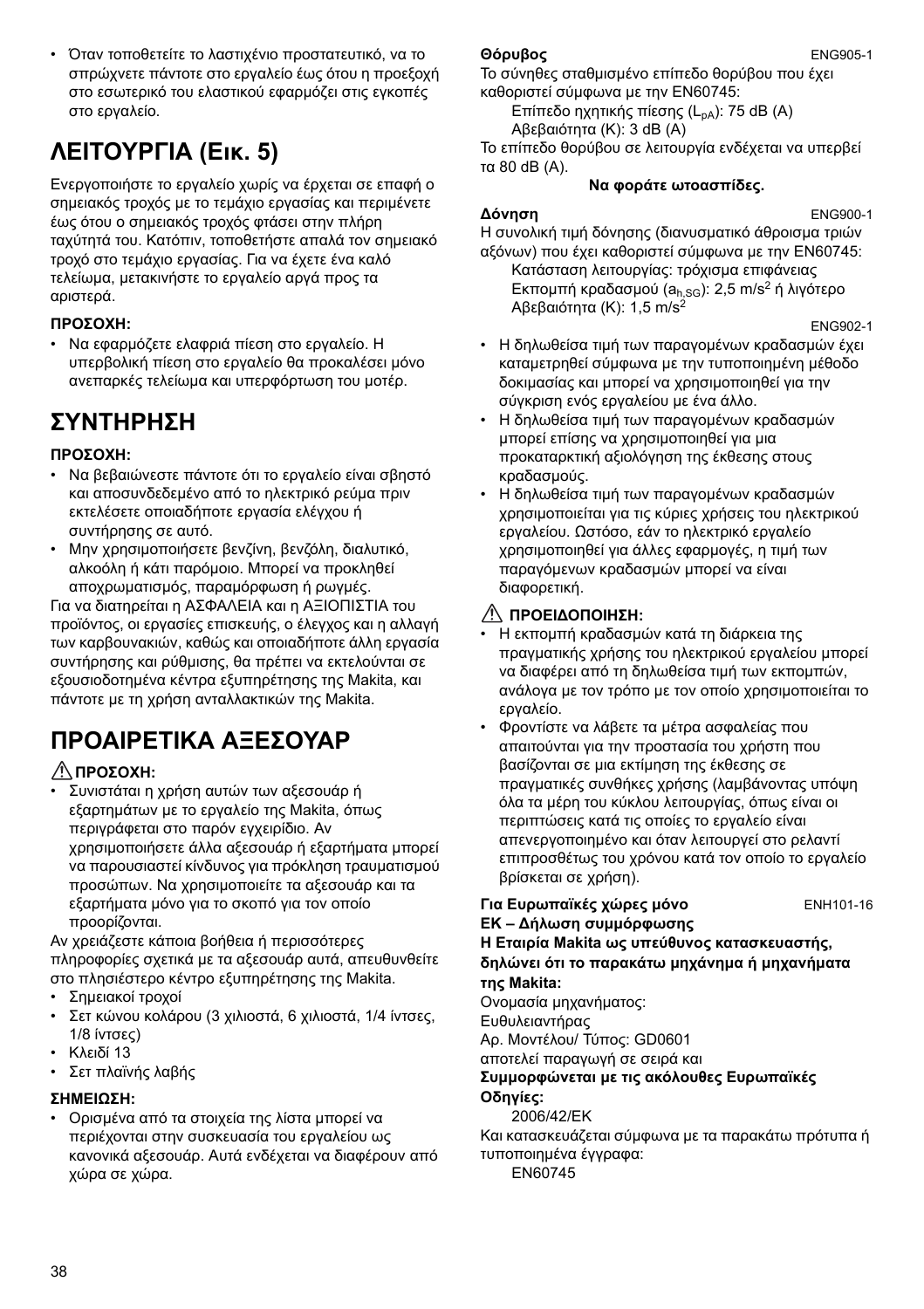Τα τεχνικά έγγραφα διατηρούνται από το: Makita International Europe Ltd. Technical Department, Michigan Drive, Tongwell, Milton Keynes, Bucks MK15 8JD, England

30. 1. 2009

撮

Tomoyasu Kato Διευθυντής Makita Corporation 3-11-8, Sumiyoshi-cho, Anjo, Aichi, 446-8502, JAPAN